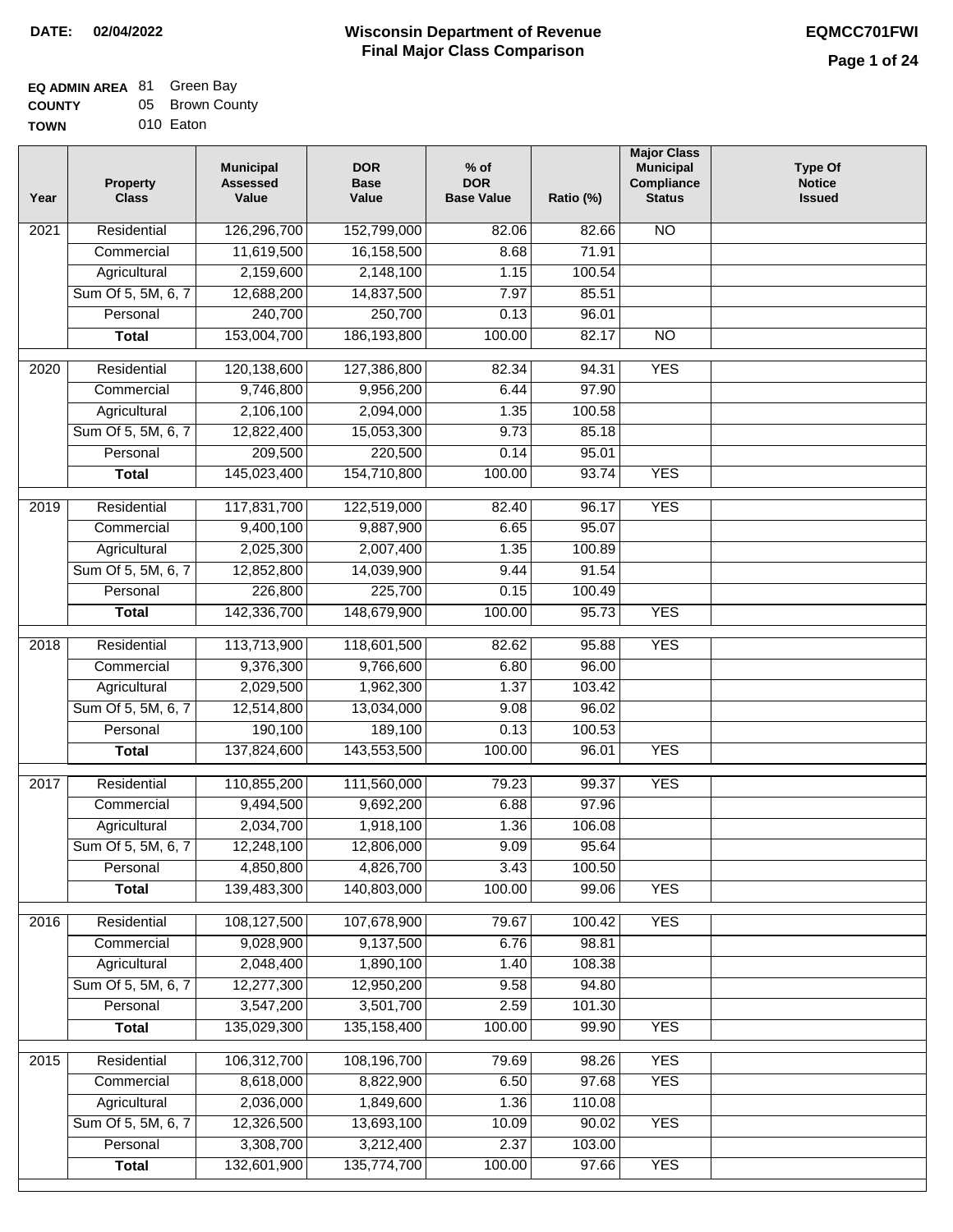#### **EQ ADMIN AREA** 81 Green Bay **COUNTY** 05 Brown County

**TOWN** 012 Glenmore

| Year              | <b>Property</b><br><b>Class</b> | <b>Municipal</b><br><b>Assessed</b><br>Value | <b>DOR</b><br><b>Base</b><br>Value | $%$ of<br><b>DOR</b><br><b>Base Value</b> | Ratio (%) | <b>Major Class</b><br><b>Municipal</b><br>Compliance<br><b>Status</b> | <b>Type Of</b><br><b>Notice</b><br><b>Issued</b> |
|-------------------|---------------------------------|----------------------------------------------|------------------------------------|-------------------------------------------|-----------|-----------------------------------------------------------------------|--------------------------------------------------|
| $\overline{202}1$ | Residential                     | 65,707,400                                   | 72,994,800                         | 68.81                                     | 90.02     | <b>YES</b>                                                            |                                                  |
|                   | Commercial                      | 4,096,400                                    | 4,400,100                          | 4.15                                      | 93.10     |                                                                       |                                                  |
|                   | Agricultural                    | 3,119,800                                    | 3,117,100                          | 2.94                                      | 100.09    |                                                                       |                                                  |
|                   | Sum Of 5, 5M, 6, 7              | 24,332,100                                   | 24,392,700                         | 22.99                                     | 99.75     | <b>YES</b>                                                            |                                                  |
|                   | Personal                        | 1,084,163                                    | 1,178,500                          | 1.11                                      | 92.00     |                                                                       |                                                  |
|                   | <b>Total</b>                    | 98,339,863                                   | 106,083,200                        | 100.00                                    | 92.70     | <b>YES</b>                                                            |                                                  |
| $\overline{2020}$ | Residential                     | 64,249,100                                   | 70,814,900                         | 66.90                                     | 90.73     | <b>YES</b>                                                            |                                                  |
|                   | Commercial                      | 4,103,000                                    | 4,194,900                          | 3.96                                      | 97.81     |                                                                       |                                                  |
|                   | Agricultural                    | 3,001,000                                    | 2,998,500                          | 2.83                                      | 100.08    |                                                                       |                                                  |
|                   | Sum Of 5, 5M, 6, 7              | 24,360,400                                   | 26,744,500                         | 25.27                                     | 91.09     | <b>YES</b>                                                            |                                                  |
|                   | Personal                        | 1,103,058                                    | 1,103,100                          | 1.04                                      | 100.00    |                                                                       |                                                  |
|                   | <b>Total</b>                    | 96,816,558                                   | 105,855,900                        | 100.00                                    | 91.46     | <b>YES</b>                                                            |                                                  |
| 2019              | Residential                     | 63,306,600                                   | 65,507,600                         | 65.92                                     | 96.64     | <b>YES</b>                                                            |                                                  |
|                   | Commercial                      | 4,204,200                                    | 4,433,900                          | 4.46                                      | 94.82     |                                                                       |                                                  |
|                   | Agricultural                    | 2,874,700                                    | 2,873,700                          | 2.89                                      | 100.03    |                                                                       |                                                  |
|                   | Sum Of 5, 5M, 6, 7              | 23,946,300                                   | 25,428,900                         | 25.59                                     | 94.17     | <b>YES</b>                                                            |                                                  |
|                   | Personal                        | 1,125,126                                    | 1,125,100                          | 1.13                                      | 100.00    |                                                                       |                                                  |
|                   | <b>Total</b>                    | 95,456,926                                   | 99,369,200                         | 100.00                                    | 96.06     | <b>YES</b>                                                            |                                                  |
| 2018              | Residential                     | 54,595,700                                   | 63,288,400                         | 64.33                                     | 86.26     | $\overline{NO}$                                                       |                                                  |
|                   | Commercial                      | 4,196,800                                    | 4,390,000                          | 4.46                                      | 95.60     |                                                                       |                                                  |
|                   | Agricultural                    | 3,322,900                                    | 2,798,300                          | 2.84                                      | 118.75    |                                                                       |                                                  |
|                   | Sum Of 5, 5M, 6, 7              | 23,662,100                                   | 24,597,000                         | 25.00                                     | 96.20     | <b>YES</b>                                                            |                                                  |
|                   | Personal                        | 3,307,525                                    | 3,307,600                          | 3.36                                      | 100.00    |                                                                       |                                                  |
|                   | <b>Total</b>                    | 89,085,025                                   | 98,381,300                         | 100.00                                    | 90.55     | <b>NO</b>                                                             |                                                  |
| $\overline{2017}$ | Residential                     | 52,854,700                                   | 58,640,600                         | 62.64                                     | 90.13     | <b>YES</b>                                                            |                                                  |
|                   | Commercial                      | 4,446,300                                    | 4,556,500                          | 4.87                                      | 97.58     |                                                                       |                                                  |
|                   | Agricultural                    | 3,324,800                                    | 2,729,800                          | 2.92                                      | 121.80    |                                                                       |                                                  |
|                   | Sum Of 5, 5M, 6, 7              | 23,571,600                                   | 23,950,300                         | 25.58                                     | 98.42     | <b>YES</b>                                                            |                                                  |
|                   | Personal                        | 3,738,268                                    | 3,738,200                          | 3.99                                      | 100.00    |                                                                       |                                                  |
|                   | <b>Total</b>                    | 87,935,668                                   | 93,615,400                         | 100.00                                    | 93.93     | <b>YES</b>                                                            |                                                  |
| 2016              | Residential                     | 50,503,000                                   | 55,179,200                         | 61.13                                     | 91.53     | <b>YES</b>                                                            |                                                  |
|                   | Commercial                      | 4,380,800                                    | 4,534,600                          | 5.02                                      | 96.61     |                                                                       |                                                  |
|                   | Agricultural                    | 3,237,700                                    | 2,678,200                          | 2.97                                      | 120.89    |                                                                       |                                                  |
|                   | Sum Of 5, 5M, 6, 7              | 23,280,000                                   | 24,046,800                         | 26.64                                     | 96.81     | <b>YES</b>                                                            |                                                  |
|                   | Personal                        | 3,820,680                                    | 3,820,600                          | 4.23                                      | 100.00    |                                                                       |                                                  |
|                   | <b>Total</b>                    | 85,222,180                                   | 90,259,400                         | 100.00                                    | 94.42     | <b>YES</b>                                                            |                                                  |
| 2015              | Residential                     | 50,049,100                                   | 54,097,200                         | 60.43                                     | 92.52     | <b>YES</b>                                                            |                                                  |
|                   | Commercial                      | 4,380,800                                    | 4,580,400                          | 5.12                                      | 95.64     | <b>YES</b>                                                            |                                                  |
|                   | Agricultural                    | 3,246,000                                    | 2,660,500                          | 2.97                                      | 122.01    |                                                                       |                                                  |
|                   | Sum Of 5, 5M, 6, 7              | 23,171,800                                   | 24,331,700                         | 27.18                                     | 95.23     | <b>YES</b>                                                            |                                                  |
|                   | Personal                        | 3,847,901                                    | 3,848,000                          | 4.30                                      | 100.00    |                                                                       |                                                  |
|                   | <b>Total</b>                    | 84,695,601                                   | 89,517,800                         | 100.00                                    | 94.61     | <b>YES</b>                                                            |                                                  |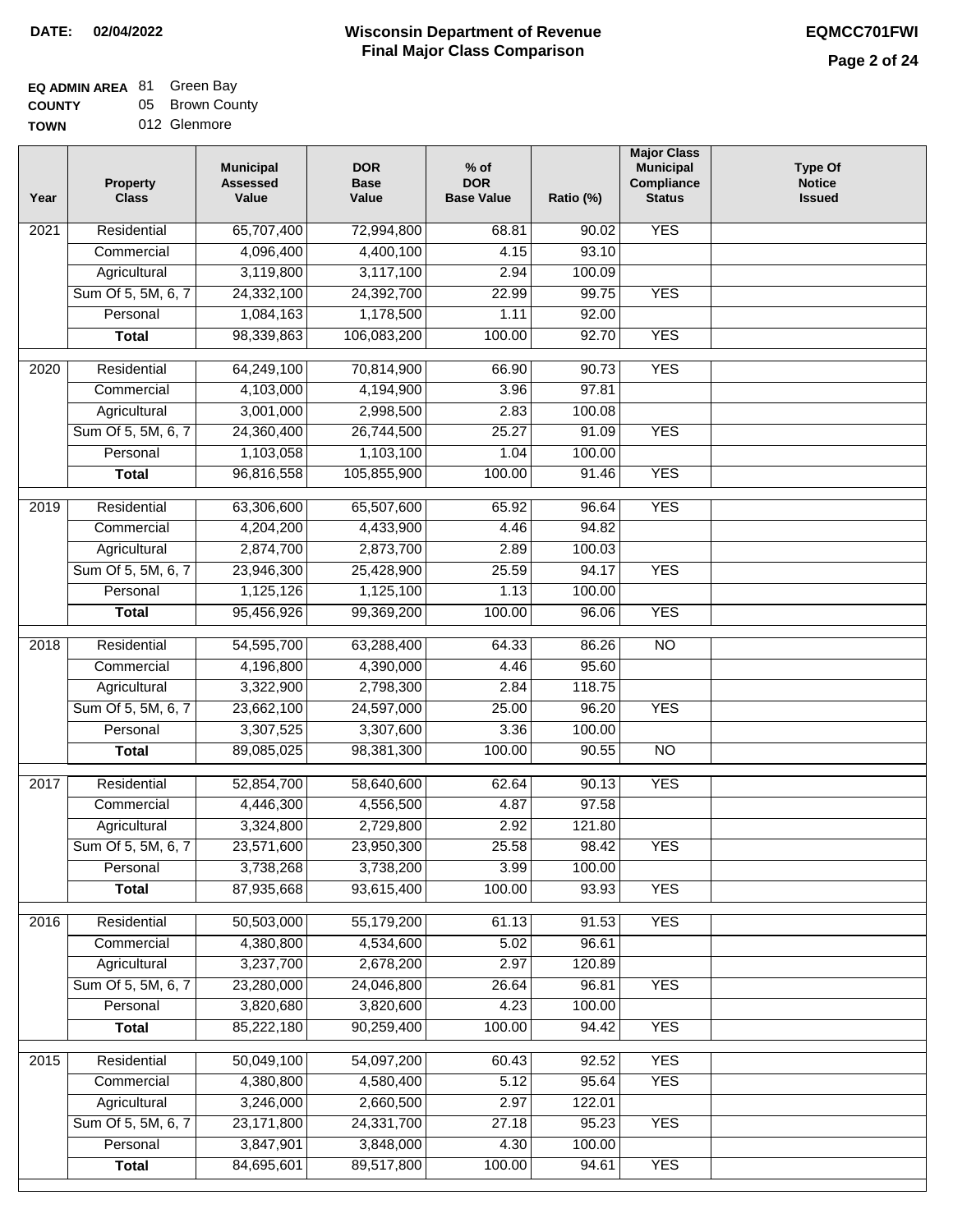| <b>EQ ADMIN AREA 81 Green Bay</b> |                 |
|-----------------------------------|-----------------|
| <b>COUNTY</b>                     | 05 Brown County |

**TOWN** 014 Green Bay

| Residential<br>N <sub>O</sub><br>$\overline{202}1$<br>208,503,100<br>264,719,800<br>85.62<br>78.76<br>17,609,100<br>21,378,800<br>6.91<br>82.37<br>Commercial<br>Agricultural<br>1,402,400<br>1,558,600<br>0.50<br>89.98<br>Sum Of 5, 5M, 6, 7<br>16,321,000<br>21,032,000<br>6.80<br>77.60<br>436,400<br>501,600<br>Personal<br>0.16<br>87.00<br>244,272,000<br>309,190,800<br>100.00<br>79.00<br>$\overline{NO}$<br><b>Total</b><br>$\overline{2020}$<br>Residential<br>205,823,300<br>236,341,900<br>85.56<br>87.09<br>$\overline{10}$<br>17,374,800<br>17,485,600<br>6.33<br>99.37<br>Commercial<br>1,501,700<br>1,352,200<br>0.54<br>90.04<br>Agricultural<br>Sum Of 5, 5M, 6, 7<br>16,231,700<br>20,372,800<br>7.37<br>79.67<br>542,400<br>Personal<br>488,160<br>0.20<br>90.00<br>241,270,160<br>276,244,400<br>100.00<br>87.34<br>$\overline{NO}$<br><b>Total</b><br><b>YES</b><br>Residential<br>201,384,700<br>222,710,300<br>85.09<br>90.42<br>2019<br>17,593,700<br>6.72<br>96.61<br>Commercial<br>16,997,200<br>1,310,000<br>1,445,100<br>0.55<br>90.65<br>Agricultural<br>Sum Of 5, 5M, 6, 7<br>16,331,000<br>19,605,200<br>7.49<br>83.30<br>357,310<br>384,700<br>Personal<br>92.88<br>0.15<br>261,739,000<br>100.00<br>90.31<br><b>YES</b><br><b>Total</b><br>236,380,210<br>Residential<br>195,360,100<br>210,359,700<br>92.87<br><b>YES</b><br>2018<br>85.02<br>16,700,700<br>Commercial<br>17,065,300<br>6.90<br>97.86<br>1,309,400<br>1,401,700<br>Agricultural<br>0.57<br>93.42<br>Sum Of 5, 5M, 6, 7<br>16,024,700<br>18,156,100<br>7.34<br>88.26<br>Personal<br>415,200<br>441,700<br>0.18<br>94.00<br>229,810,100<br>247,424,500<br>100.00<br><b>YES</b><br><b>Total</b><br>92.88<br>$\overline{2017}$<br>Residential<br>191,594,700<br>200,362,700<br><b>YES</b><br>84.80<br>95.62<br>Commercial<br>15,921,600<br>15,830,900<br>6.70<br>100.57<br>1,310,600<br>1,369,200<br>0.58<br>95.72<br>Agricultural<br>17,273,800<br>Sum Of 5, 5M, 6, 7<br>15,589,200<br>7.31<br>90.25<br>Personal<br>1,459,800<br>1,445,300<br>0.61<br>101.00<br>225,875,900<br>236,281,900<br>100.00<br>95.60<br><b>YES</b><br><b>Total</b><br>190,367,800<br>Residential<br>192,858,100<br><b>YES</b><br>2016<br>84.74<br>98.71<br>15,292,400<br>6.53<br>Commercial<br>14,868,600<br>102.85<br>1,312,600<br>Agricultural<br>1,345,900<br>0.59<br>97.53<br>Sum Of 5, 5M, 6, 7<br>15,501,200<br>17,408,800<br>7.65<br>89.04<br>Personal<br>1,144,697<br>1,104,600<br>103.63<br>0.49<br>223,618,697<br>227,586,000<br>100.00<br>98.26<br><b>YES</b><br><b>Total</b><br><b>YES</b><br>Residential<br>187,663,600<br>177,954,700<br>83.57<br>105.46<br>2015<br>14,943,200<br>14,708,900<br>6.91<br>101.59<br><b>YES</b><br>Commercial<br>1,316,300<br>1,333,200<br>0.63<br>98.73<br>Agricultural<br>Sum Of 5, 5M, 6, 7<br>15,615,200<br>17,851,300<br>8.38<br>87.47<br><b>NO</b><br>1,083,800<br>Personal<br>1,116,300<br>0.51<br>103.00<br>212,931,900<br>220,654,600<br>100.00<br>103.63<br><b>Total</b><br><b>NO</b> | Year | <b>Property</b><br><b>Class</b> | <b>Municipal</b><br><b>Assessed</b><br>Value | <b>DOR</b><br><b>Base</b><br>Value | $%$ of<br><b>DOR</b><br><b>Base Value</b> | Ratio (%) | <b>Major Class</b><br><b>Municipal</b><br>Compliance<br><b>Status</b> | <b>Type Of</b><br><b>Notice</b><br><b>Issued</b> |
|----------------------------------------------------------------------------------------------------------------------------------------------------------------------------------------------------------------------------------------------------------------------------------------------------------------------------------------------------------------------------------------------------------------------------------------------------------------------------------------------------------------------------------------------------------------------------------------------------------------------------------------------------------------------------------------------------------------------------------------------------------------------------------------------------------------------------------------------------------------------------------------------------------------------------------------------------------------------------------------------------------------------------------------------------------------------------------------------------------------------------------------------------------------------------------------------------------------------------------------------------------------------------------------------------------------------------------------------------------------------------------------------------------------------------------------------------------------------------------------------------------------------------------------------------------------------------------------------------------------------------------------------------------------------------------------------------------------------------------------------------------------------------------------------------------------------------------------------------------------------------------------------------------------------------------------------------------------------------------------------------------------------------------------------------------------------------------------------------------------------------------------------------------------------------------------------------------------------------------------------------------------------------------------------------------------------------------------------------------------------------------------------------------------------------------------------------------------------------------------------------------------------------------------------------------------------------------------------------------------------------------------------------------------------------------------------------------------------------------------------------------------------------------------------------------------------------------------------------------------------------------------------------------------------------------------------------------------------------------------------------------------------|------|---------------------------------|----------------------------------------------|------------------------------------|-------------------------------------------|-----------|-----------------------------------------------------------------------|--------------------------------------------------|
|                                                                                                                                                                                                                                                                                                                                                                                                                                                                                                                                                                                                                                                                                                                                                                                                                                                                                                                                                                                                                                                                                                                                                                                                                                                                                                                                                                                                                                                                                                                                                                                                                                                                                                                                                                                                                                                                                                                                                                                                                                                                                                                                                                                                                                                                                                                                                                                                                                                                                                                                                                                                                                                                                                                                                                                                                                                                                                                                                                                                                      |      |                                 |                                              |                                    |                                           |           |                                                                       |                                                  |
|                                                                                                                                                                                                                                                                                                                                                                                                                                                                                                                                                                                                                                                                                                                                                                                                                                                                                                                                                                                                                                                                                                                                                                                                                                                                                                                                                                                                                                                                                                                                                                                                                                                                                                                                                                                                                                                                                                                                                                                                                                                                                                                                                                                                                                                                                                                                                                                                                                                                                                                                                                                                                                                                                                                                                                                                                                                                                                                                                                                                                      |      |                                 |                                              |                                    |                                           |           |                                                                       |                                                  |
|                                                                                                                                                                                                                                                                                                                                                                                                                                                                                                                                                                                                                                                                                                                                                                                                                                                                                                                                                                                                                                                                                                                                                                                                                                                                                                                                                                                                                                                                                                                                                                                                                                                                                                                                                                                                                                                                                                                                                                                                                                                                                                                                                                                                                                                                                                                                                                                                                                                                                                                                                                                                                                                                                                                                                                                                                                                                                                                                                                                                                      |      |                                 |                                              |                                    |                                           |           |                                                                       |                                                  |
|                                                                                                                                                                                                                                                                                                                                                                                                                                                                                                                                                                                                                                                                                                                                                                                                                                                                                                                                                                                                                                                                                                                                                                                                                                                                                                                                                                                                                                                                                                                                                                                                                                                                                                                                                                                                                                                                                                                                                                                                                                                                                                                                                                                                                                                                                                                                                                                                                                                                                                                                                                                                                                                                                                                                                                                                                                                                                                                                                                                                                      |      |                                 |                                              |                                    |                                           |           |                                                                       |                                                  |
|                                                                                                                                                                                                                                                                                                                                                                                                                                                                                                                                                                                                                                                                                                                                                                                                                                                                                                                                                                                                                                                                                                                                                                                                                                                                                                                                                                                                                                                                                                                                                                                                                                                                                                                                                                                                                                                                                                                                                                                                                                                                                                                                                                                                                                                                                                                                                                                                                                                                                                                                                                                                                                                                                                                                                                                                                                                                                                                                                                                                                      |      |                                 |                                              |                                    |                                           |           |                                                                       |                                                  |
|                                                                                                                                                                                                                                                                                                                                                                                                                                                                                                                                                                                                                                                                                                                                                                                                                                                                                                                                                                                                                                                                                                                                                                                                                                                                                                                                                                                                                                                                                                                                                                                                                                                                                                                                                                                                                                                                                                                                                                                                                                                                                                                                                                                                                                                                                                                                                                                                                                                                                                                                                                                                                                                                                                                                                                                                                                                                                                                                                                                                                      |      |                                 |                                              |                                    |                                           |           |                                                                       |                                                  |
|                                                                                                                                                                                                                                                                                                                                                                                                                                                                                                                                                                                                                                                                                                                                                                                                                                                                                                                                                                                                                                                                                                                                                                                                                                                                                                                                                                                                                                                                                                                                                                                                                                                                                                                                                                                                                                                                                                                                                                                                                                                                                                                                                                                                                                                                                                                                                                                                                                                                                                                                                                                                                                                                                                                                                                                                                                                                                                                                                                                                                      |      |                                 |                                              |                                    |                                           |           |                                                                       |                                                  |
|                                                                                                                                                                                                                                                                                                                                                                                                                                                                                                                                                                                                                                                                                                                                                                                                                                                                                                                                                                                                                                                                                                                                                                                                                                                                                                                                                                                                                                                                                                                                                                                                                                                                                                                                                                                                                                                                                                                                                                                                                                                                                                                                                                                                                                                                                                                                                                                                                                                                                                                                                                                                                                                                                                                                                                                                                                                                                                                                                                                                                      |      |                                 |                                              |                                    |                                           |           |                                                                       |                                                  |
|                                                                                                                                                                                                                                                                                                                                                                                                                                                                                                                                                                                                                                                                                                                                                                                                                                                                                                                                                                                                                                                                                                                                                                                                                                                                                                                                                                                                                                                                                                                                                                                                                                                                                                                                                                                                                                                                                                                                                                                                                                                                                                                                                                                                                                                                                                                                                                                                                                                                                                                                                                                                                                                                                                                                                                                                                                                                                                                                                                                                                      |      |                                 |                                              |                                    |                                           |           |                                                                       |                                                  |
|                                                                                                                                                                                                                                                                                                                                                                                                                                                                                                                                                                                                                                                                                                                                                                                                                                                                                                                                                                                                                                                                                                                                                                                                                                                                                                                                                                                                                                                                                                                                                                                                                                                                                                                                                                                                                                                                                                                                                                                                                                                                                                                                                                                                                                                                                                                                                                                                                                                                                                                                                                                                                                                                                                                                                                                                                                                                                                                                                                                                                      |      |                                 |                                              |                                    |                                           |           |                                                                       |                                                  |
|                                                                                                                                                                                                                                                                                                                                                                                                                                                                                                                                                                                                                                                                                                                                                                                                                                                                                                                                                                                                                                                                                                                                                                                                                                                                                                                                                                                                                                                                                                                                                                                                                                                                                                                                                                                                                                                                                                                                                                                                                                                                                                                                                                                                                                                                                                                                                                                                                                                                                                                                                                                                                                                                                                                                                                                                                                                                                                                                                                                                                      |      |                                 |                                              |                                    |                                           |           |                                                                       |                                                  |
|                                                                                                                                                                                                                                                                                                                                                                                                                                                                                                                                                                                                                                                                                                                                                                                                                                                                                                                                                                                                                                                                                                                                                                                                                                                                                                                                                                                                                                                                                                                                                                                                                                                                                                                                                                                                                                                                                                                                                                                                                                                                                                                                                                                                                                                                                                                                                                                                                                                                                                                                                                                                                                                                                                                                                                                                                                                                                                                                                                                                                      |      |                                 |                                              |                                    |                                           |           |                                                                       |                                                  |
|                                                                                                                                                                                                                                                                                                                                                                                                                                                                                                                                                                                                                                                                                                                                                                                                                                                                                                                                                                                                                                                                                                                                                                                                                                                                                                                                                                                                                                                                                                                                                                                                                                                                                                                                                                                                                                                                                                                                                                                                                                                                                                                                                                                                                                                                                                                                                                                                                                                                                                                                                                                                                                                                                                                                                                                                                                                                                                                                                                                                                      |      |                                 |                                              |                                    |                                           |           |                                                                       |                                                  |
|                                                                                                                                                                                                                                                                                                                                                                                                                                                                                                                                                                                                                                                                                                                                                                                                                                                                                                                                                                                                                                                                                                                                                                                                                                                                                                                                                                                                                                                                                                                                                                                                                                                                                                                                                                                                                                                                                                                                                                                                                                                                                                                                                                                                                                                                                                                                                                                                                                                                                                                                                                                                                                                                                                                                                                                                                                                                                                                                                                                                                      |      |                                 |                                              |                                    |                                           |           |                                                                       |                                                  |
|                                                                                                                                                                                                                                                                                                                                                                                                                                                                                                                                                                                                                                                                                                                                                                                                                                                                                                                                                                                                                                                                                                                                                                                                                                                                                                                                                                                                                                                                                                                                                                                                                                                                                                                                                                                                                                                                                                                                                                                                                                                                                                                                                                                                                                                                                                                                                                                                                                                                                                                                                                                                                                                                                                                                                                                                                                                                                                                                                                                                                      |      |                                 |                                              |                                    |                                           |           |                                                                       |                                                  |
|                                                                                                                                                                                                                                                                                                                                                                                                                                                                                                                                                                                                                                                                                                                                                                                                                                                                                                                                                                                                                                                                                                                                                                                                                                                                                                                                                                                                                                                                                                                                                                                                                                                                                                                                                                                                                                                                                                                                                                                                                                                                                                                                                                                                                                                                                                                                                                                                                                                                                                                                                                                                                                                                                                                                                                                                                                                                                                                                                                                                                      |      |                                 |                                              |                                    |                                           |           |                                                                       |                                                  |
|                                                                                                                                                                                                                                                                                                                                                                                                                                                                                                                                                                                                                                                                                                                                                                                                                                                                                                                                                                                                                                                                                                                                                                                                                                                                                                                                                                                                                                                                                                                                                                                                                                                                                                                                                                                                                                                                                                                                                                                                                                                                                                                                                                                                                                                                                                                                                                                                                                                                                                                                                                                                                                                                                                                                                                                                                                                                                                                                                                                                                      |      |                                 |                                              |                                    |                                           |           |                                                                       |                                                  |
|                                                                                                                                                                                                                                                                                                                                                                                                                                                                                                                                                                                                                                                                                                                                                                                                                                                                                                                                                                                                                                                                                                                                                                                                                                                                                                                                                                                                                                                                                                                                                                                                                                                                                                                                                                                                                                                                                                                                                                                                                                                                                                                                                                                                                                                                                                                                                                                                                                                                                                                                                                                                                                                                                                                                                                                                                                                                                                                                                                                                                      |      |                                 |                                              |                                    |                                           |           |                                                                       |                                                  |
|                                                                                                                                                                                                                                                                                                                                                                                                                                                                                                                                                                                                                                                                                                                                                                                                                                                                                                                                                                                                                                                                                                                                                                                                                                                                                                                                                                                                                                                                                                                                                                                                                                                                                                                                                                                                                                                                                                                                                                                                                                                                                                                                                                                                                                                                                                                                                                                                                                                                                                                                                                                                                                                                                                                                                                                                                                                                                                                                                                                                                      |      |                                 |                                              |                                    |                                           |           |                                                                       |                                                  |
|                                                                                                                                                                                                                                                                                                                                                                                                                                                                                                                                                                                                                                                                                                                                                                                                                                                                                                                                                                                                                                                                                                                                                                                                                                                                                                                                                                                                                                                                                                                                                                                                                                                                                                                                                                                                                                                                                                                                                                                                                                                                                                                                                                                                                                                                                                                                                                                                                                                                                                                                                                                                                                                                                                                                                                                                                                                                                                                                                                                                                      |      |                                 |                                              |                                    |                                           |           |                                                                       |                                                  |
|                                                                                                                                                                                                                                                                                                                                                                                                                                                                                                                                                                                                                                                                                                                                                                                                                                                                                                                                                                                                                                                                                                                                                                                                                                                                                                                                                                                                                                                                                                                                                                                                                                                                                                                                                                                                                                                                                                                                                                                                                                                                                                                                                                                                                                                                                                                                                                                                                                                                                                                                                                                                                                                                                                                                                                                                                                                                                                                                                                                                                      |      |                                 |                                              |                                    |                                           |           |                                                                       |                                                  |
|                                                                                                                                                                                                                                                                                                                                                                                                                                                                                                                                                                                                                                                                                                                                                                                                                                                                                                                                                                                                                                                                                                                                                                                                                                                                                                                                                                                                                                                                                                                                                                                                                                                                                                                                                                                                                                                                                                                                                                                                                                                                                                                                                                                                                                                                                                                                                                                                                                                                                                                                                                                                                                                                                                                                                                                                                                                                                                                                                                                                                      |      |                                 |                                              |                                    |                                           |           |                                                                       |                                                  |
|                                                                                                                                                                                                                                                                                                                                                                                                                                                                                                                                                                                                                                                                                                                                                                                                                                                                                                                                                                                                                                                                                                                                                                                                                                                                                                                                                                                                                                                                                                                                                                                                                                                                                                                                                                                                                                                                                                                                                                                                                                                                                                                                                                                                                                                                                                                                                                                                                                                                                                                                                                                                                                                                                                                                                                                                                                                                                                                                                                                                                      |      |                                 |                                              |                                    |                                           |           |                                                                       |                                                  |
|                                                                                                                                                                                                                                                                                                                                                                                                                                                                                                                                                                                                                                                                                                                                                                                                                                                                                                                                                                                                                                                                                                                                                                                                                                                                                                                                                                                                                                                                                                                                                                                                                                                                                                                                                                                                                                                                                                                                                                                                                                                                                                                                                                                                                                                                                                                                                                                                                                                                                                                                                                                                                                                                                                                                                                                                                                                                                                                                                                                                                      |      |                                 |                                              |                                    |                                           |           |                                                                       |                                                  |
|                                                                                                                                                                                                                                                                                                                                                                                                                                                                                                                                                                                                                                                                                                                                                                                                                                                                                                                                                                                                                                                                                                                                                                                                                                                                                                                                                                                                                                                                                                                                                                                                                                                                                                                                                                                                                                                                                                                                                                                                                                                                                                                                                                                                                                                                                                                                                                                                                                                                                                                                                                                                                                                                                                                                                                                                                                                                                                                                                                                                                      |      |                                 |                                              |                                    |                                           |           |                                                                       |                                                  |
|                                                                                                                                                                                                                                                                                                                                                                                                                                                                                                                                                                                                                                                                                                                                                                                                                                                                                                                                                                                                                                                                                                                                                                                                                                                                                                                                                                                                                                                                                                                                                                                                                                                                                                                                                                                                                                                                                                                                                                                                                                                                                                                                                                                                                                                                                                                                                                                                                                                                                                                                                                                                                                                                                                                                                                                                                                                                                                                                                                                                                      |      |                                 |                                              |                                    |                                           |           |                                                                       |                                                  |
|                                                                                                                                                                                                                                                                                                                                                                                                                                                                                                                                                                                                                                                                                                                                                                                                                                                                                                                                                                                                                                                                                                                                                                                                                                                                                                                                                                                                                                                                                                                                                                                                                                                                                                                                                                                                                                                                                                                                                                                                                                                                                                                                                                                                                                                                                                                                                                                                                                                                                                                                                                                                                                                                                                                                                                                                                                                                                                                                                                                                                      |      |                                 |                                              |                                    |                                           |           |                                                                       |                                                  |
|                                                                                                                                                                                                                                                                                                                                                                                                                                                                                                                                                                                                                                                                                                                                                                                                                                                                                                                                                                                                                                                                                                                                                                                                                                                                                                                                                                                                                                                                                                                                                                                                                                                                                                                                                                                                                                                                                                                                                                                                                                                                                                                                                                                                                                                                                                                                                                                                                                                                                                                                                                                                                                                                                                                                                                                                                                                                                                                                                                                                                      |      |                                 |                                              |                                    |                                           |           |                                                                       |                                                  |
|                                                                                                                                                                                                                                                                                                                                                                                                                                                                                                                                                                                                                                                                                                                                                                                                                                                                                                                                                                                                                                                                                                                                                                                                                                                                                                                                                                                                                                                                                                                                                                                                                                                                                                                                                                                                                                                                                                                                                                                                                                                                                                                                                                                                                                                                                                                                                                                                                                                                                                                                                                                                                                                                                                                                                                                                                                                                                                                                                                                                                      |      |                                 |                                              |                                    |                                           |           |                                                                       |                                                  |
|                                                                                                                                                                                                                                                                                                                                                                                                                                                                                                                                                                                                                                                                                                                                                                                                                                                                                                                                                                                                                                                                                                                                                                                                                                                                                                                                                                                                                                                                                                                                                                                                                                                                                                                                                                                                                                                                                                                                                                                                                                                                                                                                                                                                                                                                                                                                                                                                                                                                                                                                                                                                                                                                                                                                                                                                                                                                                                                                                                                                                      |      |                                 |                                              |                                    |                                           |           |                                                                       |                                                  |
|                                                                                                                                                                                                                                                                                                                                                                                                                                                                                                                                                                                                                                                                                                                                                                                                                                                                                                                                                                                                                                                                                                                                                                                                                                                                                                                                                                                                                                                                                                                                                                                                                                                                                                                                                                                                                                                                                                                                                                                                                                                                                                                                                                                                                                                                                                                                                                                                                                                                                                                                                                                                                                                                                                                                                                                                                                                                                                                                                                                                                      |      |                                 |                                              |                                    |                                           |           |                                                                       |                                                  |
|                                                                                                                                                                                                                                                                                                                                                                                                                                                                                                                                                                                                                                                                                                                                                                                                                                                                                                                                                                                                                                                                                                                                                                                                                                                                                                                                                                                                                                                                                                                                                                                                                                                                                                                                                                                                                                                                                                                                                                                                                                                                                                                                                                                                                                                                                                                                                                                                                                                                                                                                                                                                                                                                                                                                                                                                                                                                                                                                                                                                                      |      |                                 |                                              |                                    |                                           |           |                                                                       |                                                  |
|                                                                                                                                                                                                                                                                                                                                                                                                                                                                                                                                                                                                                                                                                                                                                                                                                                                                                                                                                                                                                                                                                                                                                                                                                                                                                                                                                                                                                                                                                                                                                                                                                                                                                                                                                                                                                                                                                                                                                                                                                                                                                                                                                                                                                                                                                                                                                                                                                                                                                                                                                                                                                                                                                                                                                                                                                                                                                                                                                                                                                      |      |                                 |                                              |                                    |                                           |           |                                                                       |                                                  |
|                                                                                                                                                                                                                                                                                                                                                                                                                                                                                                                                                                                                                                                                                                                                                                                                                                                                                                                                                                                                                                                                                                                                                                                                                                                                                                                                                                                                                                                                                                                                                                                                                                                                                                                                                                                                                                                                                                                                                                                                                                                                                                                                                                                                                                                                                                                                                                                                                                                                                                                                                                                                                                                                                                                                                                                                                                                                                                                                                                                                                      |      |                                 |                                              |                                    |                                           |           |                                                                       |                                                  |
|                                                                                                                                                                                                                                                                                                                                                                                                                                                                                                                                                                                                                                                                                                                                                                                                                                                                                                                                                                                                                                                                                                                                                                                                                                                                                                                                                                                                                                                                                                                                                                                                                                                                                                                                                                                                                                                                                                                                                                                                                                                                                                                                                                                                                                                                                                                                                                                                                                                                                                                                                                                                                                                                                                                                                                                                                                                                                                                                                                                                                      |      |                                 |                                              |                                    |                                           |           |                                                                       |                                                  |
|                                                                                                                                                                                                                                                                                                                                                                                                                                                                                                                                                                                                                                                                                                                                                                                                                                                                                                                                                                                                                                                                                                                                                                                                                                                                                                                                                                                                                                                                                                                                                                                                                                                                                                                                                                                                                                                                                                                                                                                                                                                                                                                                                                                                                                                                                                                                                                                                                                                                                                                                                                                                                                                                                                                                                                                                                                                                                                                                                                                                                      |      |                                 |                                              |                                    |                                           |           |                                                                       |                                                  |
|                                                                                                                                                                                                                                                                                                                                                                                                                                                                                                                                                                                                                                                                                                                                                                                                                                                                                                                                                                                                                                                                                                                                                                                                                                                                                                                                                                                                                                                                                                                                                                                                                                                                                                                                                                                                                                                                                                                                                                                                                                                                                                                                                                                                                                                                                                                                                                                                                                                                                                                                                                                                                                                                                                                                                                                                                                                                                                                                                                                                                      |      |                                 |                                              |                                    |                                           |           |                                                                       |                                                  |
|                                                                                                                                                                                                                                                                                                                                                                                                                                                                                                                                                                                                                                                                                                                                                                                                                                                                                                                                                                                                                                                                                                                                                                                                                                                                                                                                                                                                                                                                                                                                                                                                                                                                                                                                                                                                                                                                                                                                                                                                                                                                                                                                                                                                                                                                                                                                                                                                                                                                                                                                                                                                                                                                                                                                                                                                                                                                                                                                                                                                                      |      |                                 |                                              |                                    |                                           |           |                                                                       |                                                  |
|                                                                                                                                                                                                                                                                                                                                                                                                                                                                                                                                                                                                                                                                                                                                                                                                                                                                                                                                                                                                                                                                                                                                                                                                                                                                                                                                                                                                                                                                                                                                                                                                                                                                                                                                                                                                                                                                                                                                                                                                                                                                                                                                                                                                                                                                                                                                                                                                                                                                                                                                                                                                                                                                                                                                                                                                                                                                                                                                                                                                                      |      |                                 |                                              |                                    |                                           |           |                                                                       |                                                  |
|                                                                                                                                                                                                                                                                                                                                                                                                                                                                                                                                                                                                                                                                                                                                                                                                                                                                                                                                                                                                                                                                                                                                                                                                                                                                                                                                                                                                                                                                                                                                                                                                                                                                                                                                                                                                                                                                                                                                                                                                                                                                                                                                                                                                                                                                                                                                                                                                                                                                                                                                                                                                                                                                                                                                                                                                                                                                                                                                                                                                                      |      |                                 |                                              |                                    |                                           |           |                                                                       |                                                  |
|                                                                                                                                                                                                                                                                                                                                                                                                                                                                                                                                                                                                                                                                                                                                                                                                                                                                                                                                                                                                                                                                                                                                                                                                                                                                                                                                                                                                                                                                                                                                                                                                                                                                                                                                                                                                                                                                                                                                                                                                                                                                                                                                                                                                                                                                                                                                                                                                                                                                                                                                                                                                                                                                                                                                                                                                                                                                                                                                                                                                                      |      |                                 |                                              |                                    |                                           |           |                                                                       |                                                  |
|                                                                                                                                                                                                                                                                                                                                                                                                                                                                                                                                                                                                                                                                                                                                                                                                                                                                                                                                                                                                                                                                                                                                                                                                                                                                                                                                                                                                                                                                                                                                                                                                                                                                                                                                                                                                                                                                                                                                                                                                                                                                                                                                                                                                                                                                                                                                                                                                                                                                                                                                                                                                                                                                                                                                                                                                                                                                                                                                                                                                                      |      |                                 |                                              |                                    |                                           |           |                                                                       |                                                  |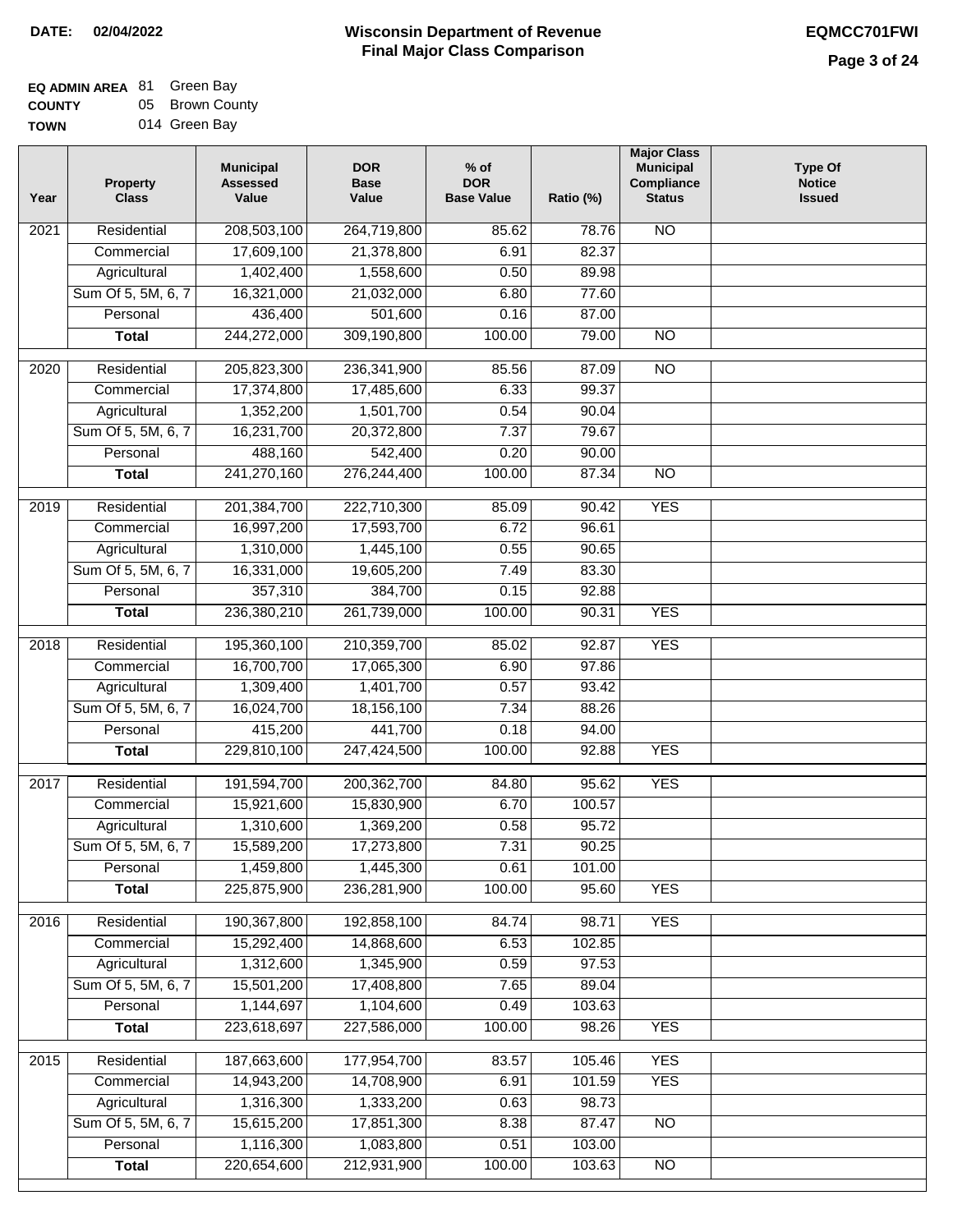### **EQ ADMIN AREA** 81 Green Bay **COUNTY TOWN** 05 Brown County

| 018 Holland |  |
|-------------|--|
|             |  |

| Year             | <b>Property</b><br><b>Class</b> | <b>Municipal</b><br><b>Assessed</b><br>Value | <b>DOR</b><br><b>Base</b><br>Value | $%$ of<br><b>DOR</b><br><b>Base Value</b> | Ratio (%) | <b>Major Class</b><br><b>Municipal</b><br>Compliance<br><b>Status</b> | <b>Type Of</b><br><b>Notice</b><br><b>Issued</b> |
|------------------|---------------------------------|----------------------------------------------|------------------------------------|-------------------------------------------|-----------|-----------------------------------------------------------------------|--------------------------------------------------|
| 2021             | Residential                     | 100,325,500                                  | 135, 122, 300                      | 71.11                                     | 74.25     | <b>NO</b>                                                             |                                                  |
|                  | Commercial                      | 4,560,300                                    | 5,760,000                          | 3.03                                      | 79.17     |                                                                       |                                                  |
|                  | Agricultural                    | 2,780,800                                    | 2,779,000                          | 1.46                                      | 100.06    |                                                                       |                                                  |
|                  | Sum Of 5, 5M, 6, 7              | 39,460,300                                   | 46,035,800                         | 24.23                                     | 85.72     | $\overline{NO}$                                                       |                                                  |
|                  | Personal                        | 310,870                                      | 310,900                            | 0.16                                      | 99.99     |                                                                       |                                                  |
|                  | <b>Total</b>                    | 147,437,770                                  | 190,008,000                        | 100.00                                    | 77.60     | $\overline{NO}$                                                       |                                                  |
| 2020             | Residential                     | 98,933,200                                   | 120,940,400                        | 70.58                                     | 81.80     | $\overline{NO}$                                                       |                                                  |
|                  | Commercial                      | 4,340,300                                    | 4,302,500                          | 2.51                                      | 100.88    |                                                                       |                                                  |
|                  | Agricultural                    | 2,668,700                                    | 2,668,300                          | 1.56                                      | 100.01    |                                                                       |                                                  |
|                  | Sum Of 5, 5M, 6, 7              | 39,438,500                                   | 43,124,200                         | 25.17                                     | 91.45     | <b>YES</b>                                                            |                                                  |
|                  | Personal                        | 326,430                                      | 326,400                            | 0.19                                      | 100.01    |                                                                       |                                                  |
|                  | <b>Total</b>                    | 145,707,130                                  | 171,361,800                        | 100.00                                    | 85.03     | <b>NO</b>                                                             |                                                  |
|                  |                                 |                                              |                                    |                                           |           |                                                                       |                                                  |
| $\frac{1}{2019}$ | Residential                     | 97,213,600                                   | 110,416,200                        | 69.79                                     | 88.04     | $\overline{NO}$                                                       |                                                  |
|                  | Commercial                      | 4,283,500                                    | 4,377,000                          | 2.77                                      | 97.86     |                                                                       |                                                  |
|                  | Agricultural                    | 2,505,000                                    | 2,567,600                          | 1.62                                      | 97.56     |                                                                       |                                                  |
|                  | Sum Of 5, 5M, 6, 7              | 39,034,300                                   | 40,479,100                         | 25.58                                     | 96.43     | <b>YES</b>                                                            |                                                  |
|                  | Personal                        | 381,330                                      | 381,300                            | 0.24                                      | 100.01    |                                                                       |                                                  |
|                  | <b>Total</b>                    | 143,417,730                                  | 158,221,200                        | 100.00                                    | 90.64     | $\overline{NO}$                                                       |                                                  |
| 2018             | Residential                     | 95,735,600                                   | 105,764,700                        | 68.75                                     | 90.52     | <b>YES</b>                                                            |                                                  |
|                  | Commercial                      | 4,144,600                                    | 4,196,100                          | 2.73                                      | 98.77     |                                                                       |                                                  |
|                  | Agricultural                    | 2,502,500                                    | 2,501,100                          | 1.63                                      | 100.06    |                                                                       |                                                  |
|                  | Sum Of 5, 5M, 6, 7              | 39,014,400                                   | 40,952,700                         | 26.62                                     | 95.27     | <b>YES</b>                                                            |                                                  |
|                  | Personal                        | 414,210                                      | 414,200                            | 0.27                                      | 100.00    |                                                                       |                                                  |
|                  | <b>Total</b>                    | 141,811,310                                  | 153,828,800                        | 100.00                                    | 92.19     | <b>YES</b>                                                            |                                                  |
| 2017             | Residential                     | 94,709,700                                   | 96,447,600                         | 67.72                                     | 98.20     | <b>YES</b>                                                            |                                                  |
|                  | Commercial                      | 4,123,700                                    | 4,093,300                          | 2.87                                      | 100.74    |                                                                       |                                                  |
|                  | Agricultural                    | 2,453,900                                    | 2,452,200                          | 1.72                                      | 100.07    |                                                                       |                                                  |
|                  | Sum Of 5, 5M, 6, 7              | 38,398,500                                   | 38,386,400                         | 26.95                                     | 100.03    | <b>YES</b>                                                            |                                                  |
|                  | Personal                        | 1,046,900                                    | 1,047,000                          | 0.74                                      | 99.99     |                                                                       |                                                  |
|                  | <b>Total</b>                    | 140,732,700                                  | 142,426,500                        | 100.00                                    | 98.81     | <b>YES</b>                                                            |                                                  |
| 2016             | Residential                     | 92,545,600                                   | 96,245,700                         | 67.62                                     | 96.16     | <b>YES</b>                                                            |                                                  |
|                  | Commercial                      | 4,122,700                                    | 4,012,100                          | 2.82                                      | 102.76    |                                                                       |                                                  |
|                  | Agricultural                    | 2,391,800                                    | 2,415,800                          | 1.70                                      | 99.01     |                                                                       |                                                  |
|                  | Sum Of 5, 5M, 6, 7              | 38,261,300                                   | 38,593,000                         | 27.11                                     | 99.14     | <b>YES</b>                                                            |                                                  |
|                  | Personal                        | 1,044,130                                    | 1,065,400                          | 0.75                                      | 98.00     |                                                                       |                                                  |
|                  | <b>Total</b>                    | 138,365,530                                  | 142,332,000                        | 100.00                                    | 97.21     | <b>YES</b>                                                            |                                                  |
| 2015             | Residential                     | 91,573,100                                   | 93,348,400                         | 68.10                                     | 98.10     | <b>YES</b>                                                            |                                                  |
|                  | Commercial                      | 3,940,200                                    | 3,864,300                          | 2.82                                      | 101.96    |                                                                       |                                                  |
|                  | Agricultural                    | 2,354,000                                    | 2,388,300                          | 1.74                                      | 98.56     |                                                                       |                                                  |
|                  | Sum Of 5, 5M, 6, 7              | 36,203,100                                   | 36,751,200                         | 26.81                                     | 98.51     | <b>YES</b>                                                            |                                                  |
|                  | Personal                        | 732,560                                      | 732,600                            | 0.53                                      | 99.99     |                                                                       |                                                  |
|                  | <b>Total</b>                    | 134,802,960                                  | 137,084,800                        | 100.00                                    | 98.34     | <b>YES</b>                                                            |                                                  |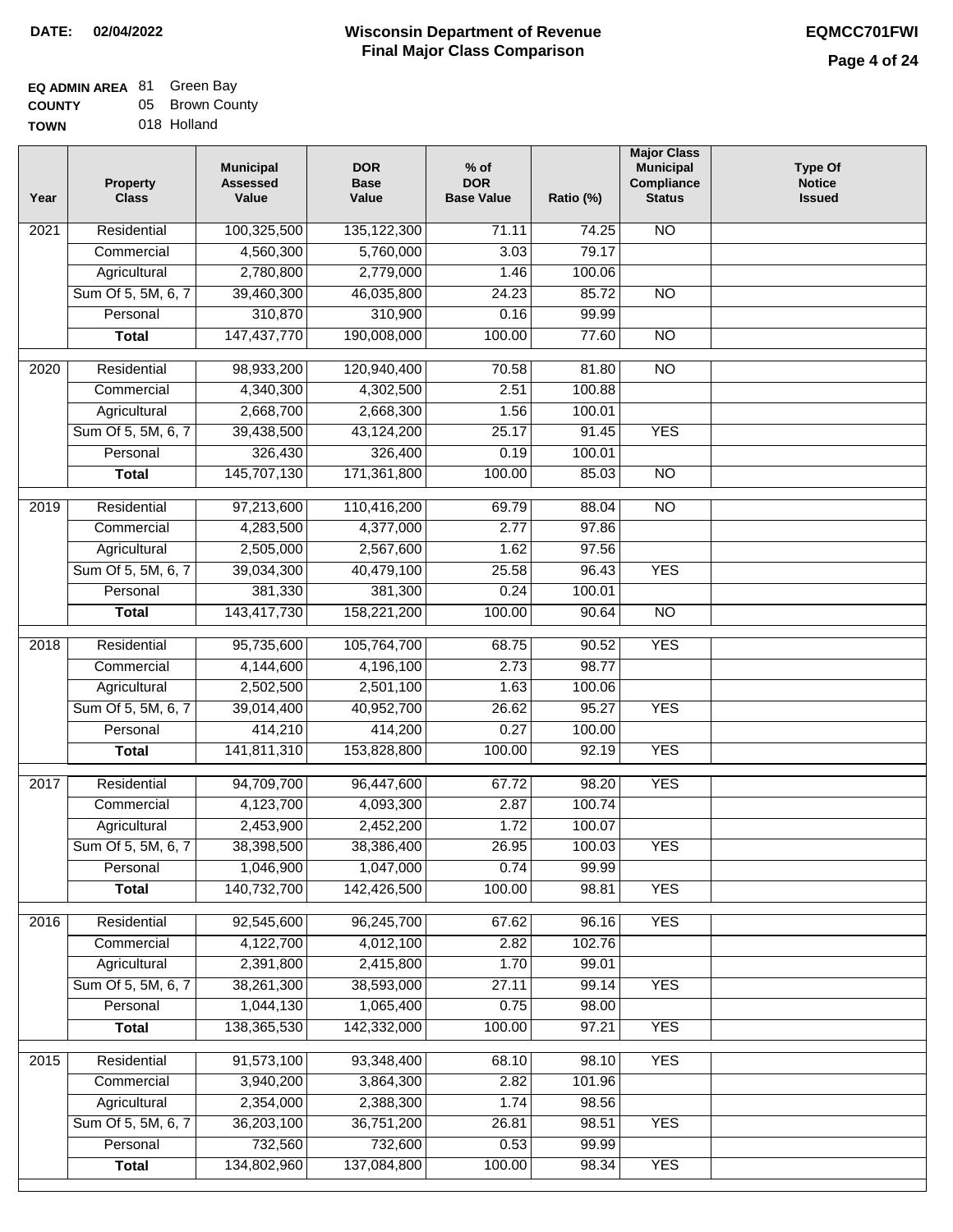| <b>EQ ADMIN AREA 81 Green Bay</b> |                 |
|-----------------------------------|-----------------|
| <b>COUNTY</b>                     | 05 Brown County |
| <b>TOWN</b>                       | 022 Humboldt    |

| Year              | <b>Property</b><br><b>Class</b> | <b>Municipal</b><br><b>Assessed</b><br>Value | <b>DOR</b><br><b>Base</b><br>Value | % of<br><b>DOR</b><br><b>Base Value</b> | Ratio (%) | <b>Major Class</b><br><b>Municipal</b><br>Compliance<br><b>Status</b> | <b>Type Of</b><br><b>Notice</b><br><b>Issued</b> |
|-------------------|---------------------------------|----------------------------------------------|------------------------------------|-----------------------------------------|-----------|-----------------------------------------------------------------------|--------------------------------------------------|
| 2021              | Residential                     | 95,329,500                                   | 102,551,500                        | 83.34                                   | 92.96     | <b>YES</b>                                                            |                                                  |
|                   | Commercial                      | 6,385,600                                    | 7,011,700                          | 5.70                                    | 91.07     |                                                                       |                                                  |
|                   | Agricultural                    | 2,522,100                                    | 2,523,100                          | 2.05                                    | 99.96     |                                                                       |                                                  |
|                   | Sum Of 5, 5M, 6, 7              | 11,575,900                                   | 10,858,000                         | 8.82                                    | 106.61    |                                                                       |                                                  |
|                   | Personal                        | 104,400                                      | 106,500                            | 0.09                                    | 98.03     |                                                                       |                                                  |
|                   | <b>Total</b>                    | 115,917,500                                  | 123,050,800                        | 100.00                                  | 94.20     | <b>YES</b>                                                            |                                                  |
| $\overline{2020}$ | Residential                     | 93,966,500                                   | 98,844,900                         | 83.09                                   | 95.06     | <b>YES</b>                                                            |                                                  |
|                   | Commercial                      | 6,074,300                                    | 6,037,000                          | 5.07                                    | 100.62    |                                                                       |                                                  |
|                   | Agricultural                    | 2,428,100                                    | 2,427,600                          | 2.04                                    | 100.02    |                                                                       |                                                  |
|                   | Sum Of 5, 5M, 6, 7              | 11,572,800                                   | 11,530,300                         | 9.69                                    | 100.37    |                                                                       |                                                  |
|                   | Personal                        | 122,500                                      | 127,600                            | 0.11                                    | 96.00     |                                                                       |                                                  |
|                   | <b>Total</b>                    | 114, 164, 200                                | 118,967,400                        | 100.00                                  | 95.96     | <b>YES</b>                                                            |                                                  |
|                   |                                 |                                              |                                    |                                         |           |                                                                       |                                                  |
| 2019              | Residential                     | 91,844,000                                   | 92,916,700                         | 82.40                                   | 98.85     | <b>YES</b>                                                            |                                                  |
|                   | Commercial                      | 5,954,500                                    | 6,128,300                          | 5.43                                    | 97.16     |                                                                       |                                                  |
|                   | Agricultural                    | 2,357,500                                    | 2,334,900                          | 2.07                                    | 100.97    |                                                                       |                                                  |
|                   | Sum Of 5, 5M, 6, 7              | 11,652,200                                   | 11,246,700                         | 9.97                                    | 103.61    |                                                                       |                                                  |
|                   | Personal                        | 127,900                                      | 130,500                            | 0.12                                    | 98.01     |                                                                       |                                                  |
|                   | <b>Total</b>                    | 111,936,100                                  | 112,757,100                        | 100.00                                  | 99.27     | <b>YES</b>                                                            |                                                  |
| 2018              | Residential                     | 90,505,100                                   | 91,691,200                         | 83.08                                   | 98.71     | <b>YES</b>                                                            |                                                  |
|                   | Commercial                      | 5,111,600                                    | 5,271,000                          | 4.78                                    | 96.98     |                                                                       |                                                  |
|                   | Agricultural                    | 2,496,600                                    | 2,272,900                          | 2.06                                    | 109.84    |                                                                       |                                                  |
|                   | Sum Of 5, 5M, 6, 7              | 11,789,600                                   | 10,971,700                         | 9.94                                    | 107.45    |                                                                       |                                                  |
|                   | Personal                        | 155,000                                      | 155,000                            | 0.14                                    | 100.00    |                                                                       |                                                  |
|                   | <b>Total</b>                    | 110,057,900                                  | 110,361,800                        | 100.00                                  | 99.72     | <b>YES</b>                                                            |                                                  |
| 2017              | Residential                     | 89,261,100                                   | 86,246,000                         | 82.01                                   | 103.50    | <b>YES</b>                                                            |                                                  |
|                   | Commercial                      | 5,040,900                                    | 5,167,700                          | 4.91                                    | 97.55     |                                                                       |                                                  |
|                   | Agricultural                    | 2,495,600                                    | 2,215,800                          | 2.11                                    | 112.63    |                                                                       |                                                  |
|                   | Sum Of 5, 5M, 6, 7              | 11,305,800                                   | 9,771,500                          | 9.29                                    | 115.70    |                                                                       |                                                  |
|                   | Personal                        | 1,765,200                                    | 1,765,200                          | 1.68                                    | 100.00    |                                                                       |                                                  |
|                   | <b>Total</b>                    | 109,868,600                                  | 105,166,200                        | 100.00                                  | 104.47    | <b>YES</b>                                                            |                                                  |
| 2016              | Residential                     | 86,892,200                                   | 85,644,800                         | 80.79                                   | 101.46    | <b>YES</b>                                                            |                                                  |
|                   | Commercial                      | 5,058,400                                    | 5,198,100                          | 4.90                                    | 97.31     |                                                                       |                                                  |
|                   | Agricultural                    | 2,606,500                                    | 2,186,900                          | 2.06                                    | 119.19    |                                                                       |                                                  |
|                   | Sum Of 5, 5M, 6, 7              | 11,223,500                                   | 10,379,600                         | 9.79                                    | 108.13    |                                                                       |                                                  |
|                   | Personal                        | 2,634,500                                    | 2,603,300                          | 2.46                                    | 101.20    |                                                                       |                                                  |
|                   | <b>Total</b>                    | 108,415,100                                  | 106,012,700                        | 100.00                                  | 102.27    | <b>YES</b>                                                            |                                                  |
| 2015              | Residential                     | 84,738,400                                   | 82,835,700                         | 81.01                                   | 102.30    | <b>YES</b>                                                            |                                                  |
|                   | Commercial                      | 4,635,100                                    | 4,831,200                          | $\overline{4.72}$                       | 95.94     |                                                                       |                                                  |
|                   | Agricultural                    | 2,608,900                                    | 2,166,300                          | 2.12                                    | 120.43    |                                                                       |                                                  |
|                   | Sum Of 5, 5M, 6, 7              | 11,180,600                                   | 10,626,400                         | 10.39                                   | 105.22    | <b>YES</b>                                                            |                                                  |
|                   | Personal                        | 1,796,700                                    | 1,796,700                          | 1.76                                    | 100.00    |                                                                       |                                                  |
|                   | <b>Total</b>                    | 104,959,700                                  | 102,256,300                        | 100.00                                  | 102.64    | <b>YES</b>                                                            |                                                  |
|                   |                                 |                                              |                                    |                                         |           |                                                                       |                                                  |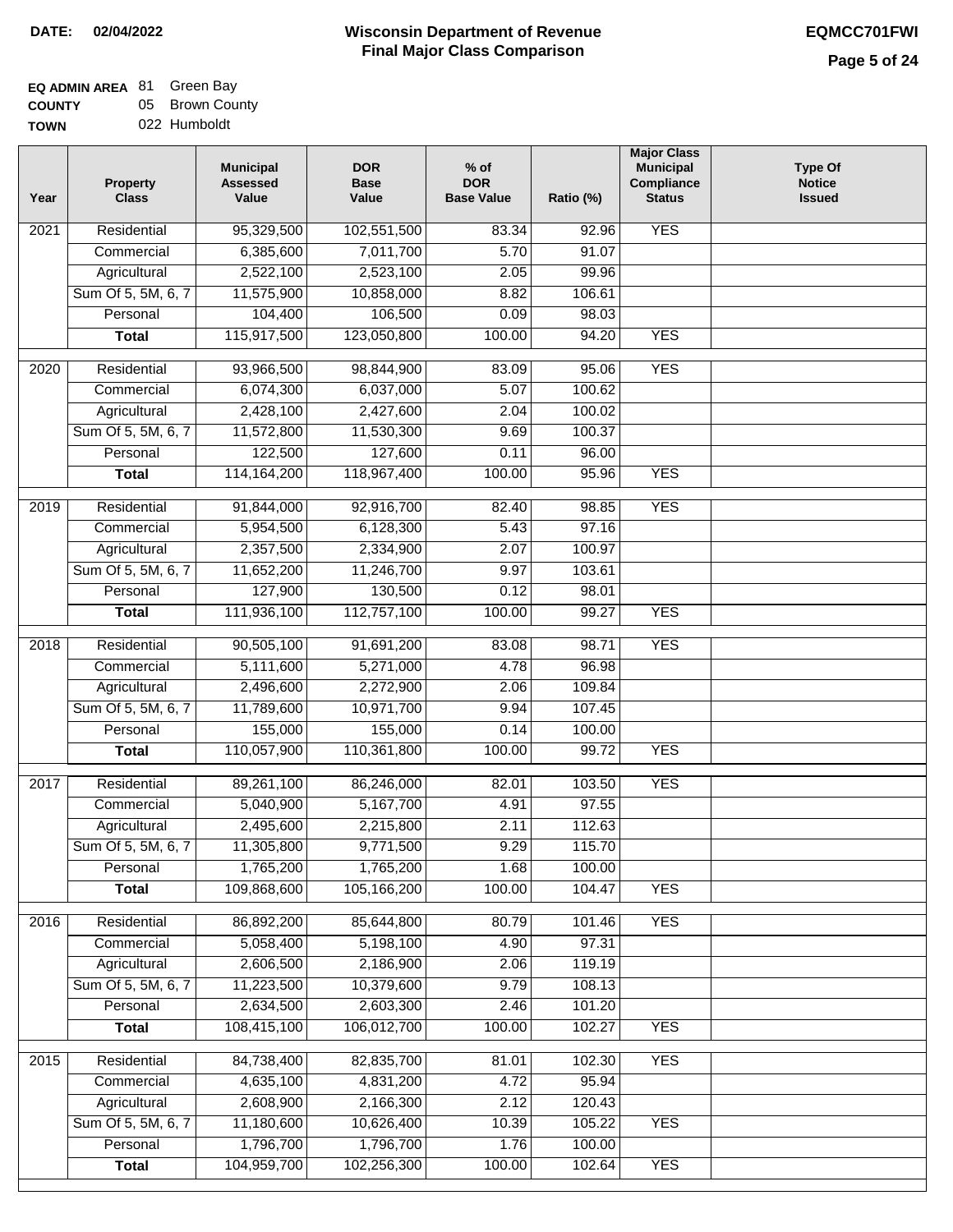| <b>EQ ADMIN AREA 81 Green Bay</b> |                 |
|-----------------------------------|-----------------|
| <b>COUNTY</b>                     | 05 Brown County |

**TOWN** 024 Lawrence

| Year              | <b>Property</b><br><b>Class</b> | <b>Municipal</b><br><b>Assessed</b><br>Value | <b>DOR</b><br><b>Base</b><br>Value | % of<br><b>DOR</b><br><b>Base Value</b> | Ratio (%) | <b>Major Class</b><br><b>Municipal</b><br>Compliance<br><b>Status</b> | <b>Type Of</b><br><b>Notice</b><br><b>Issued</b> |
|-------------------|---------------------------------|----------------------------------------------|------------------------------------|-----------------------------------------|-----------|-----------------------------------------------------------------------|--------------------------------------------------|
| $\overline{202}1$ | Residential                     | 672,372,000                                  | 646,735,500                        | 78.19                                   | 103.96    | <b>YES</b>                                                            |                                                  |
|                   | Commercial                      | 162,461,900                                  | 168,198,100                        | 20.33                                   | 96.59     | <b>YES</b>                                                            |                                                  |
|                   | Agricultural                    | 936,000                                      | 935,400                            | 0.11                                    | 100.06    |                                                                       |                                                  |
|                   | Sum Of 5, 5M, 6, 7              | 7,703,100                                    | 7,088,200                          | 0.86                                    | 108.67    |                                                                       |                                                  |
|                   | Personal                        | 4,220,800                                    | 4,220,800                          | 0.51                                    | 100.00    |                                                                       |                                                  |
|                   | <b>Total</b>                    | 847,693,800                                  | 827,178,000                        | 100.00                                  | 102.48    | <b>YES</b>                                                            |                                                  |
| 2020              | Residential                     | 465,841,000                                  | 586,202,200                        | 79.67                                   | 79.47     | $\overline{NO}$                                                       |                                                  |
|                   | Commercial                      | 116,623,900                                  | 136,648,800                        | 18.57                                   | 85.35     | $\overline{NO}$                                                       |                                                  |
|                   | Agricultural                    | 732,500                                      | 925,400                            | 0.13                                    | 79.15     |                                                                       |                                                  |
|                   | Sum Of 5, 5M, 6, 7              | 5,494,500                                    | 7,598,900                          | 1.03                                    | 72.31     |                                                                       |                                                  |
|                   | Personal                        | 3,466,800                                    | 4,388,400                          | 0.60                                    | 79.00     |                                                                       |                                                  |
|                   | <b>Total</b>                    | 592,158,700                                  | 735,763,700                        | 100.00                                  | 80.48     | $\overline{NO}$                                                       | 1st Notice of Non-Compliance                     |
| 2019              | Residential                     | 445,396,900                                  | 549,450,000                        | 80.31                                   | 81.06     | $\overline{10}$                                                       |                                                  |
|                   | Commercial                      | 108,076,400                                  | 122,431,200                        | 17.90                                   | 88.28     | $\overline{NO}$                                                       |                                                  |
|                   | Agricultural                    | 730,700                                      | 889,200                            | 0.13                                    | 82.17     |                                                                       |                                                  |
|                   | Sum Of 5, 5M, 6, 7              | 5,497,400                                    | 7,070,900                          | 1.03                                    | 77.75     |                                                                       |                                                  |
|                   | Personal                        | 3,531,900                                    | 4,307,200                          | 0.63                                    | 82.00     |                                                                       |                                                  |
|                   | <b>Total</b>                    | 563,233,300                                  | 684,148,500                        | 100.00                                  | 82.33     | $\overline{NO}$                                                       |                                                  |
| 2018              | Residential                     | 429,602,500                                  | 493,823,900                        | 79.59                                   | 87.00     | $\overline{10}$                                                       |                                                  |
|                   | Commercial                      | 104,254,300                                  | 114,255,900                        | 18.41                                   | 91.25     | <b>YES</b>                                                            |                                                  |
|                   | Agricultural                    | 772,400                                      | 877,100                            | 0.14                                    | 88.06     |                                                                       |                                                  |
|                   | Sum Of 5, 5M, 6, 7              | 5,540,200                                    | 6,766,900                          | 1.09                                    | 81.87     |                                                                       |                                                  |
|                   | Personal                        | 4,200,100                                    | 4,772,800                          | 0.77                                    | 88.00     |                                                                       |                                                  |
|                   | <b>Total</b>                    | 544,369,500                                  | 620,496,600                        | 100.00                                  | 87.73     | <b>NO</b>                                                             |                                                  |
|                   |                                 |                                              |                                    |                                         |           |                                                                       |                                                  |
| 2017              | Residential                     | 405,532,100                                  | 453,788,000                        | 78.92                                   | 89.37     | $\overline{NO}$                                                       |                                                  |
|                   | Commercial                      | 101,308,500                                  | 106,442,500                        | 18.51                                   | 95.18     | <b>YES</b>                                                            |                                                  |
|                   | Agricultural                    | 800,300                                      | 887,500                            | 0.15                                    | 90.17     |                                                                       |                                                  |
|                   | Sum Of 5, 5M, 6, 7              | 5,501,100                                    | 6,457,000                          | 1.12                                    | 85.20     |                                                                       |                                                  |
|                   | Personal                        | 6,673,900                                    | 7,415,500                          | 1.29                                    | 90.00     |                                                                       |                                                  |
|                   | <b>Total</b>                    | 519,815,900                                  | 574,990,500                        | 100.00                                  | 90.40     | <b>NO</b>                                                             |                                                  |
| 2016              | Residential                     | 380,972,800                                  | 410,538,000                        | 78.33                                   | 92.80     | <b>YES</b>                                                            |                                                  |
|                   | Commercial                      | 97,675,800                                   | 99,832,600                         | 19.05                                   | 97.84     | <b>YES</b>                                                            |                                                  |
|                   | Agricultural                    | 841,800                                      | 884,300                            | 0.17                                    | 95.19     |                                                                       |                                                  |
|                   | Sum Of 5, 5M, 6, 7              | 5,403,300                                    | 6,438,300                          | 1.23                                    | 83.92     |                                                                       |                                                  |
|                   | Personal                        | 6,118,700                                    | 6,440,800                          | 1.23                                    | 95.00     |                                                                       |                                                  |
|                   | <b>Total</b>                    | 491,012,400                                  | 524,134,000                        | 100.00                                  | 93.68     | <b>YES</b>                                                            |                                                  |
| 2015              | Residential                     | 361,310,500                                  | 374,944,700                        | 77.41                                   | 96.36     | <b>YES</b>                                                            |                                                  |
|                   | Commercial                      | 94,632,100                                   | 95,317,900                         | 19.68                                   | 99.28     | <b>YES</b>                                                            |                                                  |
|                   | Agricultural                    | 877,000                                      | 874,600                            | 0.18                                    | 100.27    |                                                                       |                                                  |
|                   | Sum Of 5, 5M, 6, 7              | 5,423,100                                    | 6,420,700                          | 1.33                                    | 84.46     |                                                                       |                                                  |
|                   | Personal                        | 6,537,100                                    | 6,809,400                          | 1.41                                    | 96.00     |                                                                       |                                                  |
|                   | <b>Total</b>                    | 468,779,800                                  | 484, 367, 300                      | 100.00                                  | 96.78     | <b>YES</b>                                                            |                                                  |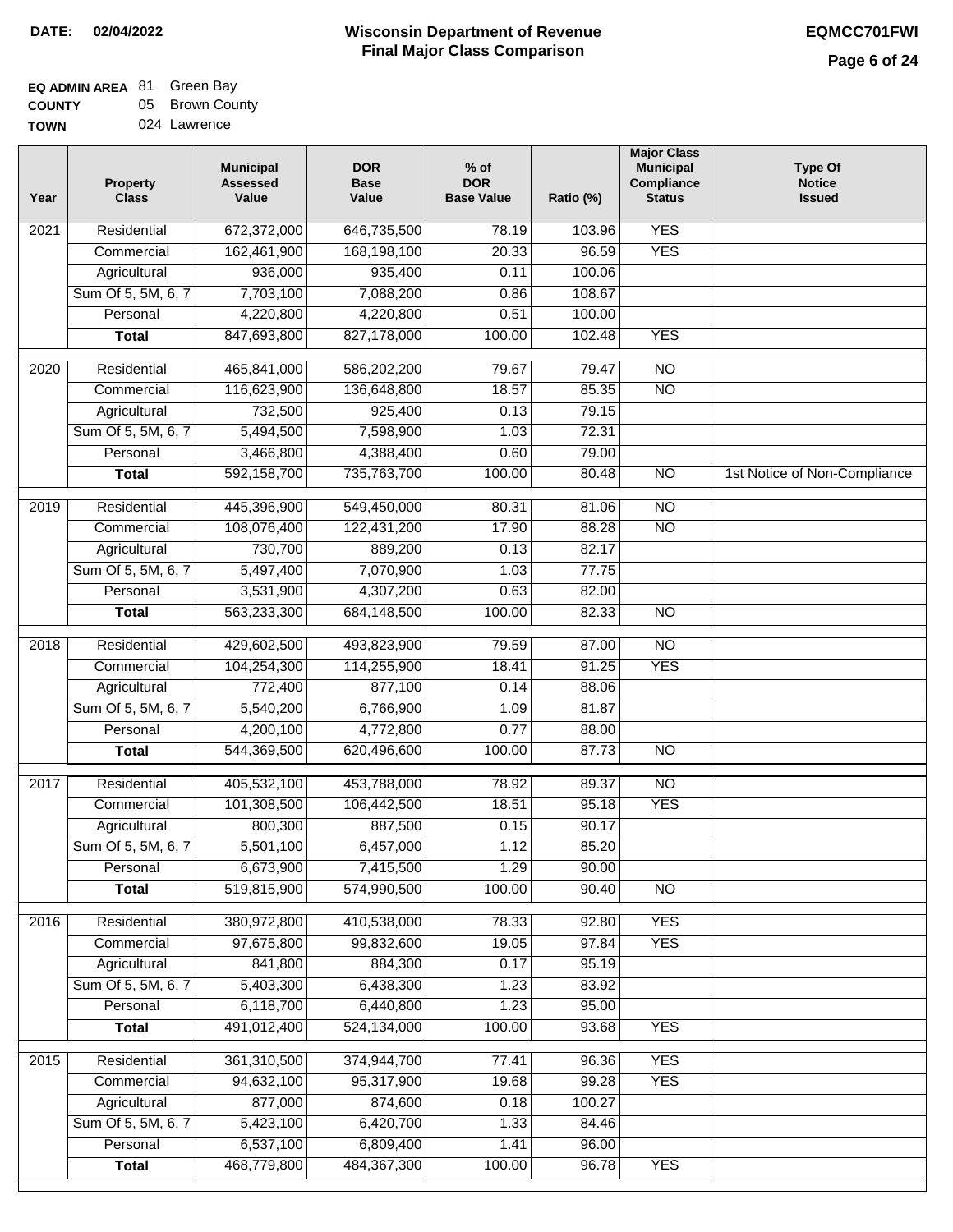| <b>EQ ADMIN AREA 81 Green Bay</b> |                 |
|-----------------------------------|-----------------|
| <b>COUNTY</b>                     | 05 Brown County |
| <b>TOWN</b>                       | 025 Ledgeview   |

| Year              | <b>Property</b><br><b>Class</b> | <b>Municipal</b><br><b>Assessed</b><br>Value | <b>DOR</b><br><b>Base</b><br>Value | % of<br><b>DOR</b><br><b>Base Value</b> | Ratio (%) | <b>Major Class</b><br><b>Municipal</b><br>Compliance<br><b>Status</b> | <b>Type Of</b><br><b>Notice</b><br><b>Issued</b> |
|-------------------|---------------------------------|----------------------------------------------|------------------------------------|-----------------------------------------|-----------|-----------------------------------------------------------------------|--------------------------------------------------|
| $\overline{202}1$ | Residential                     | 836,831,700                                  | 1,014,188,800                      | 85.03                                   | 82.51     | N <sub>O</sub>                                                        |                                                  |
|                   | Commercial                      | 152,980,600                                  | 161,846,800                        | 13.57                                   | 94.52     | <b>YES</b>                                                            |                                                  |
|                   | Agricultural                    | 669,500                                      | 742,300                            | 0.06                                    | 90.19     |                                                                       |                                                  |
|                   | Sum Of 5, 5M, 6, 7              | 8,391,100                                    | 10,562,300                         | 0.89                                    | 79.44     |                                                                       |                                                  |
|                   | Personal                        | 4,868,400                                    | 5,409,300                          | 0.45                                    | 90.00     |                                                                       |                                                  |
|                   | <b>Total</b>                    | 1,003,741,300                                | 1,192,749,500                      | 100.00                                  | 84.15     | $\overline{NO}$                                                       |                                                  |
| $\overline{2020}$ | Residential                     | 810,786,700                                  | 908,280,200                        | 84.09                                   | 89.27     | $\overline{10}$                                                       |                                                  |
|                   | Commercial                      | 147,413,100                                  | 154,619,300                        | 14.31                                   | 95.34     | <b>YES</b>                                                            |                                                  |
|                   | Agricultural                    | 699,700                                      | 734,900                            | 0.07                                    | 95.21     |                                                                       |                                                  |
|                   | Sum Of 5, 5M, 6, 7              | 8,562,800                                    | 10,617,100                         | 0.98                                    | 80.65     |                                                                       |                                                  |
|                   | Personal                        | 5,398,100                                    | 5,932,000                          | 0.55                                    | 91.00     |                                                                       |                                                  |
|                   | <b>Total</b>                    | 972,860,400                                  | 1,080,183,500                      | 100.00                                  | 90.06     | $\overline{NO}$                                                       |                                                  |
| $\frac{1}{2019}$  | Residential                     | 772,151,300                                  | 849,407,900                        | 84.58                                   | 90.90     | <b>YES</b>                                                            |                                                  |
|                   | Commercial                      | 137,294,700                                  | 137,871,800                        | 13.73                                   | 99.58     | <b>YES</b>                                                            |                                                  |
|                   | Agricultural                    | 673,400                                      | 709,500                            | 0.07                                    | 94.91     |                                                                       |                                                  |
|                   | Sum Of 5, 5M, 6, 7              | 8,870,400                                    | 9,654,800                          | 0.96                                    | 91.88     |                                                                       |                                                  |
|                   | Personal                        | 6,263,900                                    | 6,593,500                          | 0.66                                    | 95.00     |                                                                       |                                                  |
|                   | <b>Total</b>                    | 925,253,700                                  | 1,004,237,500                      | 100.00                                  | 92.13     | <b>YES</b>                                                            |                                                  |
| 2018              | Residential                     | 742,925,100                                  | 766,827,700                        | 84.01                                   | 96.88     | <b>YES</b>                                                            |                                                  |
|                   | Commercial                      | 137,469,400                                  | 131,414,300                        | 14.40                                   | 104.61    | <b>YES</b>                                                            |                                                  |
|                   | Agricultural                    | 693,200                                      | 709,800                            | 0.08                                    | 97.66     |                                                                       |                                                  |
|                   | Sum Of 5, 5M, 6, 7              | 7,488,100                                    | 8,432,700                          | 0.92                                    | 88.80     |                                                                       |                                                  |
|                   | Personal                        | 5,283,900                                    | 5,391,800                          | 0.59                                    | 98.00     |                                                                       |                                                  |
|                   | <b>Total</b>                    | 893,859,700                                  | 912,776,300                        | 100.00                                  | 97.93     | <b>YES</b>                                                            |                                                  |
| $\overline{2017}$ | Residential                     | 714,455,000                                  | 706,747,200                        | 83.53                                   | 101.09    | <b>YES</b>                                                            |                                                  |
|                   | Commercial                      | 134,585,300                                  | 123,563,000                        | 14.60                                   | 108.92    | <b>YES</b>                                                            |                                                  |
|                   | Agricultural                    | 704,000                                      | 702,500                            | 0.08                                    | 100.21    |                                                                       |                                                  |
|                   | Sum Of 5, 5M, 6, 7              | 7,421,900                                    | 7,280,000                          | 0.86                                    | 101.95    |                                                                       |                                                  |
|                   | Personal                        | 7,849,300                                    | 7,849,300                          | 0.93                                    | 100.00    |                                                                       |                                                  |
|                   | <b>Total</b>                    | 865,015,500                                  | 846,142,000                        | 100.00                                  | 102.23    | <b>YES</b>                                                            |                                                  |
| 2016              | Residential                     | 577,307,800                                  | 650,489,800                        | 82.49                                   | 88.75     | N <sub>O</sub>                                                        |                                                  |
|                   | Commercial                      | 110,962,100                                  | 121,087,100                        | 15.35                                   | 91.64     | <b>YES</b>                                                            |                                                  |
|                   | Agricultural                    | 688,900                                      | 750,000                            | 0.10                                    | 91.85     |                                                                       |                                                  |
|                   | Sum Of 5, 5M, 6, 7              | 7,068,800                                    | 8,425,900                          | 1.07                                    | 83.89     |                                                                       |                                                  |
|                   | Personal                        | 6,974,100                                    | 7,836,000                          | 0.99                                    | 89.00     |                                                                       |                                                  |
|                   | <b>Total</b>                    | 703,001,700                                  | 788,588,800                        | 100.00                                  | 89.15     | $\overline{NO}$                                                       |                                                  |
| 2015              | Residential                     | 563,279,700                                  | 629,249,800                        | 81.70                                   | 89.52     | <b>NO</b>                                                             |                                                  |
|                   | Commercial                      | 110,331,000                                  | 122,891,000                        | 15.96                                   | 89.78     | N <sub>O</sub>                                                        |                                                  |
|                   | Agricultural                    | 695,800                                      | 748,400                            | 0.10                                    | 92.97     |                                                                       |                                                  |
|                   | Sum Of 5, 5M, 6, 7              | 6,818,000                                    | 8,636,800                          | 1.12                                    | 78.94     |                                                                       |                                                  |
|                   | Personal                        | 7,869,100                                    | 8,647,400                          | 1.12                                    | 91.00     |                                                                       |                                                  |
|                   | <b>Total</b>                    | 688,993,600                                  | 770,173,400                        | 100.00                                  | 89.46     | N <sub>O</sub>                                                        |                                                  |
|                   |                                 |                                              |                                    |                                         |           |                                                                       |                                                  |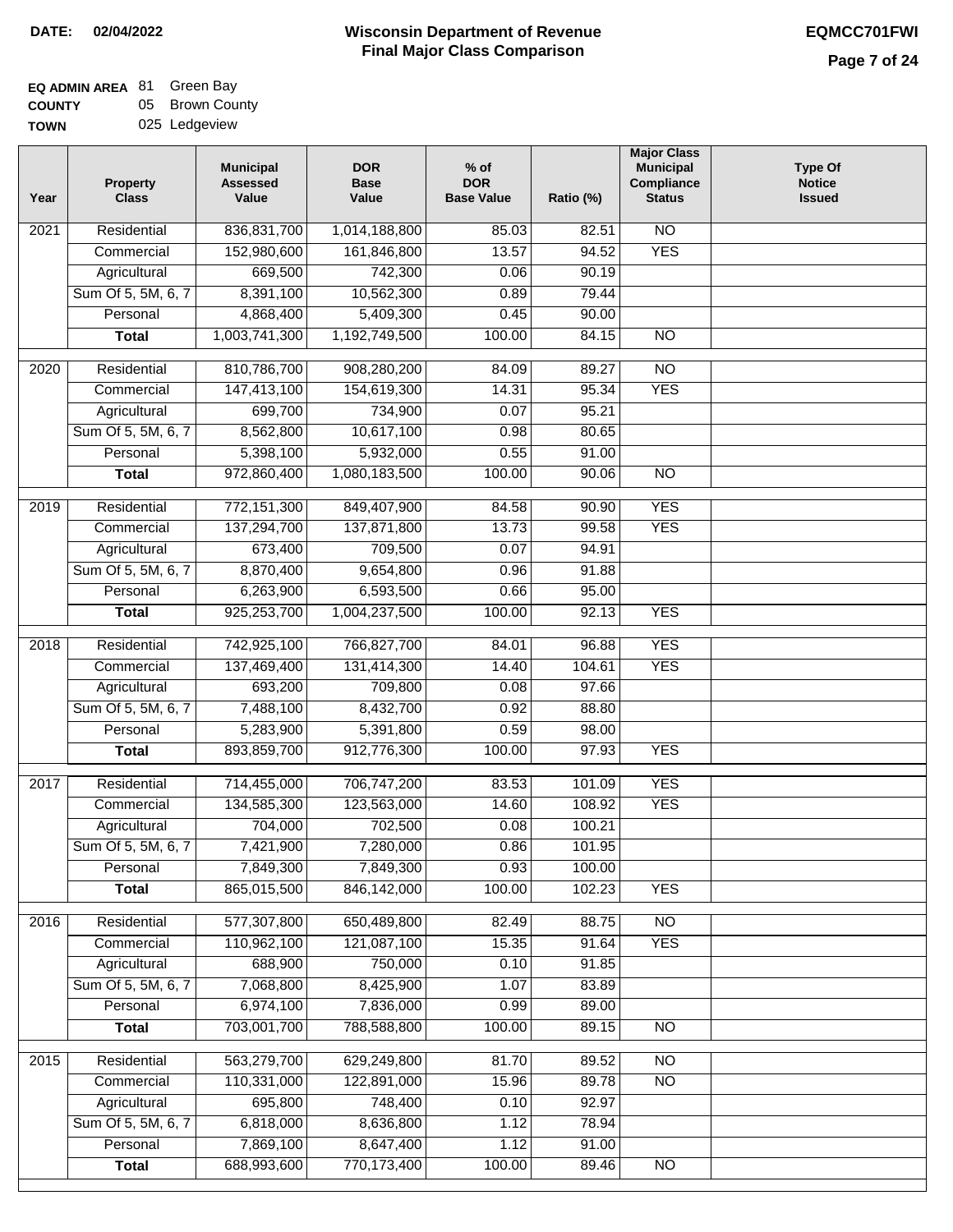| <b>EQ ADMIN AREA 81 Green Bay</b> |                 |
|-----------------------------------|-----------------|
| <b>COUNTY</b>                     | 05 Brown County |
| <b>TOWN</b>                       | 026 Morrison    |

| Year             | <b>Property</b><br><b>Class</b> | <b>Municipal</b><br><b>Assessed</b><br>Value | <b>DOR</b><br><b>Base</b><br>Value | $%$ of<br><b>DOR</b><br><b>Base Value</b> | Ratio (%) | <b>Major Class</b><br><b>Municipal</b><br>Compliance<br><b>Status</b> | <b>Type Of</b><br><b>Notice</b><br><b>Issued</b> |
|------------------|---------------------------------|----------------------------------------------|------------------------------------|-------------------------------------------|-----------|-----------------------------------------------------------------------|--------------------------------------------------|
| 2021             | Residential                     | 89,898,600                                   | 110,833,300                        | 72.62                                     | 81.11     | <b>NO</b>                                                             |                                                  |
|                  | Commercial                      | 5,649,800                                    | 6,949,100                          | 4.55                                      | 81.30     |                                                                       |                                                  |
|                  | Agricultural                    | 2,324,700                                    | 2,685,800                          | 1.76                                      | 86.56     |                                                                       |                                                  |
|                  | Sum Of 5, 5M, 6, 7              | 28,120,300                                   | 31,444,000                         | 20.60                                     | 89.43     | $\overline{NO}$                                                       |                                                  |
|                  | Personal                        | 598,900                                      | 712,900                            | 0.47                                      | 84.01     |                                                                       |                                                  |
|                  | <b>Total</b>                    | 126,592,300                                  | 152,625,100                        | 100.00                                    | 82.94     | $\overline{NO}$                                                       | 1st Notice of Non-Compliance                     |
| $\frac{1}{2020}$ | Residential                     | 89,037,400                                   | 108,721,100                        | 74.03                                     | 81.90     | $\overline{NO}$                                                       |                                                  |
|                  | Commercial                      | 5,565,100                                    | 5,715,300                          | 3.89                                      | 97.37     |                                                                       |                                                  |
|                  | Agricultural                    | 2,454,100                                    | 2,583,700                          | 1.76                                      | 94.98     |                                                                       |                                                  |
|                  | Sum Of 5, 5M, 6, 7              | 27,485,600                                   | 29,567,600                         | 20.13                                     | 92.96     | <b>YES</b>                                                            |                                                  |
|                  | Personal                        | 244,500                                      | 274,700                            | 0.19                                      | 89.01     |                                                                       |                                                  |
|                  | <b>Total</b>                    | 124,786,700                                  | 146,862,400                        | 100.00                                    | 84.97     | $\overline{NO}$                                                       |                                                  |
|                  |                                 |                                              |                                    |                                           |           |                                                                       |                                                  |
| $\frac{1}{2019}$ | Residential                     | 89,050,100                                   | 101,746,400                        | 73.47                                     | 87.52     | $\overline{NO}$                                                       |                                                  |
|                  | Commercial                      | 5,446,700                                    | 5,754,900                          | 4.16                                      | 94.64     |                                                                       |                                                  |
|                  | Agricultural                    | 2,297,000                                    | 2,490,000                          | 1.80                                      | 92.25     |                                                                       |                                                  |
|                  | Sum Of 5, 5M, 6, 7              | 27,163,800                                   | 28, 181, 500                       | 20.35                                     | 96.39     | <b>YES</b>                                                            |                                                  |
|                  | Personal                        | 286,000                                      | 317,700                            | 0.23                                      | 90.02     |                                                                       |                                                  |
|                  | <b>Total</b>                    | 124,243,600                                  | 138,490,500                        | 100.00                                    | 89.71     | $\overline{NO}$                                                       |                                                  |
| 2018             | Residential                     | 87,028,500                                   | 98,603,100                         | 72.57                                     | 88.26     | $\overline{NO}$                                                       |                                                  |
|                  | Commercial                      | 5,461,900                                    | 5,680,600                          | 4.18                                      | 96.15     |                                                                       |                                                  |
|                  | Agricultural                    | 2,297,100                                    | 2,417,000                          | 1.78                                      | 95.04     |                                                                       |                                                  |
|                  | Sum Of 5, 5M, 6, 7              | 27,875,300                                   | 29,003,600                         | 21.35                                     | 96.11     | <b>YES</b>                                                            |                                                  |
|                  | Personal                        | 160,100                                      | 168,500                            | 0.12                                      | 95.01     |                                                                       |                                                  |
|                  | <b>Total</b>                    | 122,822,900                                  | 135,872,800                        | 100.00                                    | 90.40     | $\overline{NO}$                                                       |                                                  |
| 2017             | Residential                     | 86,227,900                                   | 90,499,100                         | 71.48                                     | 95.28     | <b>YES</b>                                                            |                                                  |
|                  | Commercial                      | 5,765,900                                    | 5,564,400                          | 4.39                                      | 103.62    |                                                                       |                                                  |
|                  | Agricultural                    | 2,296,600                                    | 2,356,300                          | 1.86                                      | 97.47     |                                                                       |                                                  |
|                  | Sum Of 5, 5M, 6, 7              | 27,470,600                                   | 27,724,700                         | 21.90                                     | 99.08     | <b>YES</b>                                                            |                                                  |
|                  | Personal                        | 470,500                                      | 470,500                            | 0.37                                      | 100.00    |                                                                       |                                                  |
|                  | <b>Total</b>                    | 122,231,500                                  | 126,615,000                        | 100.00                                    | 96.54     | <b>YES</b>                                                            |                                                  |
| 2016             | Residential                     | 85,106,400                                   | 85, 135, 700                       | 70.99                                     | 99.97     | <b>YES</b>                                                            |                                                  |
|                  | Commercial                      | 5,766,200                                    | 5,509,600                          | 4.59                                      | 104.66    |                                                                       |                                                  |
|                  | Agricultural                    | 2,302,100                                    | 2,325,100                          | 1.94                                      | 99.01     |                                                                       |                                                  |
|                  | Sum Of 5, 5M, 6, 7              | 26,107,400                                   | 26,532,500                         | 22.12                                     | 98.40     | <b>YES</b>                                                            |                                                  |
|                  | Personal                        | 419,700                                      | 419,700                            | 0.35                                      | 100.00    |                                                                       |                                                  |
|                  | <b>Total</b>                    | 119,701,800                                  | 119,922,600                        | 100.00                                    | 99.82     | <b>YES</b>                                                            |                                                  |
|                  |                                 |                                              |                                    |                                           |           |                                                                       |                                                  |
| 2015             | Residential                     | 84,679,200                                   | 82,953,100                         | 70.30                                     | 102.08    | <b>YES</b>                                                            |                                                  |
|                  | Commercial                      | 5,732,400                                    | 5,608,500                          | 4.75                                      | 102.21    |                                                                       |                                                  |
|                  | Agricultural                    | 2,298,100                                    | 2,297,400                          | 1.95                                      | 100.03    |                                                                       |                                                  |
|                  | Sum Of 5, 5M, 6, 7              | 25,761,000                                   | 26,665,000                         | 22.60                                     | 96.61     | <b>YES</b>                                                            |                                                  |
|                  | Personal                        | 481,600                                      | 481,600                            | 0.41                                      | 100.00    |                                                                       |                                                  |
|                  | <b>Total</b>                    | 118,952,300                                  | 118,005,600                        | 100.00                                    | 100.80    | <b>YES</b>                                                            |                                                  |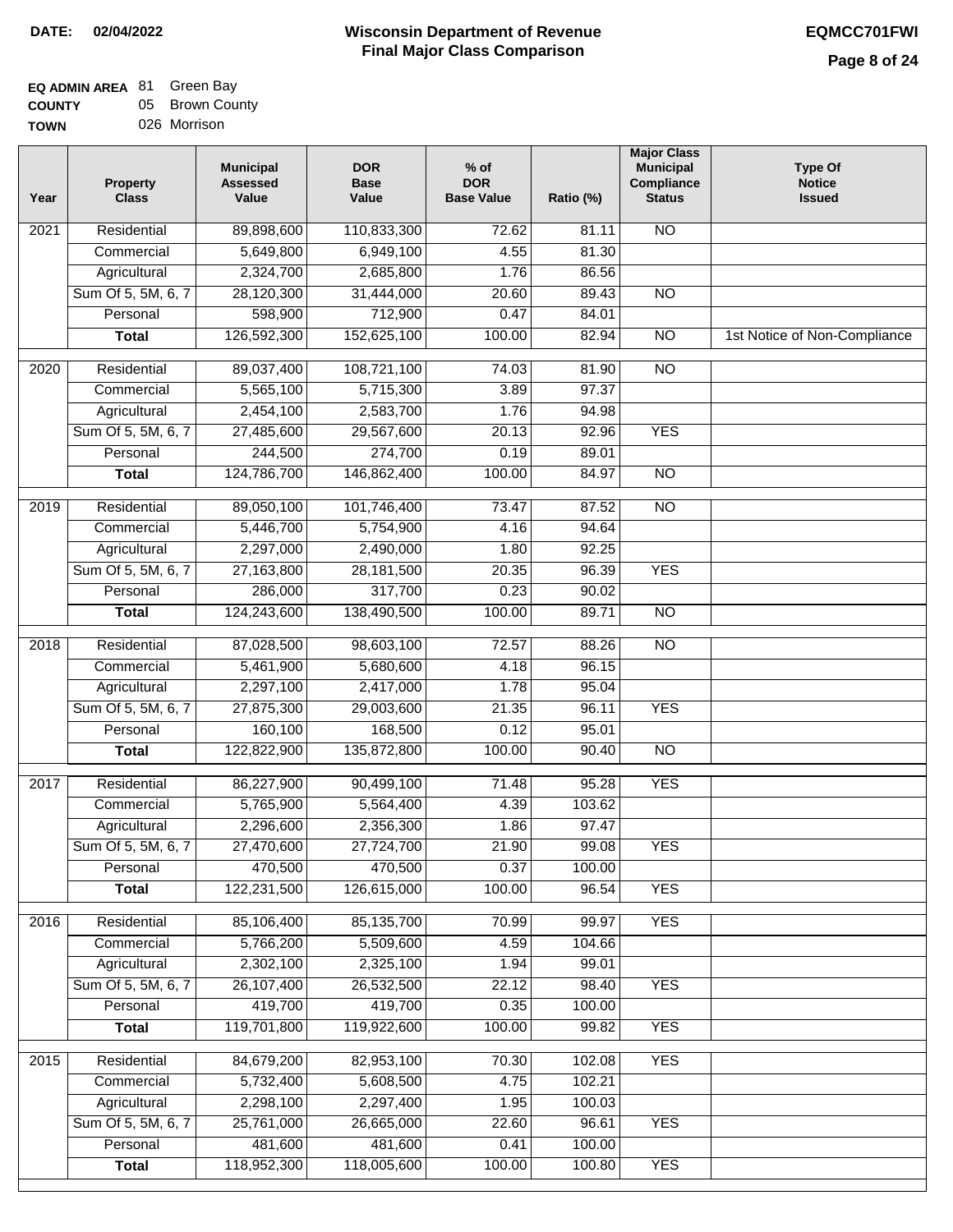| <b>EQ ADMIN AREA 81 Green Bay</b> |                 |
|-----------------------------------|-----------------|
| <b>COUNTY</b>                     | 05 Brown County |
| <b>TOWN</b>                       | 028 New Denmark |

| Year              | <b>Property</b><br><b>Class</b> | <b>Municipal</b><br><b>Assessed</b><br>Value | <b>DOR</b><br><b>Base</b><br>Value | $%$ of<br><b>DOR</b><br><b>Base Value</b> | Ratio (%)       | <b>Major Class</b><br><b>Municipal</b><br>Compliance<br><b>Status</b> | Type Of<br><b>Notice</b><br><b>Issued</b> |
|-------------------|---------------------------------|----------------------------------------------|------------------------------------|-------------------------------------------|-----------------|-----------------------------------------------------------------------|-------------------------------------------|
| 2021              | Residential                     | 119,026,000                                  | 151,757,100                        | 82.32                                     | 78.43           | <b>NO</b>                                                             |                                           |
|                   | Commercial                      | 10,483,400                                   | 11,767,200                         | 6.38                                      | 89.09           |                                                                       |                                           |
|                   | Agricultural                    | 2,401,000                                    | 2,757,300                          | 1.50                                      | 87.08           |                                                                       |                                           |
|                   | Sum Of 5, 5M, 6, 7              | 14,859,800                                   | 17,741,200                         | 9.62                                      | 83.76           |                                                                       |                                           |
|                   | Personal                        | 288,653                                      | 331,800                            | 0.18                                      | 87.00           |                                                                       |                                           |
|                   | <b>Total</b>                    | 147,058,853                                  | 184,354,600                        | 100.00                                    | 79.77           | $\overline{NO}$                                                       | 1st Notice of Non-Compliance              |
| 2020              | Residential                     | 118,559,800                                  | 138,298,900                        | 81.72                                     | 85.73           | $\overline{NO}$                                                       |                                           |
|                   | Commercial                      | 10,054,800                                   | 10,272,300                         | 6.07                                      | 97.88           |                                                                       |                                           |
|                   | Agricultural                    | 2,385,100                                    | 2,649,000                          | 1.57                                      | 90.04           |                                                                       |                                           |
|                   | Sum Of 5, 5M, 6, 7              | 14,967,000                                   | 17,668,300                         | 10.44                                     | 84.71           | <b>NO</b>                                                             |                                           |
|                   | Personal                        | 315,270                                      | 350,300                            | 0.21                                      | 90.00           |                                                                       |                                           |
|                   | <b>Total</b>                    | 146,281,970                                  | 169,238,800                        | 100.00                                    | 86.44           | $\overline{NO}$                                                       |                                           |
| 2019              | Residential                     | 118,067,100                                  | 128,743,600                        | 81.10                                     | 91.71           | <b>YES</b>                                                            |                                           |
|                   | Commercial                      | 9,848,700                                    | 10,272,800                         | 6.47                                      | 95.87           |                                                                       |                                           |
|                   | Agricultural                    | 2,531,800                                    | 2,545,800                          | 1.60                                      | 99.45           |                                                                       |                                           |
|                   | Sum Of 5, 5M, 6, 7              | 15,029,300                                   | 16,887,000                         | 10.64                                     | 89.00           | $\overline{NO}$                                                       |                                           |
|                   | Personal                        | 292,600                                      | 301,600                            | 0.19                                      | 97.02           |                                                                       |                                           |
|                   | <b>Total</b>                    | 145,769,500                                  | 158,750,800                        | 100.00                                    | 91.82           | $\overline{NO}$                                                       |                                           |
| 2018              | Residential                     | 116,222,200                                  | 123,263,800                        | 81.39                                     | 94.29           | <b>YES</b>                                                            |                                           |
|                   | Commercial                      | 8,212,800                                    | 8,517,100                          | 5.62                                      | 96.43           |                                                                       |                                           |
|                   | Agricultural                    | 2,532,200                                    | 2,477,400                          | 1.64                                      | 102.21          |                                                                       |                                           |
|                   | Sum Of 5, 5M, 6, 7              | 15,091,100                                   | 16,909,300                         | 11.17                                     | 89.25           | <b>NO</b>                                                             |                                           |
|                   | Personal                        | 283,700                                      | 280,900                            | 0.19                                      | 101.00          |                                                                       |                                           |
|                   | <b>Total</b>                    | 142,342,000                                  | 151,448,500                        | 100.00                                    | 93.99           | <b>NO</b>                                                             |                                           |
| $\overline{2017}$ | Residential                     | 114,709,800                                  | 114,838,600                        | 76.94                                     | 99.89           | <b>YES</b>                                                            |                                           |
|                   | Commercial                      | 8,172,400                                    | 8,351,200                          | 5.60                                      | 97.86           |                                                                       |                                           |
|                   | Agricultural                    | 2,533,500                                    | 2,415,400                          | 1.62                                      | 104.89          |                                                                       |                                           |
|                   | Sum Of 5, 5M, 6, 7              | 14,962,000                                   | 16,431,000                         | 11.01                                     | 91.06           | <b>YES</b>                                                            |                                           |
|                   | Personal                        | 7,214,900                                    | 7,214,900                          | 4.83                                      | 100.00          |                                                                       |                                           |
|                   | <b>Total</b>                    | 147,592,600                                  | 149,251,100                        | 100.00                                    | 98.89           | <b>YES</b>                                                            |                                           |
| 2016              | Residential                     | 113,133,100                                  | 109,079,700                        | 77.16                                     | 103.72          | <b>YES</b>                                                            |                                           |
|                   | Commercial                      | 8,022,300                                    | 8,119,900                          | 5.74                                      | 98.80           |                                                                       |                                           |
|                   | Agricultural                    | 2,541,300                                    | 2,384,200                          | 1.69                                      | 106.59          |                                                                       |                                           |
|                   | Sum Of 5, 5M, 6, 7              | 15,150,100                                   | 16,576,500                         | 11.73                                     | 91.40           | <b>YES</b>                                                            |                                           |
|                   | Personal                        | 5,252,700                                    | 5,200,600                          | 3.68                                      | 101.00          |                                                                       |                                           |
|                   | <b>Total</b>                    | 144,099,500                                  | 141,360,900                        | 100.00                                    | 101.94          | <b>YES</b>                                                            |                                           |
|                   |                                 |                                              |                                    | 77.64                                     |                 | <b>YES</b>                                                            |                                           |
| 2015              | Residential                     | 112,103,500<br>7,431,200                     | 109,137,000                        |                                           | 102.72          | <b>YES</b>                                                            |                                           |
|                   | Commercial<br>Agricultural      | 2,536,700                                    | 7,580,800<br>2,352,100             | 5.39<br>1.67                              | 98.03<br>107.85 |                                                                       |                                           |
|                   | Sum Of 5, 5M, 6, 7              | 15,093,100                                   | 17,122,000                         | 12.18                                     | 88.15           | <b>NO</b>                                                             |                                           |
|                   | Personal                        | 4,459,600                                    | 4,372,200                          | 3.11                                      | 102.00          |                                                                       |                                           |
|                   | <b>Total</b>                    | 141,624,100                                  | 140,564,100                        | 100.00                                    | 100.75          | NO                                                                    |                                           |
|                   |                                 |                                              |                                    |                                           |                 |                                                                       |                                           |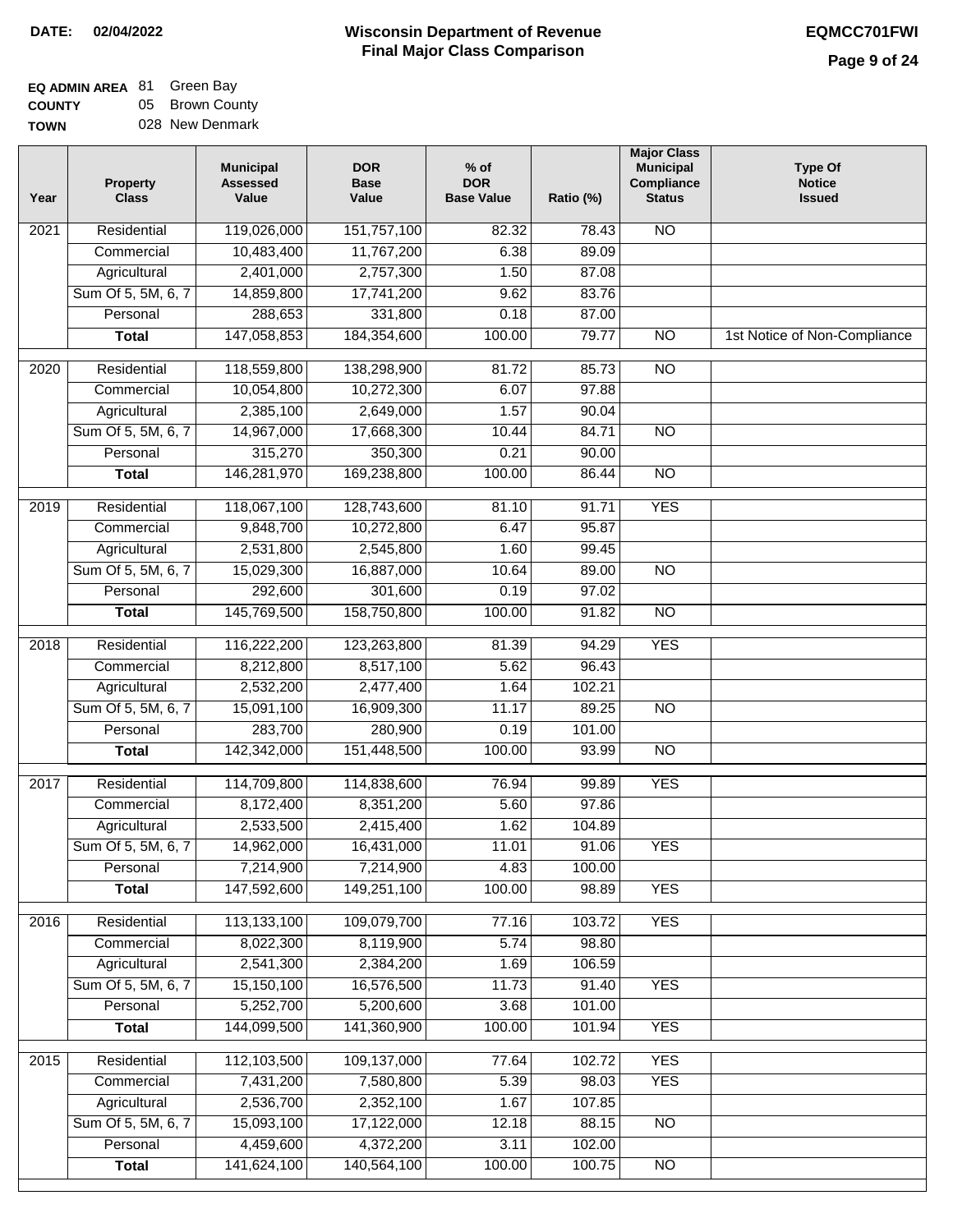| <b>EQ ADMIN AREA 81 Green Bay</b> |                 |
|-----------------------------------|-----------------|
| <b>COUNTY</b>                     | 05 Brown County |
| <b>TOWN</b>                       | 030 Pittsfield  |

| Year              | <b>Property</b><br><b>Class</b> | <b>Municipal</b><br><b>Assessed</b><br>Value | <b>DOR</b><br><b>Base</b><br>Value | $%$ of<br><b>DOR</b><br><b>Base Value</b> | Ratio (%)        | <b>Major Class</b><br><b>Municipal</b><br>Compliance<br><b>Status</b> | <b>Type Of</b><br><b>Notice</b><br><b>Issued</b> |
|-------------------|---------------------------------|----------------------------------------------|------------------------------------|-------------------------------------------|------------------|-----------------------------------------------------------------------|--------------------------------------------------|
| 2021              | Residential                     | 262,703,800                                  | 277,536,200                        | 88.46                                     | 94.66            | <b>YES</b>                                                            |                                                  |
|                   | Commercial                      | 14,633,900                                   | 15,603,000                         | 4.97                                      | 93.79            |                                                                       |                                                  |
|                   | Agricultural                    | 2,504,700                                    | 2,502,900                          | 0.80                                      | 100.07           |                                                                       |                                                  |
|                   | Sum Of 5, 5M, 6, 7              | 17,950,000                                   | 17,677,800                         | 5.63                                      | 101.54           |                                                                       |                                                  |
|                   | Personal                        | 437,200                                      | 437,200                            | 0.14                                      | 100.00           |                                                                       |                                                  |
|                   | <b>Total</b>                    | 298,229,600                                  | 313,757,100                        | 100.00                                    | 95.05            | <b>YES</b>                                                            |                                                  |
|                   |                                 | 259,094,300                                  | 254,338,400                        |                                           |                  | <b>YES</b>                                                            |                                                  |
| $\overline{2020}$ | Residential                     |                                              |                                    | 88.08                                     | 101.87<br>111.98 |                                                                       |                                                  |
|                   | Commercial                      | 14,392,600                                   | 12,852,300                         | 4.45                                      |                  |                                                                       |                                                  |
|                   | Agricultural                    | 2,417,100                                    | 2,416,700<br>18,731,600            | 0.84                                      | 100.02           |                                                                       |                                                  |
|                   | Sum Of 5, 5M, 6, 7<br>Personal  | 17,864,500<br>430,200                        | 421,800                            | 6.49<br>0.15                              | 95.37<br>101.99  |                                                                       |                                                  |
|                   |                                 | 294,198,700                                  | 288,760,800                        |                                           | 101.88           | <b>YES</b>                                                            |                                                  |
|                   | <b>Total</b>                    |                                              |                                    | 100.00                                    |                  |                                                                       |                                                  |
| 2019              | Residential                     | 217,196,200                                  | 238,241,900                        | 87.54                                     | 91.17            | <b>YES</b>                                                            |                                                  |
|                   | Commercial                      | 12,003,700                                   | 12,598,600                         | 4.63                                      | 95.28            |                                                                       |                                                  |
|                   | Agricultural                    | 2,289,600                                    | 2,372,900                          | 0.87                                      | 96.49            |                                                                       |                                                  |
|                   | Sum Of 5, 5M, 6, 7              | 15,696,600                                   | 18,532,700                         | 6.81                                      | 84.70            |                                                                       |                                                  |
|                   | Personal                        | 391,500                                      | 418,700                            | 0.15                                      | 93.50            |                                                                       |                                                  |
|                   | <b>Total</b>                    | 247,577,600                                  | 272,164,800                        | 100.00                                    | 90.97            | <b>YES</b>                                                            |                                                  |
| 2018              | Residential                     | 211,086,200                                  | 220,992,100                        | 86.73                                     | 95.52            | <b>YES</b>                                                            |                                                  |
|                   | Commercial                      | 11,995,900                                   | 12,507,100                         | 4.91                                      | 95.91            |                                                                       |                                                  |
|                   | Agricultural                    | 2,300,100                                    | 2,312,800                          | 0.91                                      | 99.45            |                                                                       |                                                  |
|                   | Sum Of 5, 5M, 6, 7              | 15,932,600                                   | 18,462,900                         | 7.25                                      | 86.30            |                                                                       |                                                  |
|                   | Personal                        | 509,900                                      | 539,600                            | 0.21                                      | 94.50            |                                                                       |                                                  |
|                   | <b>Total</b>                    | 241,824,700                                  | 254,814,500                        | 100.00                                    | 94.90            | <b>YES</b>                                                            |                                                  |
| 2017              | Residential                     | 207,924,800                                  | 215,491,500                        | 86.56                                     | 96.49            | <b>YES</b>                                                            |                                                  |
|                   | Commercial                      | 11,947,300                                   | 12,211,500                         | 4.91                                      | 97.84            |                                                                       |                                                  |
|                   | Agricultural                    | 2,307,800                                    | 2,261,500                          | 0.91                                      | 102.05           |                                                                       |                                                  |
|                   | Sum Of 5, 5M, 6, 7              | 15,672,800                                   | 17,725,200                         | 7.12                                      | 88.42            |                                                                       |                                                  |
|                   | Personal                        | 1,191,200                                    | 1,260,600                          | 0.51                                      | 94.49            |                                                                       |                                                  |
|                   | <b>Total</b>                    | 239,043,900                                  | 248,950,300                        | 100.00                                    | 96.02            | <b>YES</b>                                                            |                                                  |
| 2016              | Residential                     | 202,718,300                                  | 208,789,000                        | 86.54                                     | 97.09            | <b>YES</b>                                                            |                                                  |
|                   | Commercial                      | 11,672,500                                   | 11,613,000                         | 4.81                                      | 100.51           |                                                                       |                                                  |
|                   | Agricultural                    | 2,311,300                                    | 2,232,600                          | 0.93                                      | 103.53           |                                                                       |                                                  |
|                   | Sum Of 5, 5M, 6, 7              | 15,602,700                                   | 17,522,500                         | 7.26                                      | 89.04            |                                                                       |                                                  |
|                   | Personal                        | 1,092,600                                    | 1,109,400                          | 0.46                                      | 98.49            |                                                                       |                                                  |
|                   | <b>Total</b>                    | 233,397,400                                  | 241,266,500                        | 100.00                                    | 96.74            | <b>YES</b>                                                            |                                                  |
| 2015              | Residential                     | 199,181,500                                  | 201,304,600                        | 86.36                                     | 98.95            | <b>YES</b>                                                            |                                                  |
|                   | Commercial                      | 11,389,300                                   | 11,275,100                         | 4.84                                      | 101.01           |                                                                       |                                                  |
|                   | Agricultural                    | 2,303,400                                    | 2,198,500                          | 0.94                                      | 104.77           |                                                                       |                                                  |
|                   | Sum Of 5, 5M, 6, 7              | 15,465,200                                   | 17,067,300                         | 7.32                                      | 90.61            | <b>YES</b>                                                            |                                                  |
|                   | Personal                        | 1,250,500                                    | 1,250,500                          | 0.54                                      | 100.00           |                                                                       |                                                  |
|                   | <b>Total</b>                    | 229,589,900                                  | 233,096,000                        | 100.00                                    | 98.50            | <b>YES</b>                                                            |                                                  |
|                   |                                 |                                              |                                    |                                           |                  |                                                                       |                                                  |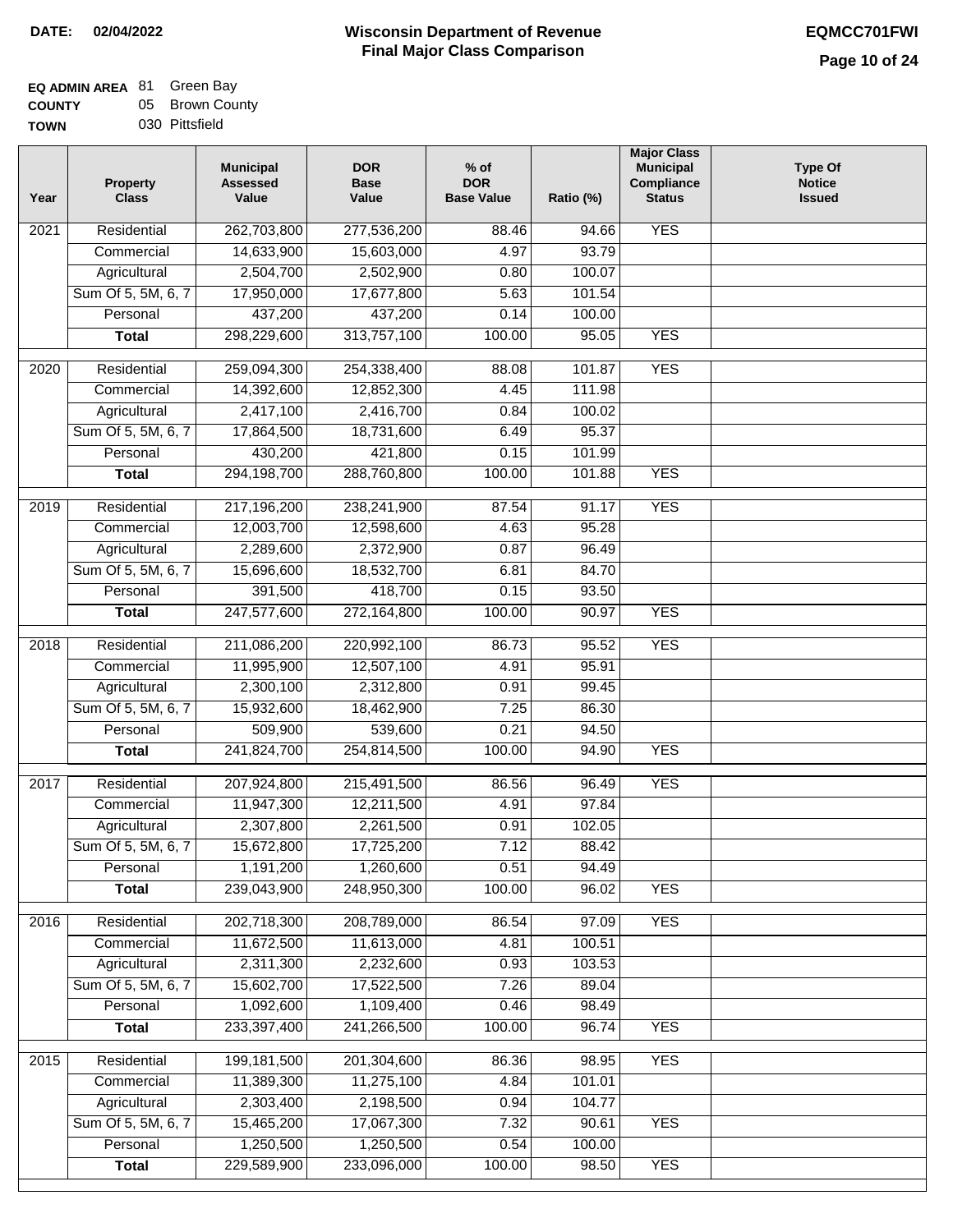| <b>EQ ADMIN AREA 81 Green Bay</b> |                 |
|-----------------------------------|-----------------|
| <b>COUNTY</b>                     | 05 Brown County |
| <b>TOWN</b>                       | 034 Rockland    |

| Year              | <b>Property</b><br><b>Class</b>    | <b>Municipal</b><br><b>Assessed</b><br>Value | <b>DOR</b><br><b>Base</b><br>Value | $%$ of<br><b>DOR</b><br><b>Base Value</b> | Ratio (%) | <b>Major Class</b><br><b>Municipal</b><br>Compliance<br><b>Status</b> | <b>Type Of</b><br><b>Notice</b><br><b>Issued</b> |
|-------------------|------------------------------------|----------------------------------------------|------------------------------------|-------------------------------------------|-----------|-----------------------------------------------------------------------|--------------------------------------------------|
| 2021              | Residential                        | 195,373,300                                  | 224,522,000                        | 89.64                                     | 87.02     | <b>NO</b>                                                             |                                                  |
|                   | Commercial                         | 2,515,300                                    | 3,516,200                          | 1.40                                      | 71.53     |                                                                       |                                                  |
|                   | Agricultural                       | 1,668,600                                    | 1,667,900                          | 0.67                                      | 100.04    |                                                                       |                                                  |
|                   | Sum Of 5, 5M, 6, 7                 | 16,230,800                                   | 20,509,700                         | 8.19                                      | 79.14     |                                                                       |                                                  |
|                   | Personal                           | 255,100                                      | 268,600                            | 0.11                                      | 94.97     |                                                                       |                                                  |
|                   | <b>Total</b>                       | 216,043,100                                  | 250,484,400                        | 100.00                                    | 86.25     | <b>NO</b>                                                             |                                                  |
| $\overline{2020}$ | Residential                        |                                              |                                    | 88.98                                     | 94.96     | <b>YES</b>                                                            |                                                  |
|                   |                                    | 191,492,700<br>2,061,300                     | 201,657,800<br>2,151,000           |                                           | 95.83     |                                                                       |                                                  |
|                   | Commercial                         | 1,610,100                                    | 1,608,800                          | 0.95<br>0.71                              | 100.08    |                                                                       |                                                  |
|                   | Agricultural<br>Sum Of 5, 5M, 6, 7 | 16,182,100                                   | 20,959,200                         | 9.25                                      | 77.21     |                                                                       |                                                  |
|                   | Personal                           | 250,100                                      | 263,300                            | 0.12                                      | 94.99     |                                                                       |                                                  |
|                   | <b>Total</b>                       | 211,596,300                                  | 226,640,100                        | 100.00                                    | 93.36     | <b>YES</b>                                                            |                                                  |
|                   |                                    |                                              |                                    |                                           |           |                                                                       |                                                  |
| 2019              | Residential                        | 186,190,900                                  | 192,234,200                        | 88.45                                     | 96.86     | <b>YES</b>                                                            |                                                  |
|                   | Commercial                         | 2,085,500                                    | 2,182,200                          | 1.00                                      | 95.57     |                                                                       |                                                  |
|                   | Agricultural                       | 1,545,900                                    | 1,546,300                          | 0.71                                      | 99.97     |                                                                       |                                                  |
|                   | Sum Of 5, 5M, 6, 7                 | 16,270,600                                   | 21,070,100                         | 9.69                                      | 77.22     |                                                                       |                                                  |
|                   | Personal                           | 298,700                                      | 314,500                            | 0.14                                      | 94.98     |                                                                       |                                                  |
|                   | <b>Total</b>                       | 206,391,600                                  | 217,347,300                        | 100.00                                    | 94.96     | <b>YES</b>                                                            |                                                  |
| 2018              | Residential                        | 182,173,600                                  | 188,875,500                        | 88.79                                     | 96.45     | <b>YES</b>                                                            |                                                  |
|                   | Commercial                         | 2,085,500                                    | 2,160,600                          | 1.02                                      | 96.52     |                                                                       |                                                  |
|                   | Agricultural                       | 1,688,000                                    | 1,503,700                          | 0.71                                      | 112.26    |                                                                       |                                                  |
|                   | Sum Of 5, 5M, 6, 7                 | 16,471,800                                   | 19,801,700                         | 9.31                                      | 83.18     |                                                                       |                                                  |
|                   | Personal                           | 378,300                                      | 378,300                            | 0.18                                      | 100.00    |                                                                       |                                                  |
|                   | <b>Total</b>                       | 202,797,200                                  | 212,719,800                        | 100.00                                    | 95.34     | <b>YES</b>                                                            |                                                  |
| 2017              | Residential                        | 179,125,600                                  | 180,423,900                        | 88.60                                     | 99.28     | <b>YES</b>                                                            |                                                  |
|                   | Commercial                         | 1,705,200                                    | 1,745,400                          | 0.86                                      | 97.70     |                                                                       |                                                  |
|                   | Agricultural                       | 1,691,900                                    | 1,468,800                          | 0.72                                      | 115.19    |                                                                       |                                                  |
|                   | Sum Of 5, 5M, 6, 7                 | 16,127,000                                   | 18,516,300                         | 9.09                                      | 87.10     |                                                                       |                                                  |
|                   | Personal                           | 1,483,900                                    | 1,483,900                          | 0.73                                      | 100.00    |                                                                       |                                                  |
|                   | <b>Total</b>                       | 200,133,600                                  | 203,638,300                        | 100.00                                    | 98.28     | <b>YES</b>                                                            |                                                  |
| 2016              | Residential                        | 175,697,300                                  | 175,355,300                        | 89.41                                     | 100.20    | <b>YES</b>                                                            |                                                  |
|                   | Commercial                         | 1,705,200                                    | 1,728,100                          | 0.88                                      | 98.67     |                                                                       |                                                  |
|                   | Agricultural                       | 1,982,500                                    | 1,505,800                          | 0.77                                      | 131.66    |                                                                       |                                                  |
|                   | Sum Of 5, 5M, 6, 7                 | 15,567,200                                   | 16,342,100                         | 8.33                                      | 95.26     |                                                                       |                                                  |
|                   | Personal                           | 1,194,800                                    | 1,187,600                          | 0.61                                      | 100.61    |                                                                       |                                                  |
|                   | <b>Total</b>                       | 196, 147, 000                                | 196,118,900                        | 100.00                                    | 100.01    | <b>YES</b>                                                            |                                                  |
| 2015              | Residential                        | 170,927,800                                  | 170,844,500                        | 89.06                                     | 100.05    | <b>YES</b>                                                            |                                                  |
|                   | Commercial                         | 1,705,200                                    | 1,745,600                          | 0.91                                      | 97.69     |                                                                       |                                                  |
|                   | Agricultural                       | 1,986,400                                    | 1,491,300                          | 0.78                                      | 133.20    |                                                                       |                                                  |
|                   | Sum Of 5, 5M, 6, 7                 | 15,465,600                                   | 16,507,000                         | 8.60                                      | 93.69     | <b>YES</b>                                                            |                                                  |
|                   | Personal                           | 1,248,800                                    | 1,248,800                          | 0.65                                      | 100.00    |                                                                       |                                                  |
|                   | <b>Total</b>                       | 191,333,800                                  | 191,837,200                        | 100.00                                    | 99.74     | <b>YES</b>                                                            |                                                  |
|                   |                                    |                                              |                                    |                                           |           |                                                                       |                                                  |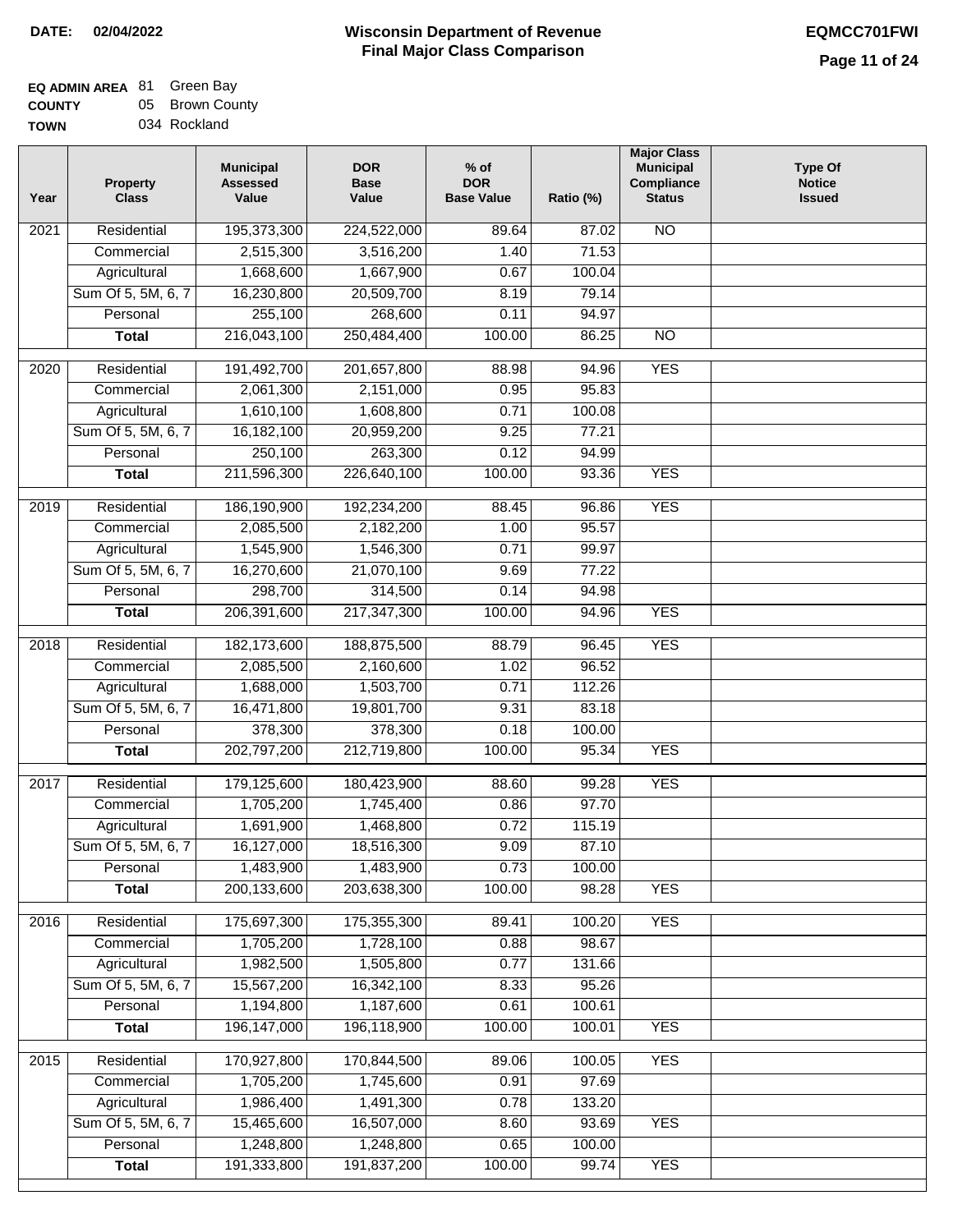| <b>EQ ADMIN AREA 81 Green Bay</b> |                 |
|-----------------------------------|-----------------|
| <b>COUNTY</b>                     | 05 Brown County |
| <b>TOWN</b>                       | 036 Scott       |

| Year              | <b>Property</b><br><b>Class</b> | <b>Municipal</b><br><b>Assessed</b><br>Value | <b>DOR</b><br><b>Base</b><br>Value | $%$ of<br><b>DOR</b><br><b>Base Value</b> | Ratio (%) | <b>Major Class</b><br><b>Municipal</b><br>Compliance<br><b>Status</b> | <b>Type Of</b><br><b>Notice</b><br><b>Issued</b> |
|-------------------|---------------------------------|----------------------------------------------|------------------------------------|-------------------------------------------|-----------|-----------------------------------------------------------------------|--------------------------------------------------|
| $\overline{202}1$ | Residential                     | 345,460,900                                  | 442,988,400                        | 94.37                                     | 77.98     | <b>NO</b>                                                             |                                                  |
|                   | Commercial                      | 12,978,000                                   | 14,746,600                         | 3.14                                      | 88.01     |                                                                       |                                                  |
|                   | Agricultural                    | 1,110,600                                    | 1,193,500                          | 0.25                                      | 93.05     |                                                                       |                                                  |
|                   | Sum Of 5, 5M, 6, 7              | 9,591,400                                    | 9,864,200                          | 2.10                                      | 97.23     |                                                                       |                                                  |
|                   | Personal                        | 559,700                                      | 601,900                            | 0.13                                      | 92.99     |                                                                       |                                                  |
|                   | <b>Total</b>                    | 369,700,600                                  | 469,394,600                        | 100.00                                    | 78.76     | <b>NO</b>                                                             |                                                  |
| $\overline{2020}$ | Residential                     | 341,844,400                                  | 369,513,400                        | 93.81                                     | 92.51     | <b>YES</b>                                                            |                                                  |
|                   | Commercial                      | 11,134,100                                   | 12,536,600                         | 3.18                                      | 88.81     |                                                                       |                                                  |
|                   | Agricultural                    | 1,144,600                                    | 1,144,700                          | 0.29                                      | 99.99     |                                                                       |                                                  |
|                   | Sum Of 5, 5M, 6, 7              | 9,557,900                                    | 10,115,900                         | 2.57                                      | 94.48     |                                                                       |                                                  |
|                   | Personal                        | 571,000                                      | 594,800                            | 0.15                                      | 96.00     |                                                                       |                                                  |
|                   | <b>Total</b>                    | 364,252,000                                  | 393,905,400                        | 100.00                                    | 92.47     | <b>YES</b>                                                            |                                                  |
| 2019              | Residential                     | 336,690,600                                  | 350,020,800                        | 93.38                                     | 96.19     | <b>YES</b>                                                            |                                                  |
|                   | Commercial                      | 10,579,700                                   | 12,313,700                         | 3.28                                      | 85.92     |                                                                       |                                                  |
|                   | Agricultural                    | 1,055,000                                    | 1,055,900                          | 0.28                                      | 99.91     |                                                                       |                                                  |
|                   | Sum Of 5, 5M, 6, 7              | 7,349,400                                    | 10,856,100                         | 2.90                                      | 67.70     |                                                                       |                                                  |
|                   | Personal                        | 580,100                                      | 604,300                            | 0.16                                      | 96.00     |                                                                       |                                                  |
|                   | <b>Total</b>                    | 356,254,800                                  | 374,850,800                        | 100.00                                    | 95.04     | <b>YES</b>                                                            |                                                  |
| 2018              | Residential                     | 331,463,500                                  | 345,208,100                        | 93.36                                     | 96.02     | <b>YES</b>                                                            |                                                  |
|                   | Commercial                      | 10,937,400                                   | 12,159,500                         | 3.29                                      | 89.95     |                                                                       |                                                  |
|                   | Agricultural                    | 1,062,600                                    | 1,037,000                          | 0.28                                      | 102.47    |                                                                       |                                                  |
|                   | Sum Of 5, 5M, 6, 7              | 7,715,500                                    | 10,794,300                         | 2.92                                      | 71.48     |                                                                       |                                                  |
|                   | Personal                        | 552,400                                      | 552,400                            | 0.15                                      | 100.00    |                                                                       |                                                  |
|                   | <b>Total</b>                    | 351,731,400                                  | 369,751,300                        | 100.00                                    | 95.13     | <b>YES</b>                                                            |                                                  |
| 2017              | Residential                     | 326,251,500                                  | 339,987,200                        | 92.84                                     | 95.96     | <b>YES</b>                                                            |                                                  |
|                   | Commercial                      | 10,977,300                                   | 11,731,600                         | 3.20                                      | 93.57     |                                                                       |                                                  |
|                   | Agricultural                    | 1,063,400                                    | 1,011,900                          | 0.28                                      | 105.09    |                                                                       |                                                  |
|                   | Sum Of 5, 5M, 6, 7              | 7,774,200                                    | 10,591,400                         | 2.89                                      | 73.40     |                                                                       |                                                  |
|                   | Personal                        | 2,891,900                                    | 2,891,900                          | 0.79                                      | 100.00    |                                                                       |                                                  |
|                   | <b>Total</b>                    | 348,958,300                                  | 366,214,000                        | 100.00                                    | 95.29     | <b>YES</b>                                                            |                                                  |
| 2016              | Residential                     | 320,241,500                                  | 315,622,000                        | 92.28                                     | 101.46    | <b>YES</b>                                                            |                                                  |
|                   | Commercial                      | 10,647,300                                   | 11,288,700                         | 3.30                                      | 94.32     |                                                                       |                                                  |
|                   | Agricultural                    | 1,145,400                                    | 1,013,000                          | 0.30                                      | 113.07    |                                                                       |                                                  |
|                   | Sum Of 5, 5M, 6, 7              | 8,408,600                                    | 10,954,700                         | 3.20                                      | 76.76     |                                                                       |                                                  |
|                   | Personal                        | 3,147,800                                    | 3,141,500                          | 0.92                                      | 100.20    |                                                                       |                                                  |
|                   | <b>Total</b>                    | 343,590,600                                  | 342,019,900                        | 100.00                                    | 100.46    | <b>YES</b>                                                            |                                                  |
| 2015              | Residential                     | 315,946,900                                  | 311,292,900                        | 92.98                                     | 101.50    | <b>YES</b>                                                            |                                                  |
|                   | Commercial                      | 9,426,300                                    | 10,357,100                         | 3.09                                      | 91.01     |                                                                       |                                                  |
|                   | Agricultural                    | 1,151,600                                    | 1,008,400                          | 0.30                                      | 114.20    |                                                                       |                                                  |
|                   | Sum Of 5, 5M, 6, 7              | 8,663,700                                    | 9,407,500                          | 2.81                                      | 92.09     |                                                                       |                                                  |
|                   | Personal                        | 2,744,000                                    | 2,744,000                          | 0.82                                      | 100.00    |                                                                       |                                                  |
|                   | <b>Total</b>                    | 337,932,500                                  | 334,809,900                        | 100.00                                    | 100.93    | <b>YES</b>                                                            |                                                  |
|                   |                                 |                                              |                                    |                                           |           |                                                                       |                                                  |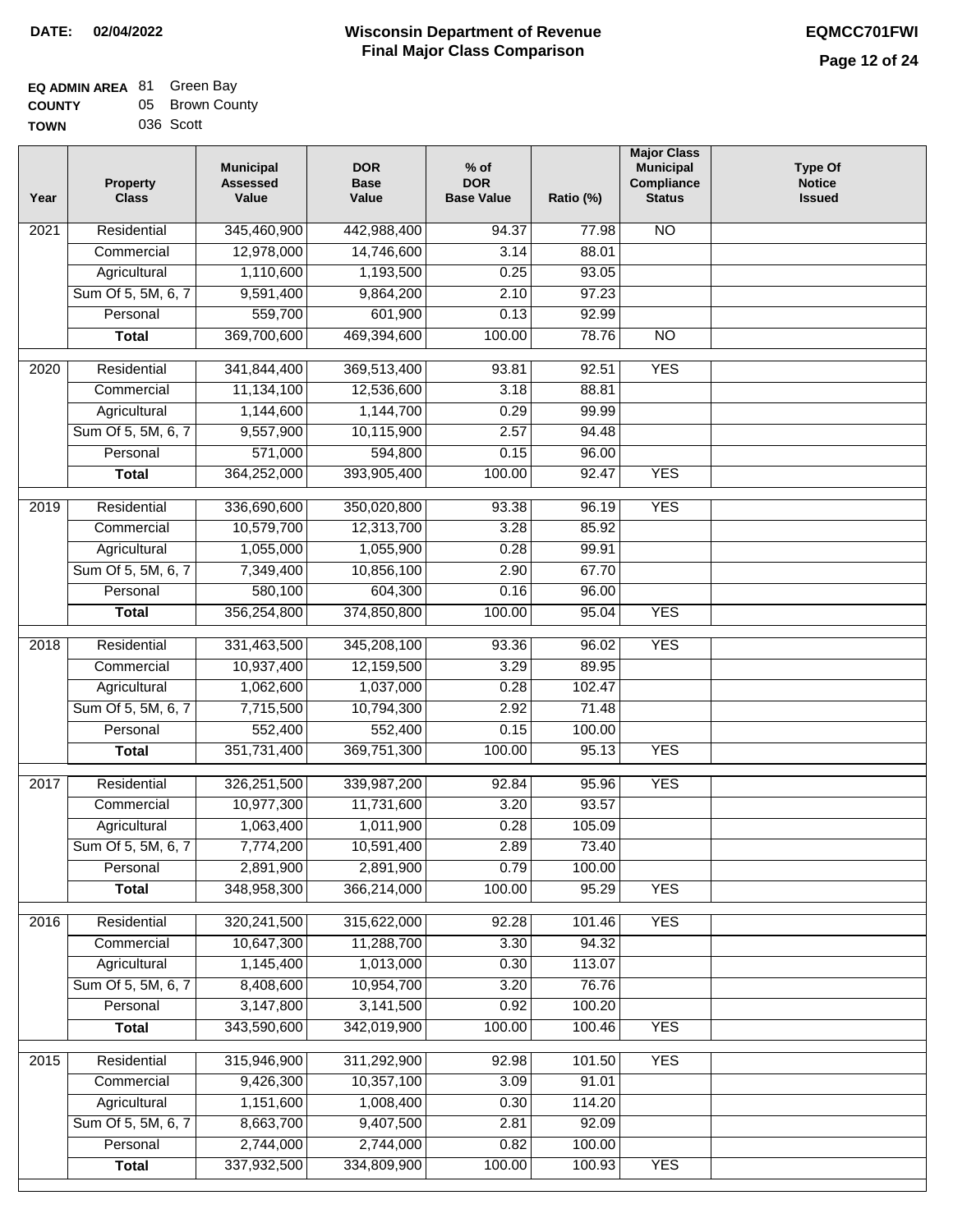| <b>EQ ADMIN AREA 81 Green Bay</b> |                 |
|-----------------------------------|-----------------|
| <b>COUNTY</b>                     | 05 Brown County |
| <b>TOWN</b>                       | 040 Wrightstown |

| Year              | <b>Property</b><br><b>Class</b> | <b>Municipal</b><br><b>Assessed</b><br>Value | <b>DOR</b><br><b>Base</b><br>Value | $%$ of<br><b>DOR</b><br><b>Base Value</b> | Ratio (%) | <b>Major Class</b><br><b>Municipal</b><br>Compliance<br><b>Status</b> | <b>Type Of</b><br><b>Notice</b><br><b>Issued</b> |
|-------------------|---------------------------------|----------------------------------------------|------------------------------------|-------------------------------------------|-----------|-----------------------------------------------------------------------|--------------------------------------------------|
| $\overline{202}1$ | Residential                     | 165,047,500                                  | 222,064,600                        | 83.30                                     | 74.32     | <b>NO</b>                                                             |                                                  |
|                   | Commercial                      | 11,136,400                                   | 13,320,000                         | 5.00                                      | 83.61     |                                                                       |                                                  |
|                   | Agricultural                    | 2,224,700                                    | 2,616,000                          | 0.98                                      | 85.04     |                                                                       |                                                  |
|                   | Sum Of 5, 5M, 6, 7              | 25,775,500                                   | 28,171,300                         | 10.57                                     | 91.50     | <b>YES</b>                                                            |                                                  |
|                   | Personal                        | 341,700                                      | 421,900                            | 0.16                                      | 80.99     |                                                                       |                                                  |
|                   | <b>Total</b>                    | 204,525,800                                  | 266,593,800                        | 100.00                                    | 76.72     | $\overline{NO}$                                                       | 1st Notice of Non-Compliance                     |
| $\overline{2020}$ | Residential                     | 160,930,300                                  | 201,873,400                        | 83.10                                     | 79.72     | <b>NO</b>                                                             |                                                  |
|                   | Commercial                      | 11,119,800                                   | 10,628,200                         | 4.38                                      | 104.63    |                                                                       |                                                  |
|                   | Agricultural                    | 2,266,300                                    | 2,516,700                          | 1.04                                      | 90.05     |                                                                       |                                                  |
|                   | Sum Of 5, 5M, 6, 7              | 24,169,800                                   | 27,495,300                         | 11.32                                     | 87.91     | $\overline{NO}$                                                       |                                                  |
|                   | Personal                        | 342,400                                      | 402,900                            | 0.17                                      | 84.98     |                                                                       |                                                  |
|                   | <b>Total</b>                    | 198,828,600                                  | 242,916,500                        | 100.00                                    | 81.85     | $\overline{NO}$                                                       |                                                  |
| 2019              | Residential                     | 155,466,700                                  | 188,045,400                        | 82.25                                     | 82.68     | $\overline{10}$                                                       |                                                  |
|                   | Commercial                      | 10,949,500                                   | 10,677,200                         | 4.67                                      | 102.55    |                                                                       |                                                  |
|                   | Agricultural                    | 2,245,400                                    | 2,419,900                          | 1.06                                      | 92.79     |                                                                       |                                                  |
|                   | Sum Of 5, 5M, 6, 7              | 24,100,900                                   | 26,983,200                         | 11.80                                     | 89.32     | $\overline{NO}$                                                       |                                                  |
|                   | Personal                        | 440,200                                      | 506,000                            | 0.22                                      | 87.00     |                                                                       |                                                  |
|                   | <b>Total</b>                    | 193,202,700                                  | 228,631,700                        | 100.00                                    | 84.50     | $\overline{NO}$                                                       |                                                  |
| 2018              | Residential                     | 152,248,600                                  | 179,160,400                        | 81.88                                     | 84.98     | $\overline{NO}$                                                       |                                                  |
|                   | Commercial                      | 10,721,000                                   | 10,284,200                         | 4.70                                      | 104.25    |                                                                       |                                                  |
|                   | Agricultural                    | 2,254,800                                    | 2,370,100                          | 1.08                                      | 95.14     |                                                                       |                                                  |
|                   | Sum Of 5, 5M, 6, 7              | 23,944,300                                   | 26,669,300                         | 12.19                                     | 89.78     | $\overline{10}$                                                       |                                                  |
|                   | Personal                        | 294,800                                      | 327,500                            | 0.15                                      | 90.02     |                                                                       |                                                  |
|                   | <b>Total</b>                    | 189,463,500                                  | 218,811,500                        | 100.00                                    | 86.59     | <b>NO</b>                                                             |                                                  |
|                   |                                 |                                              |                                    |                                           |           |                                                                       |                                                  |
| 2017              | Residential                     | 148,724,000                                  | 163,986,700                        | 80.67                                     | 90.69     | <b>YES</b>                                                            |                                                  |
|                   | Commercial                      | 10,539,900                                   | 9,882,100                          | 4.86                                      | 106.66    |                                                                       |                                                  |
|                   | Agricultural                    | 2,260,600                                    | 2,316,600                          | 1.14                                      | 97.58     |                                                                       |                                                  |
|                   | Sum Of 5, 5M, 6, 7              | 23,424,900                                   | 25,358,600                         | 12.48                                     | 92.37     | <b>YES</b>                                                            |                                                  |
|                   | Personal                        | 1,644,300                                    | 1,730,800                          | 0.85                                      | 95.00     |                                                                       |                                                  |
|                   | <b>Total</b>                    | 186,593,700                                  | 203,274,800                        | 100.00                                    | 91.79     | <b>YES</b>                                                            |                                                  |
| 2016              | Residential                     | 145,635,000                                  | 153,257,700                        | 80.13                                     | 95.03     | <b>YES</b>                                                            |                                                  |
|                   | Commercial                      | 10,546,600                                   | 9,662,000                          | 5.05                                      | 109.16    |                                                                       |                                                  |
|                   | Agricultural                    | 2,270,200                                    | 2,283,400                          | 1.19                                      | 99.42     |                                                                       |                                                  |
|                   | Sum Of 5, 5M, 6, 7              | 22,666,000                                   | 24,507,100                         | 12.81                                     | 92.49     | <b>YES</b>                                                            |                                                  |
|                   | Personal                        | 1,480,600                                    | 1,540,600                          | 0.81                                      | 96.11     |                                                                       |                                                  |
|                   | <b>Total</b>                    | 182,598,400                                  | 191,250,800                        | 100.00                                    | 95.48     | <b>YES</b>                                                            |                                                  |
| 2015              | Residential                     | 144,251,500                                  | 150,481,000                        | 80.31                                     | 95.86     | <b>YES</b>                                                            |                                                  |
|                   | Commercial                      | 10,445,200                                   | 9,690,900                          | 5.17                                      | 107.78    | <b>YES</b>                                                            |                                                  |
|                   | Agricultural                    | 2,267,100                                    | 2,263,900                          | 1.21                                      | 100.14    |                                                                       |                                                  |
|                   | Sum Of 5, 5M, 6, 7              | 21,665,400                                   | 23,466,500                         | 12.52                                     | 92.32     | <b>YES</b>                                                            |                                                  |
|                   | Personal                        | 1,467,200                                    | 1,482,000                          | 0.79                                      | 99.00     |                                                                       |                                                  |
|                   | <b>Total</b>                    | 180,096,400                                  | 187,384,300                        | 100.00                                    | 96.11     | <b>YES</b>                                                            |                                                  |
|                   |                                 |                                              |                                    |                                           |           |                                                                       |                                                  |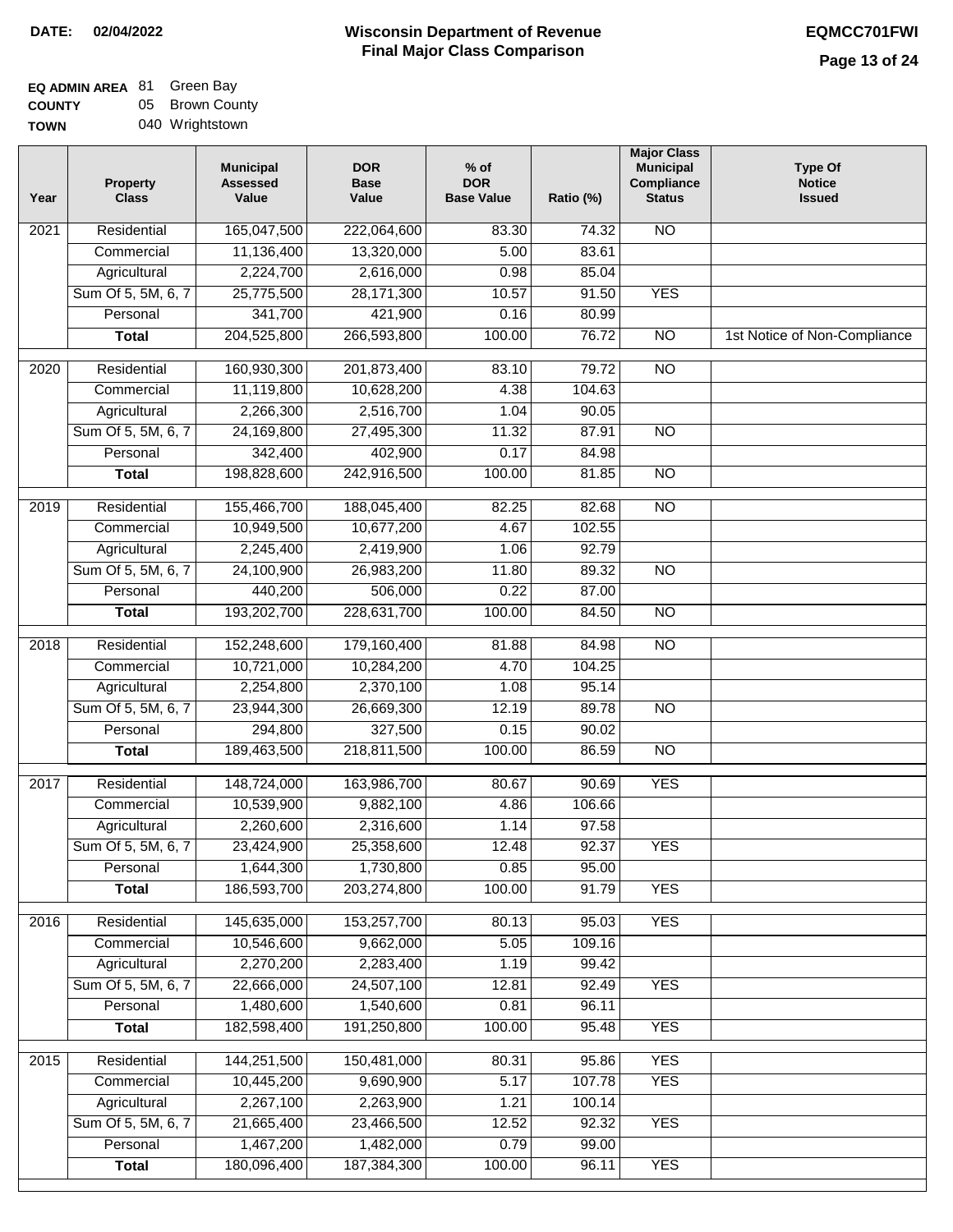### **EQ ADMIN AREA** 81 Green Bay **COUNTY VILLAG** 05 Brown County

| ЭE | 102 Allouez |  |
|----|-------------|--|
|    |             |  |

| Year              | <b>Property</b><br><b>Class</b>    | <b>DOR</b><br><b>Municipal</b><br><b>Assessed</b><br><b>Base</b><br>Value<br>Value |                 | $%$ of<br><b>DOR</b><br><b>Base Value</b><br>Ratio (%) |                | <b>Major Class</b><br><b>Municipal</b><br>Compliance<br><b>Status</b> | <b>Type Of</b><br><b>Notice</b><br><b>Issued</b> |
|-------------------|------------------------------------|------------------------------------------------------------------------------------|-----------------|--------------------------------------------------------|----------------|-----------------------------------------------------------------------|--------------------------------------------------|
| 2021              | Residential                        | 1,040,705,900                                                                      | 1,045,859,600   | 85.52                                                  | 99.51          | <b>YES</b>                                                            |                                                  |
|                   | Commercial                         | 170,016,900                                                                        | 163,386,800     | 13.36                                                  | 104.06         | <b>YES</b>                                                            |                                                  |
|                   | Agricultural                       | 4,300                                                                              | 4,300           | 0.00                                                   | 100.00         |                                                                       |                                                  |
|                   | Sum Of 5, 5M, 6, 7                 | 96,100                                                                             | 9,800           | 0.00                                                   | 980.61         |                                                                       |                                                  |
|                   | Personal                           | 13,752,000                                                                         | 13,752,000      | 1.12                                                   | 100.00         |                                                                       |                                                  |
|                   | <b>Total</b>                       | 1,224,575,200                                                                      | 1,223,012,500   | 100.00                                                 | 100.13         | <b>YES</b>                                                            |                                                  |
| 2020              | Residential                        | 762,973,300                                                                        | 924,477,500     | 83.75                                                  | 82.53          | $\overline{NO}$                                                       |                                                  |
|                   | Commercial                         | 143,150,000                                                                        | 164,212,200     | 14.88                                                  | 87.17          | $\overline{NO}$                                                       |                                                  |
|                   | Agricultural                       | 4,800                                                                              | 5,400           | 0.00                                                   | 88.89          |                                                                       |                                                  |
|                   | Sum Of 5, 5M, 6, 7                 | 160,000                                                                            | 9,800           | 0.00                                                   | 1632.65        |                                                                       |                                                  |
|                   | Personal                           | 12,977,900                                                                         | 15,090,500      | 1.37                                                   | 86.00          |                                                                       |                                                  |
|                   | <b>Total</b>                       | 919,266,000                                                                        | 1,103,795,400   | 100.00                                                 | 83.28          | $\overline{NO}$                                                       |                                                  |
| $\frac{1}{2019}$  | Residential                        | 759,021,400                                                                        | 884,996,000     | 83.74                                                  | 85.77          | $\overline{NO}$                                                       |                                                  |
|                   | Commercial                         | 140,931,100                                                                        | 158,288,900     | 14.98                                                  | 89.03          | $\overline{NO}$                                                       |                                                  |
|                   | Agricultural                       | 4,300                                                                              | 5,100           | 0.00                                                   | 84.31          |                                                                       |                                                  |
|                   | Sum Of 5, 5M, 6, 7                 | 160,000                                                                            | 100,500         | 0.01                                                   | 159.20         |                                                                       |                                                  |
|                   | Personal                           | 12,106,500                                                                         | 13,451,700      | 1.27                                                   | 90.00          |                                                                       |                                                  |
|                   | <b>Total</b>                       | 912,223,300                                                                        | 1,056,842,200   | 100.00                                                 | 86.32          | $\overline{NO}$                                                       |                                                  |
|                   |                                    |                                                                                    |                 |                                                        |                |                                                                       |                                                  |
| 2018              | Residential                        | 755,093,100                                                                        | 836,633,000     | 84.14                                                  | 90.25          | <b>YES</b>                                                            |                                                  |
|                   | Commercial                         | 137,499,300                                                                        | 145,481,300     | 14.63                                                  | 94.51          | <b>YES</b>                                                            |                                                  |
|                   | Agricultural                       | 4,300                                                                              | 5,000           | 0.00                                                   | 86.00          |                                                                       |                                                  |
|                   | Sum Of 5, 5M, 6, 7                 | 160,000                                                                            | 86,300          | 0.01                                                   | 185.40         |                                                                       |                                                  |
|                   | Personal                           | 10,906,500                                                                         | 12,186,100      | 1.23                                                   | 89.50          |                                                                       |                                                  |
|                   | <b>Total</b>                       | 903,663,200                                                                        | 994,391,700     | 100.00                                                 | 90.88          | <b>YES</b>                                                            |                                                  |
| $\overline{2017}$ | Residential                        | 751,984,900                                                                        | 834,252,700     | 84.38                                                  | 90.14          | <b>YES</b>                                                            |                                                  |
|                   | Commercial                         | 136,188,600                                                                        | 139,449,500     | 14.10                                                  | 97.66          | <b>YES</b>                                                            |                                                  |
|                   | Agricultural                       | 4,800                                                                              | 4,900           | 0.00                                                   | 97.96          |                                                                       |                                                  |
|                   | Sum Of 5, 5M, 6, 7                 | 160,000                                                                            | 9,000           | 0.00                                                   | 1777.78        |                                                                       |                                                  |
|                   | Personal                           | 14,067,800                                                                         | 14,965,700      | 1.51                                                   | 94.00          |                                                                       |                                                  |
|                   | <b>Total</b>                       | 902,406,100                                                                        | 988,681,800     | 100.00                                                 | 91.27          | <b>YES</b>                                                            |                                                  |
| 2016              | Residential                        | 750,920,300                                                                        | 779,462,200     | 84.15                                                  | 96.34          | <b>YES</b>                                                            |                                                  |
|                   | Commercial                         | 134,522,400                                                                        | 134, 166, 400   | 14.48                                                  | 100.27         | <b>YES</b>                                                            |                                                  |
|                   | Agricultural                       | 4,800                                                                              | 4,800           | 0.00                                                   | 100.00         |                                                                       |                                                  |
|                   | Sum Of 5, 5M, 6, 7                 | 152,500                                                                            | 77,000          | 0.01                                                   | 198.05         |                                                                       |                                                  |
|                   | Personal                           | 12,568,400                                                                         | 12,560,800      | 1.36                                                   | 100.06         |                                                                       |                                                  |
|                   | <b>Total</b>                       | 898,168,400                                                                        | 926, 271, 200   | 100.00                                                 | 96.97          | <b>YES</b>                                                            |                                                  |
|                   |                                    |                                                                                    |                 |                                                        |                |                                                                       |                                                  |
| 2015              | Residential                        | 748,350,500                                                                        | 745,577,600     | 83.67                                                  | 100.37         | <b>YES</b>                                                            |                                                  |
|                   | Commercial                         | 129,919,800<br>4,700                                                               | 132,213,100     | 14.84                                                  | 98.27<br>97.92 | <b>YES</b>                                                            |                                                  |
|                   | Agricultural<br>Sum Of 5, 5M, 6, 7 |                                                                                    | 4,800<br>70,000 | 0.00<br>0.01                                           | 217.86         |                                                                       |                                                  |
|                   | Personal                           | 152,500<br>13,195,300                                                              | 13,195,300      | 1.48                                                   | 100.00         |                                                                       |                                                  |
|                   | <b>Total</b>                       | 891,622,800                                                                        | 891,060,800     | 100.00                                                 | 100.06         | <b>YES</b>                                                            |                                                  |
|                   |                                    |                                                                                    |                 |                                                        |                |                                                                       |                                                  |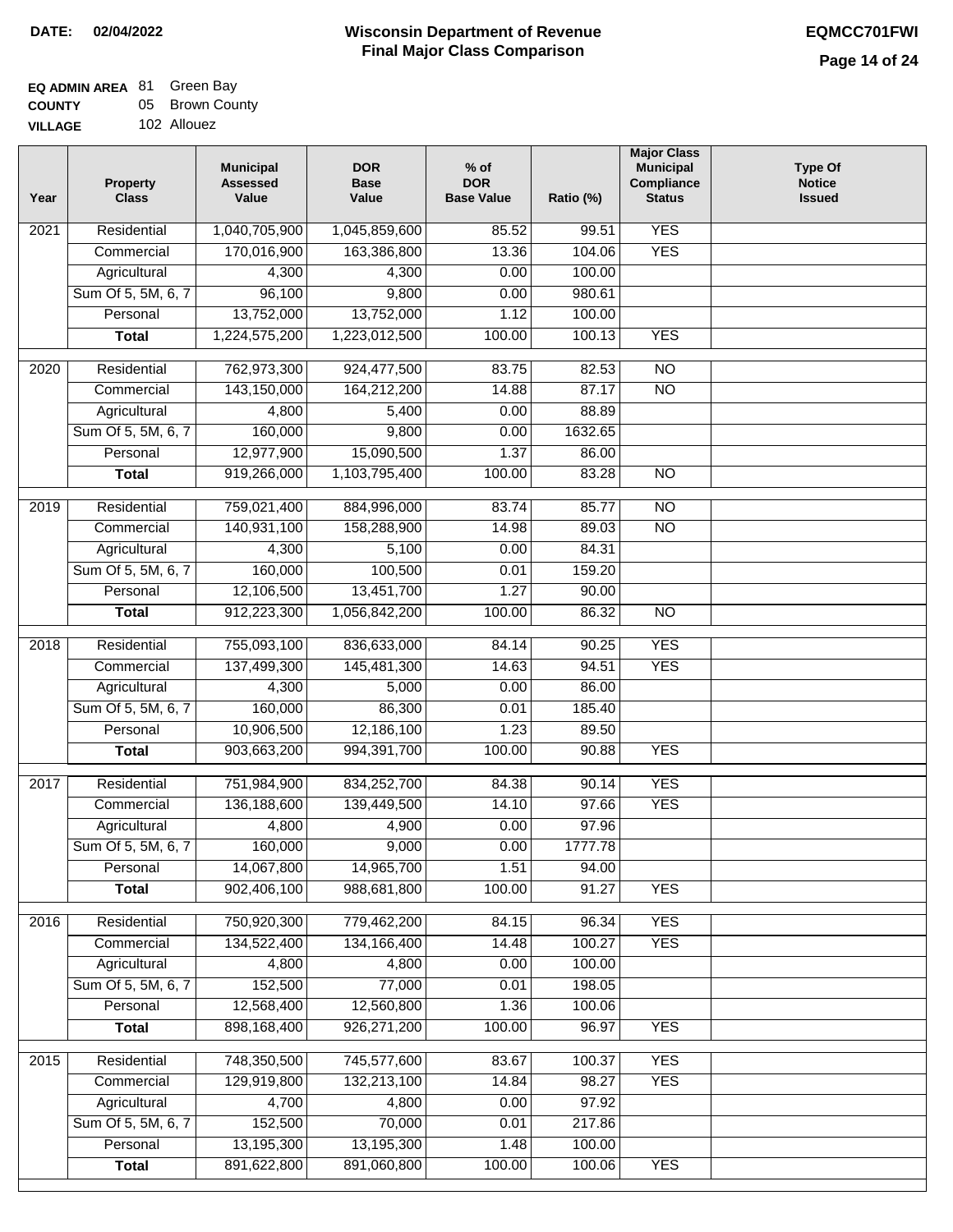| EQ ADMIN AREA 81 Green Bay |                 |
|----------------------------|-----------------|
| <b>COUNTY</b>              | 05 Brown County |
| <b>VILLAGE</b>             | 104 Ashwaubenon |

| Year              | <b>Property</b><br><b>Class</b>    | <b>Municipal</b><br><b>Assessed</b><br>Value | <b>DOR</b><br><b>Base</b><br>Value | $%$ of<br><b>DOR</b><br><b>Base Value</b> | Ratio (%)      | <b>Major Class</b><br><b>Municipal</b><br>Compliance<br><b>Status</b> | Type Of<br><b>Notice</b><br><b>Issued</b> |
|-------------------|------------------------------------|----------------------------------------------|------------------------------------|-------------------------------------------|----------------|-----------------------------------------------------------------------|-------------------------------------------|
| 2021              | Residential                        | 1,133,724,400                                | 1,197,061,600                      | 44.76                                     | 94.71          | <b>YES</b>                                                            |                                           |
|                   | Commercial                         | 1,261,217,200                                | 1,360,650,900                      | 50.88                                     | 92.69          | <b>YES</b>                                                            |                                           |
|                   | Agricultural                       | 76,600                                       | 76,500                             | 0.00                                      | 100.13         |                                                                       |                                           |
|                   | Sum Of 5, 5M, 6, 7                 | 869,900                                      | 772,400                            | 0.03                                      | 112.62         |                                                                       |                                           |
|                   | Personal                           | 115,804,400                                  | 115,804,400                        | 4.33                                      | 100.00         |                                                                       |                                           |
|                   | <b>Total</b>                       | 2,511,692,500                                | 2,674,365,800                      | 100.00                                    | 93.92          | <b>YES</b>                                                            |                                           |
| 2020              | Residential                        | 962,780,400                                  | 1,093,062,400                      | 43.80                                     | 88.08          | $\overline{NO}$                                                       |                                           |
|                   | Commercial                         | 1,203,905,800                                | 1,277,011,700                      | 51.17                                     | 94.28          | <b>YES</b>                                                            |                                           |
|                   | Agricultural                       | 74,500                                       | 74,700                             | 0.00                                      | 99.73          |                                                                       |                                           |
|                   | Sum Of 5, 5M, 6, 7                 | 844,200                                      | 938,900                            | 0.04                                      | 89.91          |                                                                       |                                           |
|                   | Personal                           | 118,353,000                                  | 124,582,100                        | 4.99                                      | 95.00          |                                                                       |                                           |
|                   | <b>Total</b>                       | 2,285,957,900                                | 2,495,669,800                      | 100.00                                    | 91.60          | $\overline{NO}$                                                       |                                           |
|                   |                                    |                                              |                                    |                                           |                |                                                                       |                                           |
| 2019              | Residential                        | 960,308,400                                  | 1,008,260,800                      | 42.41                                     | 95.24          | <b>YES</b>                                                            |                                           |
|                   | Commercial                         | 1,194,209,800                                | 1,251,246,700                      | 52.63                                     | 95.44          | <b>YES</b>                                                            |                                           |
|                   | Agricultural                       | 67,300                                       | 69,200                             | 0.00                                      | 97.25          |                                                                       |                                           |
|                   | Sum Of 5, 5M, 6, 7                 | 845,100                                      | 893,200                            | 0.04                                      | 94.61          |                                                                       |                                           |
|                   | Personal                           | 117,169,000                                  | 117,169,000                        | 4.93                                      | 100.00         |                                                                       |                                           |
|                   | <b>Total</b>                       | 2,272,599,600                                | 2,377,638,900                      | 100.00                                    | 95.58          | <b>YES</b>                                                            |                                           |
| 2018              | Residential                        | 950,995,300                                  | 944,289,900                        | 42.44                                     | 100.71         | <b>YES</b>                                                            |                                           |
|                   | Commercial                         | 1,174,738,700                                | 1,162,779,900                      | 52.26                                     | 101.03         | <b>YES</b>                                                            |                                           |
|                   | Agricultural                       | 66,900                                       | 66,700                             | 0.00                                      | 100.30         |                                                                       |                                           |
|                   | Sum Of 5, 5M, 6, 7                 | 845,200                                      | 853,300                            | 0.04                                      | 99.05          |                                                                       |                                           |
|                   | Personal                           | 116,977,700                                  | 116,977,700                        | 5.26                                      | 100.00         |                                                                       |                                           |
|                   | <b>Total</b>                       | 2,243,623,800                                | 2,224,967,500                      | 100.00                                    | 100.84         | <b>YES</b>                                                            |                                           |
| $\overline{2017}$ | Residential                        | 841,160,800                                  | 908,443,900                        | 41.83                                     | 92.59          | <b>YES</b>                                                            |                                           |
|                   | Commercial                         | 1,083,521,000                                | 1,129,770,800                      | 52.03                                     | 95.91          | <b>YES</b>                                                            |                                           |
|                   | Agricultural                       | 64,300                                       | 65,600                             | 0.00                                      | 98.02          |                                                                       |                                           |
|                   | Sum Of 5, 5M, 6, 7                 | 479,600                                      | 568,600                            | 0.03                                      | 84.35          |                                                                       |                                           |
|                   | Personal                           | 128,677,800                                  | 132,657,500                        | 6.11                                      | 97.00          |                                                                       |                                           |
|                   | <b>Total</b>                       | 2,053,903,500                                | 2,171,506,400                      | 100.00                                    | 94.58          | <b>YES</b>                                                            |                                           |
|                   |                                    |                                              |                                    |                                           |                |                                                                       |                                           |
| 2016              | Residential                        | 832,149,900                                  | 848,956,700                        | 42.07                                     | 98.02          | <b>YES</b>                                                            |                                           |
|                   | Commercial                         | 1,048,860,400                                | 1,042,322,100                      | 51.65                                     | 100.63         | <b>YES</b>                                                            |                                           |
|                   | Agricultural<br>Sum Of 5, 5M, 6, 7 | 64,300<br>479,600                            | 64,900<br>758,600                  | 0.00<br>0.04                              | 99.08<br>63.22 |                                                                       |                                           |
|                   | Personal                           | 125,918,100                                  | 125,918,100                        | 6.24                                      | 100.00         |                                                                       |                                           |
|                   | <b>Total</b>                       | 2,007,472,300                                | 2,018,020,400                      | 100.00                                    | 99.48          | <b>YES</b>                                                            |                                           |
|                   |                                    |                                              |                                    |                                           |                |                                                                       |                                           |
| 2015              | Residential                        | 816,980,100                                  | 823,403,300                        | 40.35                                     | 99.22          | <b>YES</b>                                                            |                                           |
|                   | Commercial                         | 1,050,440,700                                | 1,086,878,500                      | 53.26                                     | 96.65          | <b>YES</b>                                                            |                                           |
|                   | Agricultural                       | 64,500                                       | 64,100                             | 0.00                                      | 100.62         |                                                                       |                                           |
|                   | Sum Of 5, 5M, 6, 7                 | 449,200                                      | 758,600                            | 0.04                                      | 59.21          |                                                                       |                                           |
|                   | Personal                           | 125,595,500                                  | 129,479,900                        | 6.35                                      | 97.00          | <b>YES</b>                                                            |                                           |
|                   | <b>Total</b>                       | 1,993,530,000                                | 2,040,584,400                      | 100.00                                    | 97.69          | <b>YES</b>                                                            |                                           |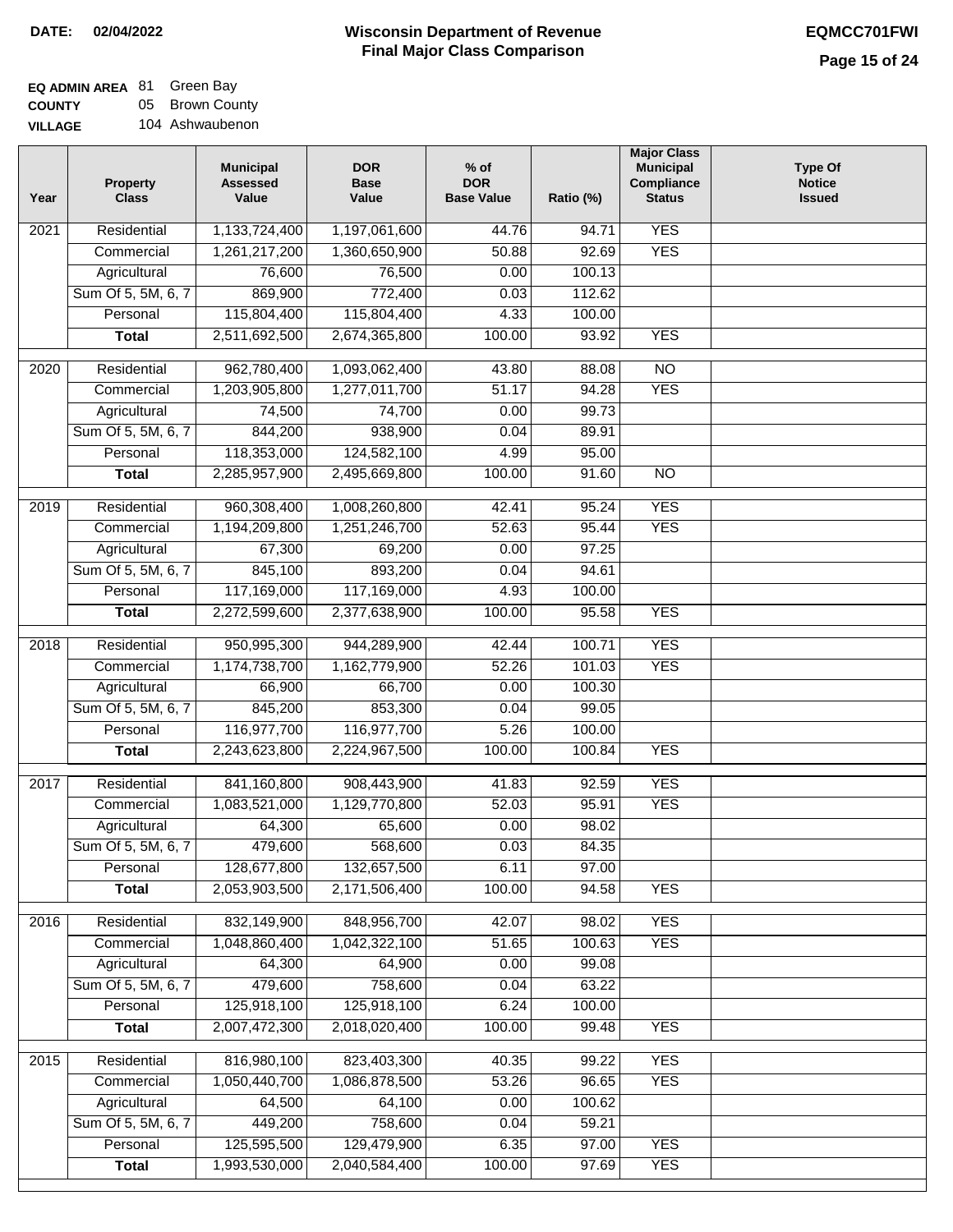### **EQ ADMIN AREA** 81 Green Bay **COUNTY VILLAGE** 05 Brown County

106 Bellevue

| Year              | <b>Property</b><br><b>Class</b>    | <b>Municipal</b><br><b>Assessed</b><br>Value | <b>DOR</b><br><b>Base</b><br>Value | % of<br><b>DOR</b><br><b>Base Value</b> | Ratio (%)        | <b>Major Class</b><br><b>Municipal</b><br>Compliance<br><b>Status</b> | <b>Type Of</b><br><b>Notice</b><br><b>Issued</b> |
|-------------------|------------------------------------|----------------------------------------------|------------------------------------|-----------------------------------------|------------------|-----------------------------------------------------------------------|--------------------------------------------------|
| $\overline{202}1$ | Residential                        | 993,991,900                                  | 1,050,683,000                      | 65.97                                   | 94.60            | <b>YES</b>                                                            |                                                  |
|                   | Commercial                         | 518,785,600                                  | 513,431,400                        | 32.24                                   | 101.04           | <b>YES</b>                                                            |                                                  |
|                   | Agricultural                       | 568,100                                      | 568,500                            | 0.04                                    | 99.93            |                                                                       |                                                  |
|                   | Sum Of 5, 5M, 6, 7                 | 3,757,900                                    | 2,919,900                          | 0.18                                    | 128.70           |                                                                       |                                                  |
|                   | Personal                           | 25,071,900                                   | 25,071,900                         | 1.57                                    | 100.00           |                                                                       |                                                  |
|                   | <b>Total</b>                       | 1,542,175,400                                | 1,592,674,700                      | 100.00                                  | 96.83            | <b>YES</b>                                                            |                                                  |
| $\overline{2020}$ | Residential                        | 970,011,400                                  | 967,404,700                        | 64.34                                   | 100.27           | <b>YES</b>                                                            |                                                  |
|                   | Commercial                         | 514,276,900                                  | 507,815,900                        | 33.77                                   | 101.27           | <b>YES</b>                                                            |                                                  |
|                   | Agricultural                       | 561,700                                      | 561,200                            | 0.04                                    | 100.09           |                                                                       |                                                  |
|                   | Sum Of 5, 5M, 6, 7                 | 2,996,500                                    | 2,529,000                          | 0.17                                    | 118.49           |                                                                       |                                                  |
|                   | Personal                           | 25,371,500                                   | 25,371,500                         | 1.69                                    | 100.00           |                                                                       |                                                  |
|                   | <b>Total</b>                       | 1,513,218,000                                | 1,503,682,300                      | 100.00                                  | 100.63           | <b>YES</b>                                                            |                                                  |
|                   |                                    |                                              |                                    |                                         |                  |                                                                       |                                                  |
| $\frac{1}{2019}$  | Residential                        | 789,443,700                                  | 903,300,100                        | 64.37                                   | 87.40            | $\overline{3}$                                                        |                                                  |
|                   | Commercial                         | 436,130,100                                  | 471,963,900                        | 33.64                                   | 92.41            | <b>YES</b>                                                            |                                                  |
|                   | Agricultural                       | 565,800                                      | 586,900                            | 0.04                                    | 96.40            |                                                                       |                                                  |
|                   | Sum Of 5, 5M, 6, 7                 | 2,071,300                                    | 2,228,300                          | 0.16                                    | 92.95            |                                                                       |                                                  |
|                   | Personal                           | 22,847,600                                   | 25,107,200                         | 1.79                                    | 91.00            |                                                                       |                                                  |
|                   | <b>Total</b>                       | 1,251,058,500                                | 1,403,186,400                      | 100.00                                  | 89.16            | $\overline{NO}$                                                       |                                                  |
| 2018              | Residential                        | 783,202,200                                  | 866,547,000                        | 64.27                                   | 90.38            | <b>YES</b>                                                            |                                                  |
|                   | Commercial                         | 421,092,900                                  | 454,188,300                        | 33.68                                   | 92.71            | <b>YES</b>                                                            |                                                  |
|                   | Agricultural                       | 579,600                                      | 585,400                            | 0.04                                    | 99.01            |                                                                       |                                                  |
|                   | Sum Of 5, 5M, 6, 7                 | 1,850,000                                    | 1,836,200                          | 0.14                                    | 100.75           |                                                                       |                                                  |
|                   | Personal                           | 23,943,400                                   | 25,203,600                         | 1.87                                    | 95.00            |                                                                       |                                                  |
|                   | <b>Total</b>                       | 1,230,668,100                                | 1,348,360,500                      | 100.00                                  | 91.27            | <b>YES</b>                                                            |                                                  |
| $\overline{2017}$ | Residential                        | 773,911,700                                  | 801,982,400                        | 63.32                                   | 96.50            | <b>YES</b>                                                            |                                                  |
|                   | Commercial                         | 409,489,900                                  | 425,739,100                        | 33.61                                   | 96.18            | <b>YES</b>                                                            |                                                  |
|                   | Agricultural                       | 584,600                                      | 575,600                            | 0.05                                    | 101.56           |                                                                       |                                                  |
|                   | Sum Of 5, 5M, 6, 7                 | 1,827,200                                    | 1,825,100                          | 0.14                                    | 100.12           |                                                                       |                                                  |
|                   | Personal                           | 36,507,000                                   | 36,507,000                         | 2.88                                    | 100.00           |                                                                       |                                                  |
|                   | <b>Total</b>                       | 1,222,320,400                                | 1,266,629,200                      | 100.00                                  | 96.50            | <b>YES</b>                                                            |                                                  |
| 2016              | Residential                        | 767,160,200                                  | 757,184,100                        | 63.39                                   | 101.32           | <b>YES</b>                                                            |                                                  |
|                   | Commercial                         | 396,692,100                                  | 400,282,700                        | 33.51                                   | 99.10            | <b>YES</b>                                                            |                                                  |
|                   | Agricultural                       | 584,100                                      | 565,400                            | 0.05                                    | 103.31           |                                                                       |                                                  |
|                   | Sum Of 5, 5M, 6, 7                 | 1,903,800                                    | 1,911,100                          | 0.16                                    | 99.62            |                                                                       |                                                  |
|                   | Personal                           | 35,326,400                                   | 34,633,700                         | 2.90                                    | 102.00           |                                                                       |                                                  |
|                   | <b>Total</b>                       | 1,201,666,600                                | 1,194,577,000                      | 100.00                                  | 100.59           | <b>YES</b>                                                            |                                                  |
|                   |                                    |                                              |                                    |                                         |                  |                                                                       |                                                  |
| 2015              | Residential                        | 760,693,200                                  | 740,081,700                        | 63.81                                   | 102.79           | <b>YES</b>                                                            |                                                  |
|                   | Commercial                         | 386,448,100<br>582,500                       | 381,210,100<br>557,200             | 32.87<br>0.05                           | 101.37<br>104.54 | <b>YES</b>                                                            |                                                  |
|                   | Agricultural<br>Sum Of 5, 5M, 6, 7 |                                              |                                    | 0.20                                    |                  |                                                                       |                                                  |
|                   | Personal                           | 2,139,100<br>37,908,200                      | 2,281,400<br>35,762,400            | 3.08                                    | 93.76<br>106.00  |                                                                       |                                                  |
|                   | <b>Total</b>                       | 1,187,771,100                                | 1,159,892,800                      | 100.00                                  | 102.40           | <b>YES</b>                                                            |                                                  |
|                   |                                    |                                              |                                    |                                         |                  |                                                                       |                                                  |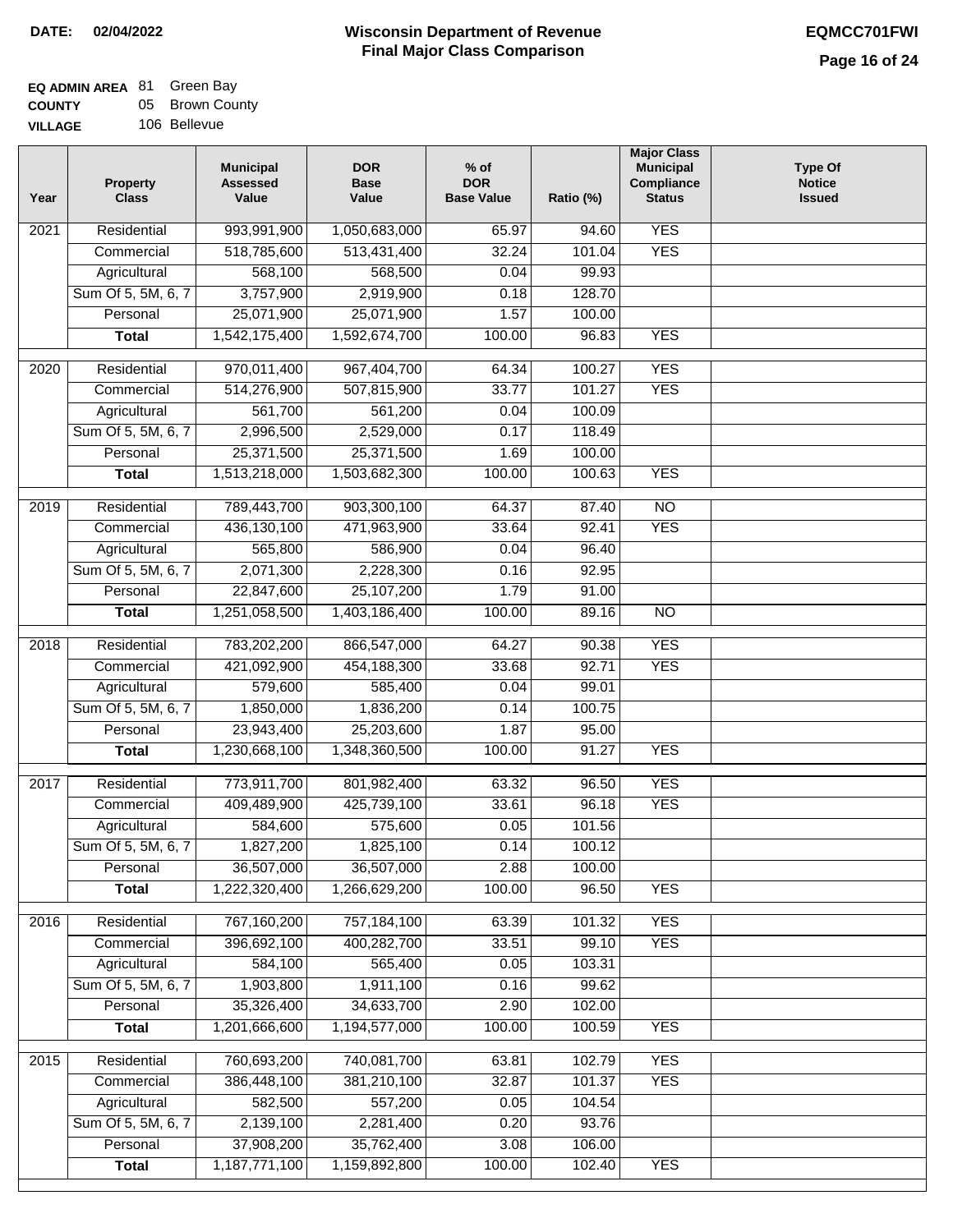#### **EQ ADMIN AREA** 81 Green Bay **COUNTY** 05 Brown County

**VILLAGE** 116 Denmark

| Year              | <b>Property</b><br><b>Class</b> | <b>DOR</b><br><b>Municipal</b><br><b>Assessed</b><br><b>Base</b><br>Value<br>Value |                      | % of<br><b>DOR</b><br><b>Base Value</b><br>Ratio (%) |                | <b>Major Class</b><br><b>Municipal</b><br>Compliance<br><b>Status</b> | <b>Type Of</b><br><b>Notice</b><br><b>Issued</b> |
|-------------------|---------------------------------|------------------------------------------------------------------------------------|----------------------|------------------------------------------------------|----------------|-----------------------------------------------------------------------|--------------------------------------------------|
| $\overline{202}1$ | Residential                     | 111,615,700                                                                        | 139,984,700          | 77.12                                                | 79.73          | $\overline{NO}$                                                       |                                                  |
|                   | Commercial                      | 35,837,100                                                                         | 39,259,700           | 21.63                                                | 91.28          | <b>YES</b>                                                            |                                                  |
|                   | Agricultural                    | 47,200                                                                             | 55,500               | 0.03                                                 | 85.05          |                                                                       |                                                  |
|                   | Sum Of 5, 5M, 6, 7              | 207,700                                                                            | 159,600              | 0.09                                                 | 130.14         |                                                                       |                                                  |
|                   | Personal                        | 1,741,100                                                                          | 2,048,400            | 1.13                                                 | 85.00          |                                                                       |                                                  |
|                   | <b>Total</b>                    | 149,448,800                                                                        | 181,507,900          | 100.00                                               | 82.34          | $\overline{NO}$                                                       |                                                  |
| $\overline{2020}$ | Residential                     | 110,858,600                                                                        | 130,484,800          | 76.74                                                | 84.96          | $\overline{NO}$                                                       |                                                  |
|                   | Commercial                      | 34,729,700                                                                         | 36,901,800           | 21.70                                                | 94.11          | <b>YES</b>                                                            |                                                  |
|                   | Agricultural                    | 48,000                                                                             | 53,700               | 0.03                                                 | 89.39          |                                                                       |                                                  |
|                   | Sum Of 5, 5M, 6, 7              | 207,900                                                                            | 153,500              | 0.09                                                 | 135.44         |                                                                       |                                                  |
|                   | Personal                        | 2,204,600                                                                          | 2,449,600            | 1.44                                                 | 90.00          |                                                                       |                                                  |
|                   | <b>Total</b>                    | 148,048,800                                                                        | 170,043,400          | 100.00                                               | 87.07          | $\overline{NO}$                                                       |                                                  |
|                   |                                 |                                                                                    |                      |                                                      |                |                                                                       |                                                  |
| 2019              | Residential                     | 110,114,700                                                                        | 124,681,100          | 77.97                                                | 88.32          | $\overline{N}$                                                        |                                                  |
|                   | Commercial                      | 30,537,300                                                                         | 33,012,700           | 20.65                                                | 92.50          | <b>YES</b>                                                            |                                                  |
|                   | Agricultural                    | 48,300                                                                             | 53,600               | 0.03                                                 | 90.11          |                                                                       |                                                  |
|                   | Sum Of 5, 5M, 6, 7              | 206,200                                                                            | 142,300              | 0.09                                                 | 144.91         |                                                                       |                                                  |
|                   | Personal                        | 1,814,800                                                                          | 2,016,500            | 1.26                                                 | 90.00          |                                                                       |                                                  |
|                   | <b>Total</b>                    | 142,721,300                                                                        | 159,906,200          | 100.00                                               | 89.25          | $\overline{NO}$                                                       |                                                  |
| 2018              | Residential                     | 108,895,900                                                                        | 116,362,700          | 76.89                                                | 93.58          | <b>YES</b>                                                            |                                                  |
|                   | Commercial                      | 30,389,900                                                                         | 32,523,600           | 21.49                                                | 93.44          | <b>YES</b>                                                            |                                                  |
|                   | Agricultural                    | 52,500                                                                             | 55,200               | 0.04                                                 | 95.11          |                                                                       |                                                  |
|                   | Sum Of 5, 5M, 6, 7              | 206,200                                                                            | 143,700              | 0.09                                                 | 143.49         |                                                                       |                                                  |
|                   | Personal                        | 2,139,900                                                                          | 2,252,500            | 1.49                                                 | 95.00          |                                                                       |                                                  |
|                   | <b>Total</b>                    | 141,684,400                                                                        | 151,337,700          | 100.00                                               | 93.62          | <b>YES</b>                                                            |                                                  |
|                   |                                 |                                                                                    | 108,748,100          |                                                      |                |                                                                       |                                                  |
| 2017              | Residential<br>Commercial       | 105,692,300                                                                        |                      | 75.13<br>21.67                                       | 97.19<br>95.85 | <b>YES</b><br><b>YES</b>                                              |                                                  |
|                   | Agricultural                    | 30,067,100<br>53,700                                                               | 31,367,700<br>53,400 | 0.04                                                 | 100.56         |                                                                       |                                                  |
|                   | Sum Of 5, 5M, 6, 7              | 199,100                                                                            | 133,900              | 0.09                                                 | 148.69         |                                                                       |                                                  |
|                   | Personal                        | 4,440,600                                                                          | 4,440,600            | 3.07                                                 | 100.00         |                                                                       |                                                  |
|                   | <b>Total</b>                    | 140,452,800                                                                        | 144,743,700          | 100.00                                               | 97.04          | <b>YES</b>                                                            |                                                  |
|                   |                                 |                                                                                    |                      |                                                      |                |                                                                       |                                                  |
| 2016              | Residential                     | 104,306,600                                                                        | 104,064,100          | 74.82                                                | 100.23         | <b>YES</b>                                                            |                                                  |
|                   | Commercial                      | 29,877,200                                                                         | 30,581,000           | 21.99                                                | 97.70          | <b>YES</b>                                                            |                                                  |
|                   | Agricultural                    | 53,900                                                                             | 53,400               | 0.04                                                 | 100.94         |                                                                       |                                                  |
|                   | Sum Of 5, 5M, 6, 7              | 199,100                                                                            | 133,600              | 0.10                                                 | 149.03         |                                                                       |                                                  |
|                   | Personal                        | 4,289,700                                                                          | 4,247,200            | 3.05                                                 | 101.00         |                                                                       |                                                  |
|                   | <b>Total</b>                    | 138,726,500                                                                        | 139,079,300          | 100.00                                               | 99.75          | <b>YES</b>                                                            |                                                  |
| 2015              | Residential                     | 102,954,700                                                                        | 100,660,100          | 74.16                                                | 102.28         | <b>YES</b>                                                            |                                                  |
|                   | Commercial                      | 28,992,600                                                                         | 30,549,800           | 22.51                                                | 94.90          | <b>YES</b>                                                            |                                                  |
|                   | Agricultural                    | 54,200                                                                             | 53,200               | 0.04                                                 | 101.88         |                                                                       |                                                  |
|                   | Sum Of 5, 5M, 6, 7              | 196,800                                                                            | 138,100              | 0.10                                                 | 142.51         |                                                                       |                                                  |
|                   | Personal                        | 4,426,300                                                                          | 4,339,600            | 3.20                                                 | 102.00         |                                                                       |                                                  |
|                   | <b>Total</b>                    | 136,624,600                                                                        | 135,740,800          | 100.00                                               | 100.65         | <b>YES</b>                                                            |                                                  |
|                   |                                 |                                                                                    |                      |                                                      |                |                                                                       |                                                  |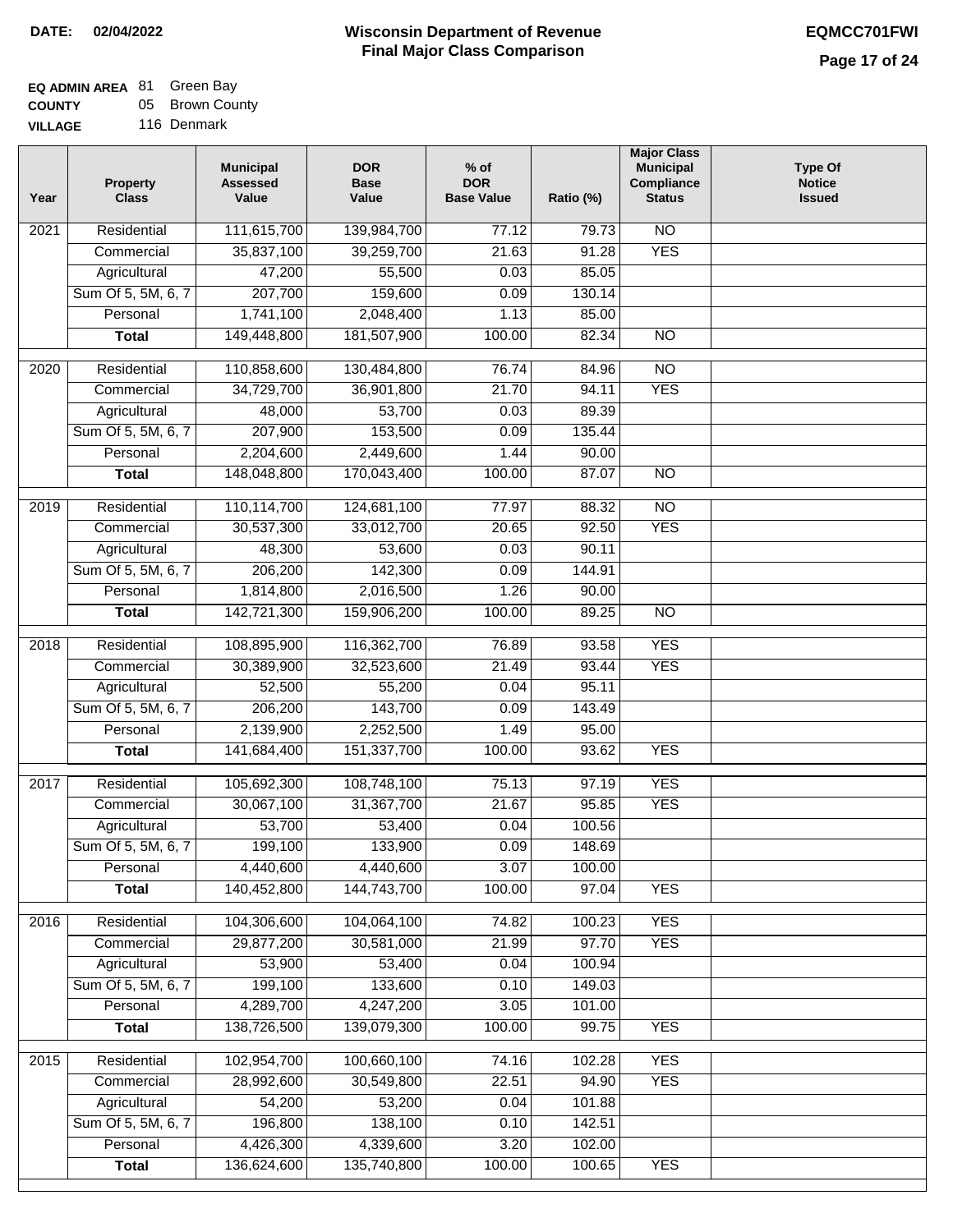#### **EQ ADMIN AREA** 81 Green Bay **COUNTY VILLAGE** 05 Brown County 126 Hobart

| Year              | <b>Property</b><br><b>Class</b> | <b>Municipal</b><br><b>Assessed</b><br>Value | <b>DOR</b><br><b>Base</b><br>Value | $%$ of<br><b>DOR</b><br><b>Base Value</b> | Ratio (%) | <b>Major Class</b><br><b>Municipal</b><br>Compliance<br><b>Status</b> | <b>Type Of</b><br><b>Notice</b><br><b>Issued</b> |
|-------------------|---------------------------------|----------------------------------------------|------------------------------------|-------------------------------------------|-----------|-----------------------------------------------------------------------|--------------------------------------------------|
| 2021              | Residential                     | 896,198,900                                  | 876,522,000                        | 79.64                                     | 102.24    | <b>YES</b>                                                            |                                                  |
|                   | Commercial                      | 218,505,900                                  | 205,400,000                        | 18.66                                     | 106.38    | <b>YES</b>                                                            |                                                  |
|                   | Agricultural                    | 1,348,400                                    | 1,348,200                          | 0.12                                      | 100.01    |                                                                       |                                                  |
|                   | Sum Of 5, 5M, 6, 7              | 14,175,500                                   | 14,636,000                         | 1.33                                      | 96.85     |                                                                       |                                                  |
|                   | Personal                        | 2,649,400                                    | 2,649,400                          | 0.24                                      | 100.00    |                                                                       |                                                  |
|                   | <b>Total</b>                    | 1,132,878,100                                | 1,100,555,600                      | 100.00                                    | 102.94    | <b>YES</b>                                                            |                                                  |
| $\overline{2020}$ | Residential                     | 707,401,300                                  | 813,044,300                        | 79.82                                     | 87.01     | $\overline{NO}$                                                       |                                                  |
|                   | Commercial                      | 174,691,900                                  | 185,425,100                        | 18.20                                     | 94.21     | <b>YES</b>                                                            |                                                  |
|                   | Agricultural                    | 1,326,100                                    | 1,394,400                          | 0.14                                      | 95.10     |                                                                       |                                                  |
|                   | Sum Of 5, 5M, 6, 7              | 9,858,400                                    | 15,688,300                         | 1.54                                      | 62.84     |                                                                       |                                                  |
|                   | Personal                        | 2,788,600                                    | 3,031,100                          | 0.30                                      | 92.00     |                                                                       |                                                  |
|                   | <b>Total</b>                    | 896,066,300                                  | 1,018,583,200                      | 100.00                                    | 87.97     | $\overline{NO}$                                                       |                                                  |
|                   |                                 |                                              |                                    |                                           |           |                                                                       |                                                  |
| $\frac{1}{2019}$  | Residential                     | 697,054,100                                  | 763,319,100                        | 81.45                                     | 91.32     | <b>YES</b>                                                            |                                                  |
|                   | Commercial                      | 153,103,200                                  | 155,723,700                        | 16.62                                     | 98.32     | <b>YES</b>                                                            |                                                  |
|                   | Agricultural                    | 1,270,100                                    | 1,342,300                          | 0.14                                      | 94.62     |                                                                       |                                                  |
|                   | Sum Of 5, 5M, 6, 7              | 9,794,400                                    | 14,017,700                         | 1.50                                      | 69.87     |                                                                       |                                                  |
|                   | Personal                        | 2,608,800                                    | 2,805,200                          | 0.30                                      | 93.00     |                                                                       |                                                  |
|                   | <b>Total</b>                    | 863,830,600                                  | 937,208,000                        | 100.00                                    | 92.17     | <b>YES</b>                                                            |                                                  |
| 2018              | Residential                     | 683,206,200                                  | 724,342,600                        | 82.61                                     | 94.32     | <b>YES</b>                                                            |                                                  |
|                   | Commercial                      | 138,056,600                                  | 135,771,800                        | 15.48                                     | 101.68    | <b>YES</b>                                                            |                                                  |
|                   | Agricultural                    | 1,282,700                                    | 1,316,100                          | 0.15                                      | 97.46     |                                                                       |                                                  |
|                   | Sum Of 5, 5M, 6, 7              | 9,717,700                                    | 12,682,100                         | 1.45                                      | 76.63     |                                                                       |                                                  |
|                   | Personal                        | 2,616,400                                    | 2,725,400                          | 0.31                                      | 96.00     |                                                                       |                                                  |
|                   | <b>Total</b>                    | 834,879,600                                  | 876,838,000                        | 100.00                                    | 95.21     | <b>YES</b>                                                            |                                                  |
| $\overline{2017}$ | Residential                     | 659,699,700                                  | 668,096,300                        | 83.67                                     | 98.74     | <b>YES</b>                                                            |                                                  |
|                   | Commercial                      | 114,331,800                                  | 113,316,900                        | 14.19                                     | 100.90    | <b>YES</b>                                                            |                                                  |
|                   | Agricultural                    | 1,285,600                                    | 1,291,100                          | 0.16                                      | 99.57     |                                                                       |                                                  |
|                   | Sum Of 5, 5M, 6, 7              | 9,020,000                                    | 10,782,800                         | 1.35                                      | 83.65     |                                                                       |                                                  |
|                   | Personal                        | 4,852,800                                    | 5,028,800                          | 0.63                                      | 96.50     |                                                                       |                                                  |
|                   | <b>Total</b>                    | 789,189,900                                  | 798,515,900                        | 100.00                                    | 98.83     | <b>YES</b>                                                            |                                                  |
| 2016              | Residential                     | 641,987,100                                  | 637,278,900                        | 84.76                                     | 100.74    | <b>YES</b>                                                            |                                                  |
|                   | Commercial                      | 100,512,500                                  | 97,782,400                         | 13.01                                     | 102.79    | <b>YES</b>                                                            |                                                  |
|                   | Agricultural                    | 1,293,600                                    | 1,279,200                          | 0.17                                      | 101.13    |                                                                       |                                                  |
|                   | Sum Of 5, 5M, 6, 7              | 8,975,200                                    | 10,395,900                         | 1.38                                      | 86.33     |                                                                       |                                                  |
|                   | Personal                        | 5,133,200                                    | 5,089,900                          | 0.68                                      | 100.85    |                                                                       |                                                  |
|                   | <b>Total</b>                    | 757,901,600                                  | 751,826,300                        | 100.00                                    | 100.81    | <b>YES</b>                                                            |                                                  |
|                   |                                 |                                              |                                    |                                           |           |                                                                       |                                                  |
| 2015              | Residential                     | 628,422,000                                  | 623,941,300                        | 84.77                                     | 100.72    | <b>YES</b>                                                            |                                                  |
|                   | Commercial                      | 92,808,800                                   | 93,802,800                         | 12.74                                     | 98.94     | <b>YES</b>                                                            |                                                  |
|                   | Agricultural                    | 1,313,200                                    | 1,284,200                          | 0.17                                      | 102.26    |                                                                       |                                                  |
|                   | Sum Of 5, 5M, 6, 7              | 8,295,300                                    | 11,923,000                         | 1.62                                      | 69.57     |                                                                       |                                                  |
|                   | Personal                        | 5,231,900                                    | 5,129,300                          | 0.70                                      | 102.00    |                                                                       |                                                  |
|                   | <b>Total</b>                    | 736,071,200                                  | 736,080,600                        | 100.00                                    | 100.00    | <b>YES</b>                                                            |                                                  |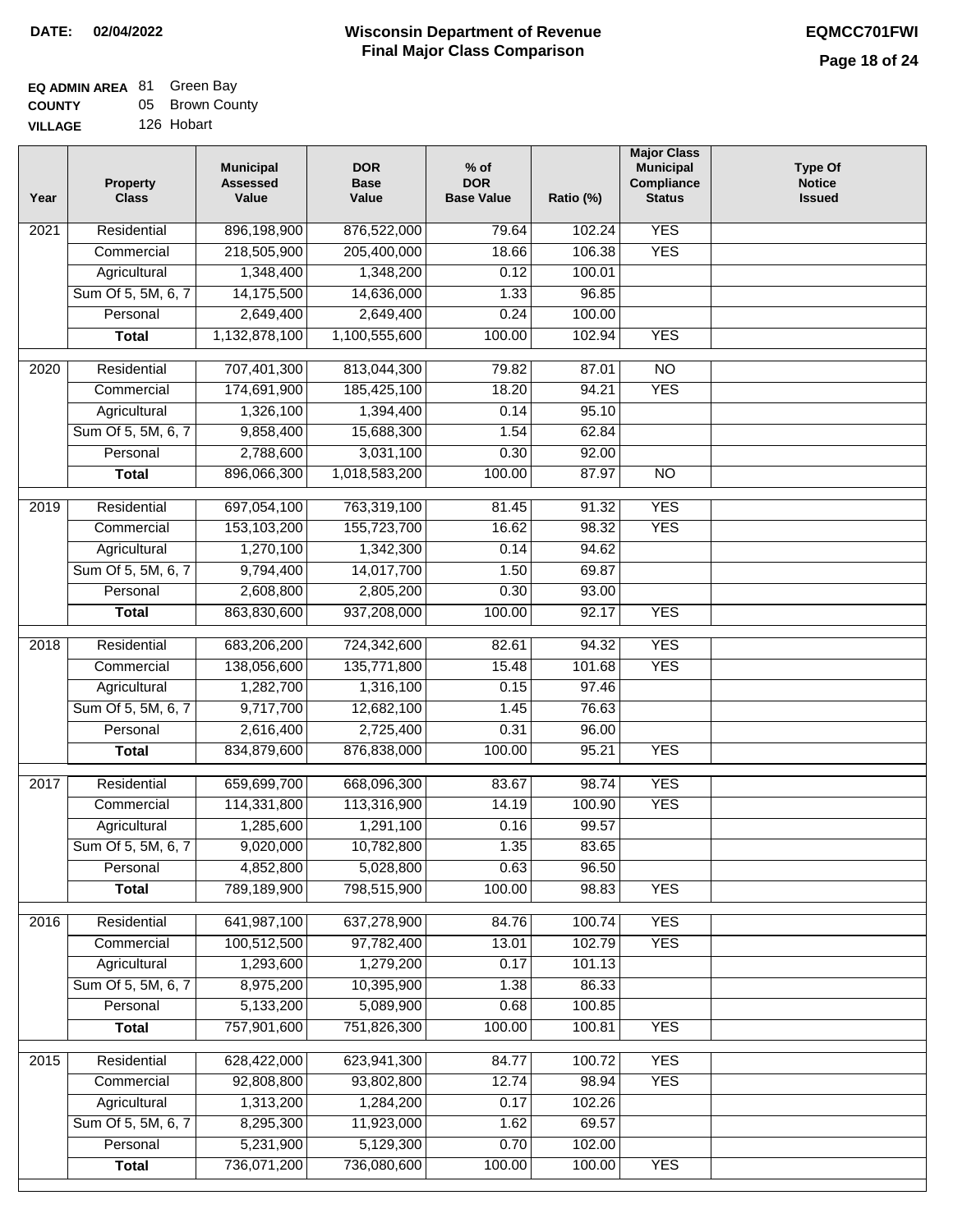# **Page 19 of 24**

| <b>EQ ADMIN AREA 81 Green Bay</b> |                 | 81 Green E |
|-----------------------------------|-----------------|------------|
| <b>COUNTY</b>                     | 05 Brown County | 44 Outagar |
| <b>VILLAGE</b>                    | 136 Howard      | 137 Howard |

81 Green Bay

05 Brown County 44 Outagamie County

| Year              | <b>Property</b><br><b>Class</b> | <b>Municipal</b><br><b>Assessed</b><br>Value | <b>DOR</b><br><b>Base</b><br>Value | $%$ of<br><b>DOR</b><br><b>Base Value</b> | Ratio (%) | <b>Major Class</b><br><b>Municipal</b><br>Compliance<br><b>Status</b> | <b>Type Of</b><br><b>Notice</b><br><b>Issued</b> |
|-------------------|---------------------------------|----------------------------------------------|------------------------------------|-------------------------------------------|-----------|-----------------------------------------------------------------------|--------------------------------------------------|
| $\overline{202}1$ | Residential                     | 1,347,767,400                                | 1,528,582,300                      | 72.16                                     | 88.17     | $\overline{NO}$                                                       |                                                  |
|                   | Commercial                      | 515,359,100                                  | 558,557,800                        | 26.37                                     | 92.27     | <b>YES</b>                                                            |                                                  |
|                   | Agricultural                    | 236,300                                      | 248,600                            | 0.01                                      | 95.05     |                                                                       |                                                  |
|                   | Sum Of 5, 5M, 6, 7              | 4,516,900                                    | 4,814,700                          | 0.23                                      | 93.81     |                                                                       |                                                  |
|                   | Personal                        | 24,025,500                                   | 26,114,700                         | 1.23                                      | 92.00     |                                                                       |                                                  |
|                   | <b>Total</b>                    | 1,891,905,200                                | 2,118,318,100                      | 100.00                                    | 89.31     | <b>NO</b>                                                             |                                                  |
| $\overline{2020}$ | Residential                     | 1,316,367,900                                | 1,388,633,200                      | 71.21                                     | 94.80     | <b>YES</b>                                                            |                                                  |
|                   | Commercial                      | 516,554,600                                  | 532,242,700                        | 27.29                                     | 97.05     | <b>YES</b>                                                            |                                                  |
|                   | Agricultural                    | 258,500                                      | 257,200                            | 0.01                                      | 100.51    |                                                                       |                                                  |
|                   | Sum Of 5, 5M, 6, 7              | 4,537,200                                    | 4,966,800                          | 0.25                                      | 91.35     |                                                                       |                                                  |
|                   | Personal                        | 23,957,800                                   | 23,957,800                         | 1.23                                      | 100.00    |                                                                       |                                                  |
|                   | <b>Total</b>                    | 1,861,676,000                                | 1,950,057,700                      | 100.00                                    | 95.47     | <b>YES</b>                                                            |                                                  |
| 2019              | Residential                     | 1,289,413,200                                | 1,279,878,600                      | 70.65                                     | 100.74    | <b>YES</b>                                                            |                                                  |
|                   | Commercial                      | 511,150,600                                  | 501,602,500                        | 27.69                                     | 101.90    | <b>YES</b>                                                            |                                                  |
|                   | Agricultural                    | 242,800                                      | 242,300                            | 0.01                                      | 100.21    |                                                                       |                                                  |
|                   | Sum Of 5, 5M, 6, 7              | 5,096,000                                    | 4,968,900                          | 0.27                                      | 102.56    |                                                                       |                                                  |
|                   | Personal                        | 24,780,900                                   | 24,780,900                         | 1.37                                      | 100.00    |                                                                       |                                                  |
|                   | <b>Total</b>                    | 1,830,683,500                                | 1,811,473,200                      | 100.00                                    | 101.06    | <b>YES</b>                                                            |                                                  |
|                   |                                 |                                              |                                    |                                           |           |                                                                       |                                                  |
| 2018              | Residential                     | 1,090,617,500                                | 1,220,663,100                      | 70.81                                     | 89.35     | N <sub>O</sub>                                                        |                                                  |
|                   | Commercial                      | 453,054,900                                  | 469,822,600                        | 27.25                                     | 96.43     | <b>YES</b>                                                            |                                                  |
|                   | Agricultural                    | 238,500                                      | 247,700                            | 0.01                                      | 96.29     |                                                                       |                                                  |
|                   | Sum Of 5, 5M, 6, 7              | 3,823,800                                    | 4,359,400                          | 0.25                                      | 87.71     |                                                                       |                                                  |
|                   | Personal                        | 27,348,300                                   | 28,787,600                         | 1.67                                      | 95.00     |                                                                       |                                                  |
|                   | <b>Total</b>                    | 1,575,083,000                                | 1,723,880,400                      | 100.00                                    | 91.37     | $\overline{NO}$                                                       |                                                  |
| 2017              | Residential                     | 1,066,912,700                                | 1,126,789,800                      | 70.63                                     | 94.69     | <b>YES</b>                                                            |                                                  |
|                   | Commercial                      | 433,008,100                                  | 428,550,300                        | 26.86                                     | 101.04    | <b>YES</b>                                                            |                                                  |
|                   | Agricultural                    | 237,700                                      | 240,600                            | 0.02                                      | 98.79     |                                                                       |                                                  |
|                   | Sum Of 5, 5M, 6, 7              | 4,027,800                                    | 3,762,300                          | 0.24                                      | 107.06    |                                                                       |                                                  |
|                   | Personal                        | 36,084,900                                   | 36,084,900                         | 2.26                                      | 100.00    |                                                                       |                                                  |
|                   | <b>Total</b>                    | 1,540,271,200                                | 1,595,427,900                      | 100.00                                    | 96.54     | <b>YES</b>                                                            |                                                  |
| 2016              | Residential                     | 1,045,281,700                                | 1,036,047,200                      | 70.64                                     | 100.89    | <b>YES</b>                                                            |                                                  |
|                   | Commercial                      | 417,828,700                                  | 393,039,800                        | 26.80                                     | 106.31    | <b>YES</b>                                                            |                                                  |
|                   | Agricultural                    | 240,100                                      | 239,900                            | 0.02                                      | 100.08    |                                                                       |                                                  |
|                   | Sum Of 5, 5M, 6, 7              | 4,059,400                                    | 3,719,200                          | 0.25                                      | 109.15    |                                                                       |                                                  |
|                   | Personal                        | 33,557,100                                   | 33,557,100                         | 2.29                                      | 100.00    |                                                                       |                                                  |
|                   | <b>Total</b>                    | 1,500,967,000                                | 1,466,603,200                      | 100.00                                    | 102.34    | <b>YES</b>                                                            |                                                  |
| 2015              | Residential                     | 1,017,422,300                                | 1,004,965,100                      | 70.26                                     | 101.24    | <b>YES</b>                                                            |                                                  |
|                   | Commercial                      | 396,739,300                                  | 389,059,000                        | 27.20                                     | 101.97    | <b>YES</b>                                                            |                                                  |
|                   | Agricultural                    | 281,600                                      | 260,300                            | 0.02                                      | 108.18    |                                                                       |                                                  |
|                   | Sum Of 5, 5M, 6, 7              | 3,345,900                                    | 3,266,400                          | 0.23                                      | 102.43    |                                                                       |                                                  |
|                   | Personal                        | 33,395,900                                   | 32,741,100                         | 2.29                                      | 102.00    |                                                                       |                                                  |
|                   | <b>Total</b>                    | 1,451,185,000                                | 1,430,291,900                      | 100.00                                    | 101.46    | <b>YES</b>                                                            |                                                  |
|                   |                                 |                                              |                                    |                                           |           |                                                                       |                                                  |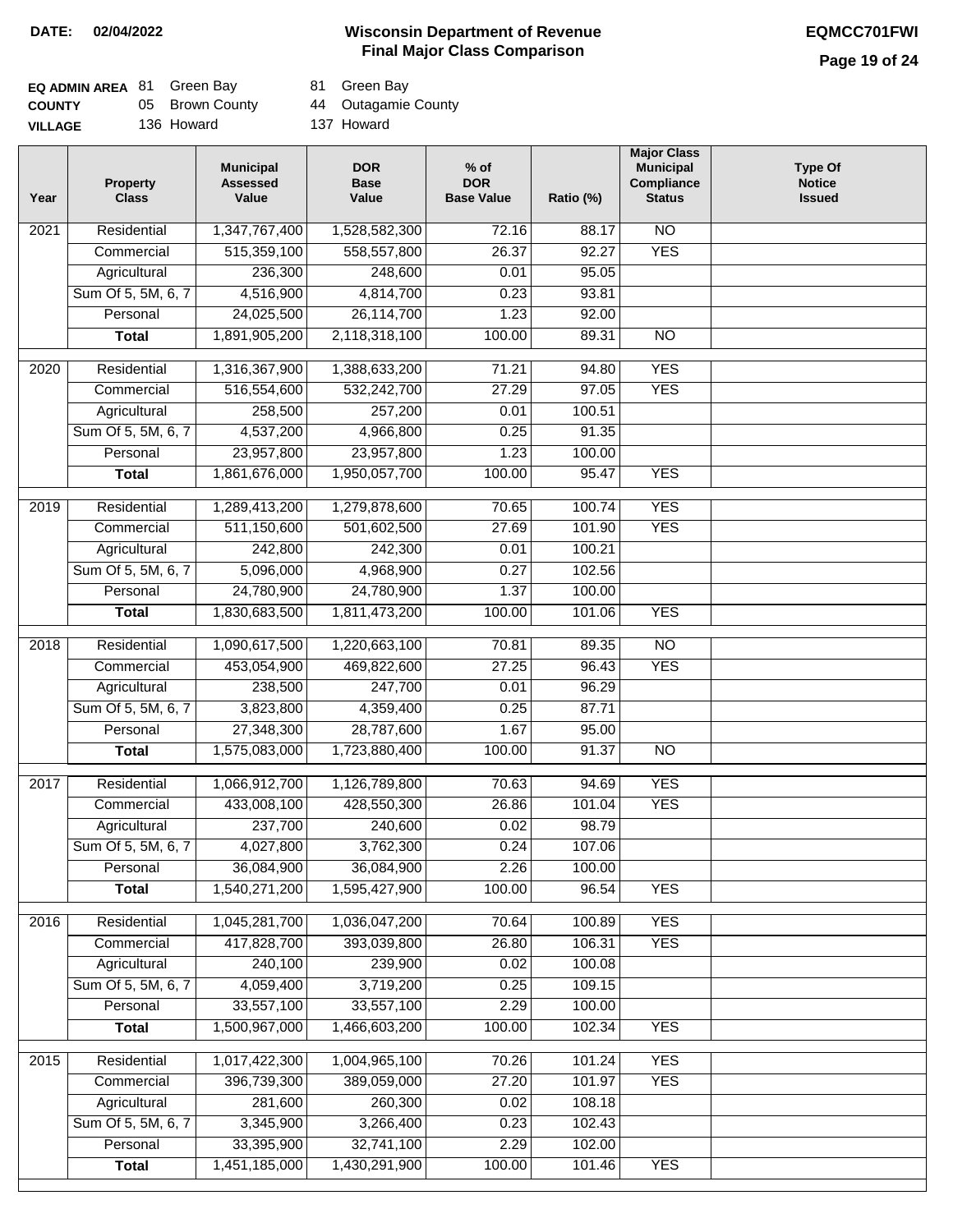**Page 20 of 24**

| <b>EQ ADMIN AREA 81 Green Bay</b> |                 | 81 Green Bay      | 81 Green Bay     |
|-----------------------------------|-----------------|-------------------|------------------|
| <b>COUNTY</b>                     | 05 Brown County | 58 Shawano County | 42 Oconto County |
| <b>VILLAGE</b>                    | 171 Pulaski     | 171 Pulaski       | 171 Pulaski      |

| Year | <b>Property</b><br><b>Class</b> | <b>Municipal</b><br><b>Assessed</b><br>Value | <b>DOR</b><br><b>Base</b><br>Value | $%$ of<br><b>DOR</b><br><b>Base Value</b> | Ratio (%) | <b>Major Class</b><br><b>Municipal</b><br>Compliance<br><b>Status</b> | <b>Type Of</b><br><b>Notice</b><br><b>Issued</b> |
|------|---------------------------------|----------------------------------------------|------------------------------------|-------------------------------------------|-----------|-----------------------------------------------------------------------|--------------------------------------------------|
| 2021 | Residential                     | 143,561,600                                  | 176,745,900                        | 69.95                                     | 81.22     | $\overline{NO}$                                                       |                                                  |
|      | Commercial                      | 66,629,400                                   | 73,168,400                         | 28.96                                     | 91.06     | <b>YES</b>                                                            |                                                  |
|      | Agricultural                    | 58,200                                       | 63,900                             | 0.03                                      | 91.08     |                                                                       |                                                  |
|      | Sum Of 5, 5M, 6, 7              | 355,100                                      | 214,100                            | 0.08                                      | 165.86    |                                                                       |                                                  |
|      | Personal                        | 2,263,800                                    | 2,475,500                          | 0.98                                      | 91.45     |                                                                       |                                                  |
|      | <b>Total</b>                    | 212,868,100                                  | 252,667,800                        | 100.00                                    | 84.25     | $\overline{NO}$                                                       |                                                  |
| 2020 | Residential                     | 137,722,000                                  | 154,978,300                        | 69.50                                     | 88.87     | $\overline{NO}$                                                       |                                                  |
|      | Commercial                      | 63,528,900                                   | 65,140,000                         | 29.21                                     | 97.53     | <b>YES</b>                                                            |                                                  |
|      | Agricultural                    | 58,700                                       | 62,000                             | 0.03                                      | 94.68     |                                                                       |                                                  |
|      | Sum Of 5, 5M, 6, 7              | 306,500                                      | 224,900                            | 0.10                                      | 136.28    |                                                                       |                                                  |
|      | Personal                        | 2,313,000                                    | 2,598,800                          | 1.17                                      | 89.00     |                                                                       |                                                  |
|      | <b>Total</b>                    | 203,929,100                                  | 223,004,000                        | 100.00                                    | 91.45     | $\overline{NO}$                                                       |                                                  |
| 2019 | Residential                     | 134, 131, 900                                | 154,185,000                        | 70.53                                     | 86.99     | $\overline{NO}$                                                       |                                                  |
|      | Commercial                      | 57,896,200                                   | 61,830,000                         | 28.28                                     | 93.64     | <b>YES</b>                                                            |                                                  |
|      | Agricultural                    | 56,300                                       | 56,400                             | 0.03                                      | 99.82     |                                                                       |                                                  |
|      | Sum Of 5, 5M, 6, 7              | 229,300                                      | 138,700                            | 0.06                                      | 165.32    |                                                                       |                                                  |
|      | Personal                        | 2,290,800                                    | 2,411,500                          | 1.10                                      | 94.99     |                                                                       |                                                  |
|      | <b>Total</b>                    | 194,604,500                                  | 218,621,600                        | 100.00                                    | 89.01     | $\overline{NO}$                                                       |                                                  |
|      |                                 |                                              |                                    |                                           |           |                                                                       |                                                  |
| 2018 | Residential                     | 131,732,300                                  | 137,791,500                        | 69.74                                     | 95.60     | <b>YES</b>                                                            |                                                  |
|      | Commercial                      | 54,123,400                                   | 57,298,000                         | 29.00                                     | 94.46     | <b>YES</b>                                                            |                                                  |
|      | Agricultural                    | 56,600                                       | 54,800                             | 0.03                                      | 103.28    |                                                                       |                                                  |
|      | Sum Of 5, 5M, 6, 7              | 95,700                                       | 159,100                            | 0.08                                      | 60.15     |                                                                       |                                                  |
|      | Personal                        | 2,096,300                                    | 2,278,600                          | 1.15<br>100.00                            | 92.00     | <b>YES</b>                                                            |                                                  |
|      | <b>Total</b>                    | 188,104,300                                  | 197,582,000                        |                                           | 95.20     |                                                                       |                                                  |
| 2017 | Residential                     | 128,492,600                                  | 134,202,300                        | 68.61                                     | 95.75     | <b>YES</b>                                                            |                                                  |
|      | Commercial                      | 54,386,900                                   | 56,436,700                         | 28.85                                     | 96.37     | <b>YES</b>                                                            |                                                  |
|      | Agricultural                    | 57,300                                       | 54,700                             | 0.03                                      | 104.75    |                                                                       |                                                  |
|      | Sum Of 5, 5M, 6, 7              | 117,700                                      | 161,100                            | 0.08                                      | 73.06     |                                                                       |                                                  |
|      | Personal                        | 4,499,500                                    | 4,736,400                          | 2.42                                      | 95.00     |                                                                       |                                                  |
|      | <b>Total</b>                    | 187,554,000                                  | 195,591,200                        | 100.00                                    | 95.89     | <b>YES</b>                                                            |                                                  |
| 2016 | Residential                     | 125,292,600                                  | 127,148,900                        | 70.20                                     | 98.54     | <b>YES</b>                                                            |                                                  |
|      | Commercial                      | 47,918,200                                   | 49,035,900                         | 27.07                                     | 97.72     | <b>YES</b>                                                            |                                                  |
|      | Agricultural                    | 43,300                                       | 40,500                             | 0.02                                      | 106.91    |                                                                       |                                                  |
|      | Sum Of 5, 5M, 6, 7              | 106,900                                      | 145,400                            | 0.08                                      | 73.52     |                                                                       |                                                  |
|      | Personal                        | 4,789,600                                    | 4,742,000                          | 2.62                                      | 101.00    |                                                                       |                                                  |
|      | <b>Total</b>                    | 178,150,600                                  | 181,112,700                        | 100.00                                    | 98.36     | <b>YES</b>                                                            |                                                  |
| 2015 | Residential                     | 125,874,000                                  | 120,481,800                        | 70.03                                     | 104.48    | <b>YES</b>                                                            |                                                  |
|      | Commercial                      | 44,042,600                                   | 46,196,900                         | 26.85                                     | 95.34     | <b>YES</b>                                                            |                                                  |
|      | Agricultural                    | 44,000                                       | 40,400                             | 0.02                                      | 108.91    |                                                                       |                                                  |
|      | Sum Of 5, 5M, 6, 7              | 106,900                                      | 137,700                            | 0.08                                      | 77.63     |                                                                       |                                                  |
|      | Personal                        | 5,170,800                                    | 5,181,200                          | 3.01                                      | 99.80     |                                                                       |                                                  |
|      | <b>Total</b>                    | 175,238,300                                  | 172,038,000                        | 100.00                                    | 101.86    | <b>YES</b>                                                            |                                                  |
|      |                                 |                                              |                                    |                                           |           |                                                                       |                                                  |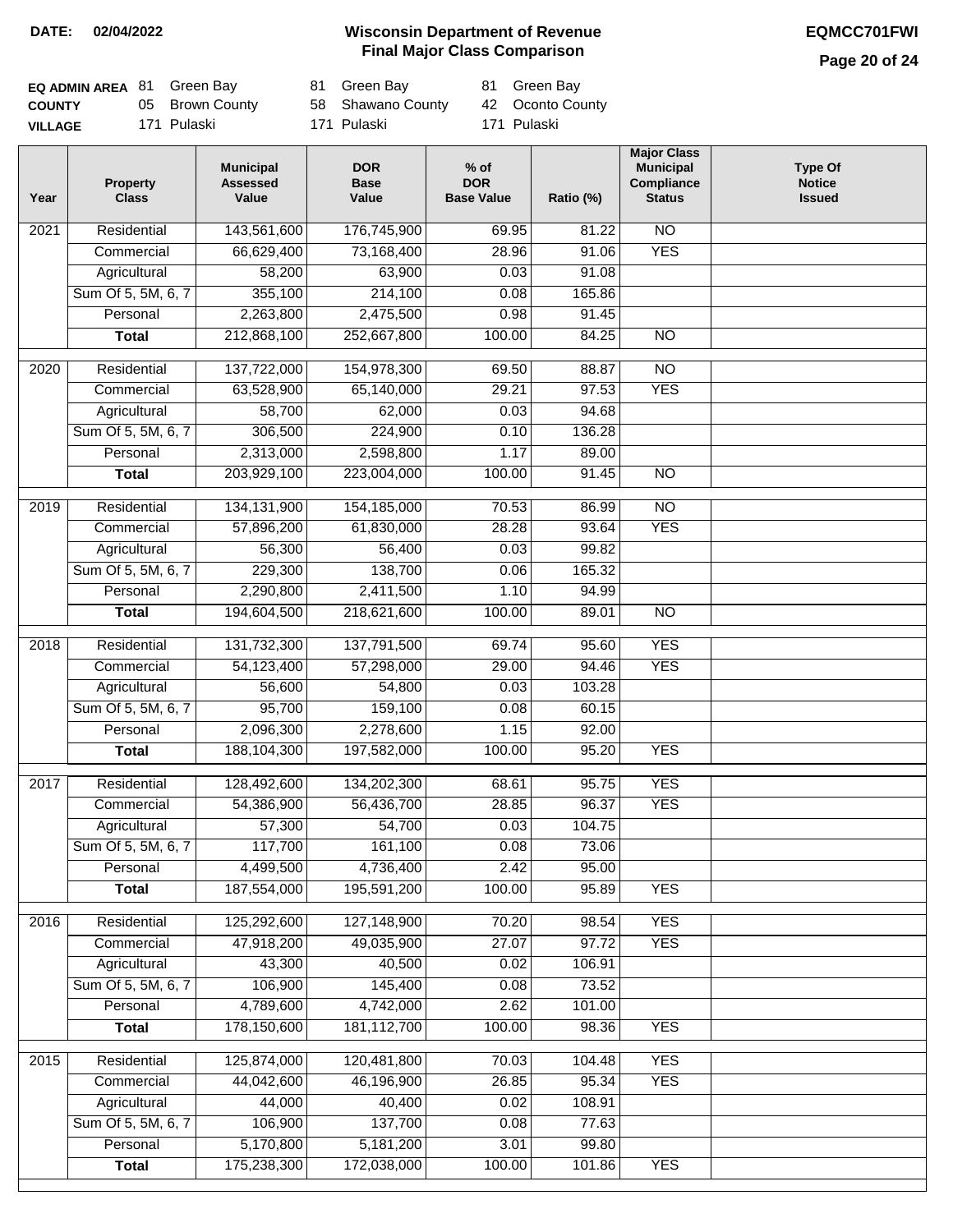#### **EQ ADMIN AREA** 81 Green Bay **COUNTY** 05 Brown County

**VILLAGE** 178 Suamico

| Year | <b>Property</b><br><b>Class</b> | <b>Municipal</b><br><b>Assessed</b><br>Value | <b>DOR</b><br><b>Base</b><br>Value | $%$ of<br><b>DOR</b><br><b>Base Value</b> | Ratio (%) | <b>Major Class</b><br><b>Municipal</b><br>Compliance<br><b>Status</b> | <b>Type Of</b><br><b>Notice</b><br><b>Issued</b> |
|------|---------------------------------|----------------------------------------------|------------------------------------|-------------------------------------------|-----------|-----------------------------------------------------------------------|--------------------------------------------------|
| 2021 | Residential                     | 1,381,021,700                                | 1,432,916,700                      | 89.41                                     | 96.38     | <b>YES</b>                                                            |                                                  |
|      | Commercial                      | 144,934,000                                  | 149,518,000                        | 9.33                                      | 96.93     |                                                                       |                                                  |
|      | Agricultural                    | 599,300                                      | 598,600                            | 0.04                                      | 100.12    |                                                                       |                                                  |
|      | Sum Of 5, 5M, 6, 7              | 14,462,800                                   | 14,544,400                         | 0.91                                      | 99.44     |                                                                       |                                                  |
|      | Personal                        | 4,984,400                                    | 4,984,400                          | 0.31                                      | 100.00    |                                                                       |                                                  |
|      | <b>Total</b>                    | 1,546,002,200                                | 1,602,562,100                      | 100.00                                    | 96.47     | <b>YES</b>                                                            |                                                  |
| 2020 | Residential                     | 1,360,265,000                                | 1,358,928,600                      | 90.16                                     | 100.10    | <b>YES</b>                                                            |                                                  |
|      | Commercial                      | 135,533,400                                  | 128,063,500                        | 8.50                                      | 105.83    |                                                                       |                                                  |
|      | Agricultural                    | 576,000                                      | 574,500                            | 0.04                                      | 100.26    |                                                                       |                                                  |
|      | Sum Of 5, 5M, 6, 7              | 14,828,500                                   | 14,550,800                         | 0.97                                      | 101.91    |                                                                       |                                                  |
|      | Personal                        | 5,119,300                                    | 5,119,300                          | 0.34                                      | 100.00    |                                                                       |                                                  |
|      | <b>Total</b>                    | 1,516,322,200                                | 1,507,236,700                      | 100.00                                    | 100.60    | <b>YES</b>                                                            |                                                  |
|      |                                 |                                              |                                    |                                           |           |                                                                       |                                                  |
| 2019 | Residential                     | 1,040,722,000                                | 1,253,519,000                      | 89.76                                     | 83.02     | $\overline{NO}$                                                       |                                                  |
|      | Commercial                      | 113,125,300                                  | 122,629,200                        | 8.78                                      | 92.25     |                                                                       |                                                  |
|      | Agricultural                    | 562,700                                      | 607,600                            | 0.04                                      | 92.61     |                                                                       |                                                  |
|      | Sum Of 5, 5M, 6, 7              | 10,461,500                                   | 14,367,400                         | 1.03                                      | 72.81     |                                                                       |                                                  |
|      | Personal                        | 4,762,100                                    | 5,350,600                          | 0.38                                      | 89.00     |                                                                       |                                                  |
|      | <b>Total</b>                    | 1,169,633,600                                | 1,396,473,800                      | 100.00                                    | 83.76     | $\overline{NO}$                                                       |                                                  |
| 2018 | Residential                     | 1,025,685,800                                | 1,153,038,900                      | 89.41                                     | 88.96     | $\overline{NO}$                                                       |                                                  |
|      | Commercial                      | 109,900,800                                  | 116,742,900                        | 9.05                                      | 94.14     |                                                                       |                                                  |
|      | Agricultural                    | 570,100                                      | 598,700                            | 0.05                                      | 95.22     |                                                                       |                                                  |
|      | Sum Of 5, 5M, 6, 7              | 10,560,600                                   | 12,833,500                         | 1.00                                      | 82.29     |                                                                       |                                                  |
|      | Personal                        | 5,754,200                                    | 6,393,500                          | 0.50                                      | 90.00     |                                                                       |                                                  |
|      | <b>Total</b>                    | 1,152,471,500                                | 1,289,607,500                      | 100.00                                    | 89.37     | <b>NO</b>                                                             |                                                  |
| 2017 | Residential                     | 1,009,072,800                                | 1,085,169,900                      | 89.33                                     | 92.99     | <b>YES</b>                                                            |                                                  |
|      | Commercial                      | 105,999,600                                  | 106,249,400                        | 8.75                                      | 99.76     |                                                                       |                                                  |
|      | Agricultural                    | 581,900                                      | 595,000                            | 0.05                                      | 97.80     |                                                                       |                                                  |
|      | Sum Of 5, 5M, 6, 7              | 10,888,200                                   | 12,593,100                         | 1.04                                      | 86.46     |                                                                       |                                                  |
|      | Personal                        | 9,815,900                                    | 10,224,900                         | 0.84                                      | 96.00     |                                                                       |                                                  |
|      | <b>Total</b>                    | 1,136,358,400                                | 1,214,832,300                      | 100.00                                    | 93.54     | <b>YES</b>                                                            |                                                  |
|      |                                 |                                              |                                    |                                           |           |                                                                       |                                                  |
| 2016 | Residential                     | 991,677,800                                  | 1,006,810,700                      | 89.76                                     | 98.50     | <b>YES</b>                                                            |                                                  |
|      | Commercial                      | 96,742,000                                   | 92,512,900                         | 8.25                                      | 104.57    |                                                                       |                                                  |
|      | Agricultural                    | 583,250                                      | 591,500                            | 0.05                                      | 98.61     |                                                                       |                                                  |
|      | Sum Of 5, 5M, 6, 7              | 10,921,600                                   | 12,068,400                         | 1.08                                      | 90.50     |                                                                       |                                                  |
|      | Personal                        | 9,746,200                                    | 9,746,200                          | 0.87                                      | 100.00    |                                                                       |                                                  |
|      | <b>Total</b>                    | 1,109,670,850                                | 1,121,729,700                      | 100.00                                    | 98.92     | <b>YES</b>                                                            |                                                  |
| 2015 | Residential                     | 974,452,700                                  | 970,965,300                        | 89.86                                     | 100.36    | <b>YES</b>                                                            |                                                  |
|      | Commercial                      | 88,801,800                                   | 85,823,900                         | 7.94                                      | 103.47    | <b>YES</b>                                                            |                                                  |
|      | Agricultural                    | 590,700                                      | 590,700                            | 0.05                                      | 100.00    |                                                                       |                                                  |
|      | Sum Of 5, 5M, 6, 7              | 11,061,400                                   | 13,442,100                         | 1.24                                      | 82.29     |                                                                       |                                                  |
|      | Personal                        | 9,735,553                                    | 9,735,600                          | 0.90                                      | 100.00    |                                                                       |                                                  |
|      | <b>Total</b>                    | 1,084,642,153                                | 1,080,557,600                      | 100.00                                    | 100.38    | <b>YES</b>                                                            |                                                  |
|      |                                 |                                              |                                    |                                           |           |                                                                       |                                                  |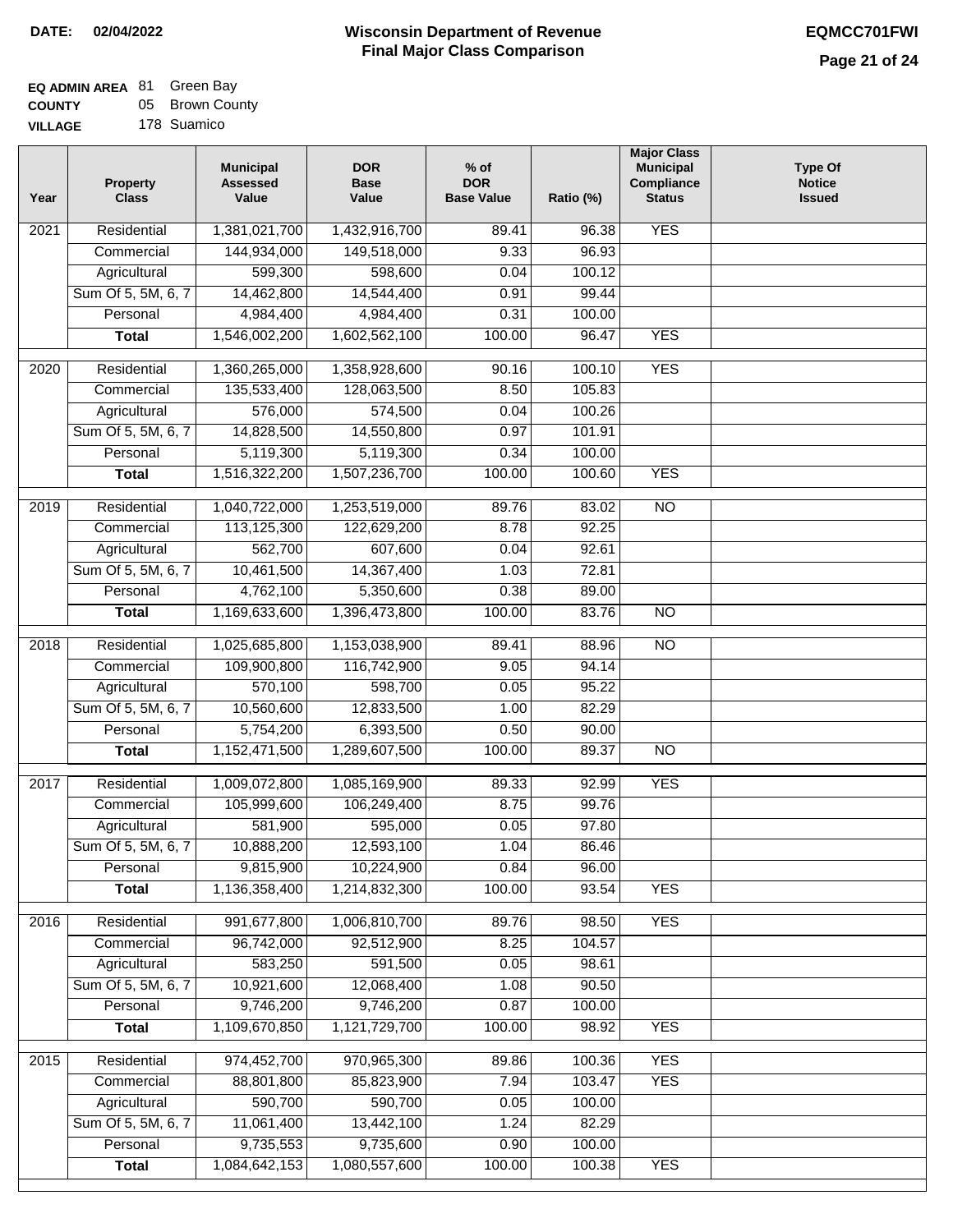# **Page 22 of 24**

| <b>EQ ADMIN AREA 81 Green Bay</b> |                 | 81 Green Bay    |
|-----------------------------------|-----------------|-----------------|
| <b>COUNTY</b>                     | 05 Brown County | 44 Outagamie 0  |
| <b>VILLAGE</b>                    | 191 Wrightstown | 191 Wrightstown |

05 Brown County 44 Outagamie County

| Year | <b>Property</b><br><b>Class</b> | <b>Municipal</b><br><b>Assessed</b><br>Value | <b>DOR</b><br><b>Base</b><br>Value | % of<br><b>DOR</b><br><b>Base Value</b> | Ratio (%) | <b>Major Class</b><br><b>Municipal</b><br>Compliance<br><b>Status</b> | <b>Type Of</b><br><b>Notice</b><br><b>Issued</b> |
|------|---------------------------------|----------------------------------------------|------------------------------------|-----------------------------------------|-----------|-----------------------------------------------------------------------|--------------------------------------------------|
| 2021 | Residential                     | 220,809,700                                  | 274,181,000                        | 80.97                                   | 80.53     | N <sub>O</sub>                                                        |                                                  |
|      | Commercial                      | 57,786,500                                   | 60,750,300                         | 17.94                                   | 95.12     | <b>YES</b>                                                            |                                                  |
|      | Agricultural                    | 145,900                                      | 161,900                            | 0.05                                    | 90.12     |                                                                       |                                                  |
|      | Sum Of 5, 5M, 6, 7              | 1,733,700                                    | 1,920,800                          | 0.57                                    | 90.26     |                                                                       |                                                  |
|      | Personal                        | 1,431,700                                    | 1,601,800                          | 0.47                                    | 89.38     |                                                                       |                                                  |
|      | <b>Total</b>                    | 281,907,500                                  | 338,615,800                        | 100.00                                  | 83.25     | $\overline{NO}$                                                       |                                                  |
| 2020 | Residential                     | 214,448,600                                  | 242,543,900                        | 84.00                                   | 88.42     | $\overline{NO}$                                                       |                                                  |
|      | Commercial                      | 43,015,100                                   | 42,990,800                         | 14.89                                   | 100.06    | <b>YES</b>                                                            |                                                  |
|      | Agricultural                    | 166,900                                      | 170,600                            | 0.06                                    | 97.83     |                                                                       |                                                  |
|      | Sum Of 5, 5M, 6, 7              | 1,543,000                                    | 1,652,600                          | 0.57                                    | 93.37     |                                                                       |                                                  |
|      | Personal                        | 1,315,800                                    | 1,370,700                          | 0.47                                    | 95.99     |                                                                       |                                                  |
|      | <b>Total</b>                    | 260,489,400                                  | 288,728,600                        | 100.00                                  | 90.22     | $\overline{NO}$                                                       |                                                  |
| 2019 | Residential                     | 206,388,300                                  | 215,943,800                        | 82.70                                   | 95.58     | <b>YES</b>                                                            |                                                  |
|      | Commercial                      | 42,672,800                                   | 41,581,700                         | 15.92                                   | 102.62    | <b>YES</b>                                                            |                                                  |
|      | Agricultural                    | 161,900                                      | 166,800                            | 0.06                                    | 97.06     |                                                                       |                                                  |
|      | Sum Of 5, 5M, 6, 7              | 1,543,800                                    | 1,601,000                          | 0.61                                    | 96.43     |                                                                       |                                                  |
|      | Personal                        | 1,819,800                                    | 1,819,800                          | 0.70                                    | 100.00    |                                                                       |                                                  |
|      | <b>Total</b>                    | 252,586,600                                  | 261,113,100                        | 100.00                                  | 96.73     | <b>YES</b>                                                            |                                                  |
| 2018 | Residential                     | 199,532,600                                  | 194,854,500                        | 82.18                                   | 102.40    | <b>YES</b>                                                            |                                                  |
|      | Commercial                      | 40,621,200                                   | 38,602,200                         | 16.28                                   | 105.23    | <b>YES</b>                                                            |                                                  |
|      | Agricultural                    | 164,200                                      | 164,100                            | 0.07                                    | 100.06    |                                                                       |                                                  |
|      | Sum Of 5, 5M, 6, 7              | 1,663,400                                    | 1,657,800                          | 0.70                                    | 100.34    |                                                                       |                                                  |
|      | Personal                        | 1,862,300                                    | 1,825,700                          | 0.77                                    | 102.00    |                                                                       |                                                  |
|      | <b>Total</b>                    | 243,843,700                                  | 237,104,300                        | 100.00                                  | 102.84    | <b>YES</b>                                                            |                                                  |
| 2017 | Residential                     | 170,494,700                                  | 186,365,100                        | 84.47                                   | 91.48     | <b>YES</b>                                                            |                                                  |
|      | Commercial                      | 27,885,400                                   | 29,482,400                         | 13.36                                   | 94.58     | <b>YES</b>                                                            |                                                  |
|      | Agricultural                    | 165,700                                      | 173,200                            | 0.08                                    | 95.67     |                                                                       |                                                  |
|      | Sum Of 5, 5M, 6, 7              | 1,619,800                                    | 1,856,800                          | 0.84                                    | 87.24     |                                                                       |                                                  |
|      | Personal                        | 2,552,100                                    | 2,738,700                          | 1.24                                    | 93.19     |                                                                       |                                                  |
|      | <b>Total</b>                    | 202,717,700                                  | 220,616,200                        | 100.00                                  | 91.89     | <b>YES</b>                                                            |                                                  |
| 2016 | Residential                     | 165,877,700                                  | 170,719,100                        | 85.83                                   | 97.16     | <b>YES</b>                                                            |                                                  |
|      | Commercial                      | 23,237,100                                   | 24,188,600                         | 12.16                                   | 96.07     | <b>YES</b>                                                            |                                                  |
|      | Agricultural                    | 167,100                                      | 171,400                            | 0.09                                    | 97.49     |                                                                       |                                                  |
|      | Sum Of 5, 5M, 6, 7              | 1,235,500                                    | 1,403,300                          | 0.71                                    | 88.04     |                                                                       |                                                  |
|      | Personal                        | 2,315,200                                    | 2,418,300                          | 1.22                                    | 95.74     |                                                                       |                                                  |
|      | <b>Total</b>                    | 192,832,600                                  | 198,900,700                        | 100.00                                  | 96.95     | <b>YES</b>                                                            |                                                  |
| 2015 | Residential                     | 163,620,100                                  | 171,905,300                        | 85.10                                   | 95.18     | <b>YES</b>                                                            |                                                  |
|      | Commercial                      | 24,312,500                                   | 26,120,000                         | 12.93                                   | 93.08     | <b>YES</b>                                                            |                                                  |
|      | Agricultural                    | 166,600                                      | 169,200                            | 0.08                                    | 98.46     |                                                                       |                                                  |
|      | Sum Of 5, 5M, 6, 7              | 1,246,800                                    | 1,359,600                          | 0.67                                    | 91.70     |                                                                       |                                                  |
|      | Personal                        | 2,452,600                                    | 2,452,600                          | 1.21                                    | 100.00    |                                                                       |                                                  |
|      | <b>Total</b>                    | 191,798,600                                  | 202,006,700                        | 100.00                                  | 94.95     | <b>YES</b>                                                            |                                                  |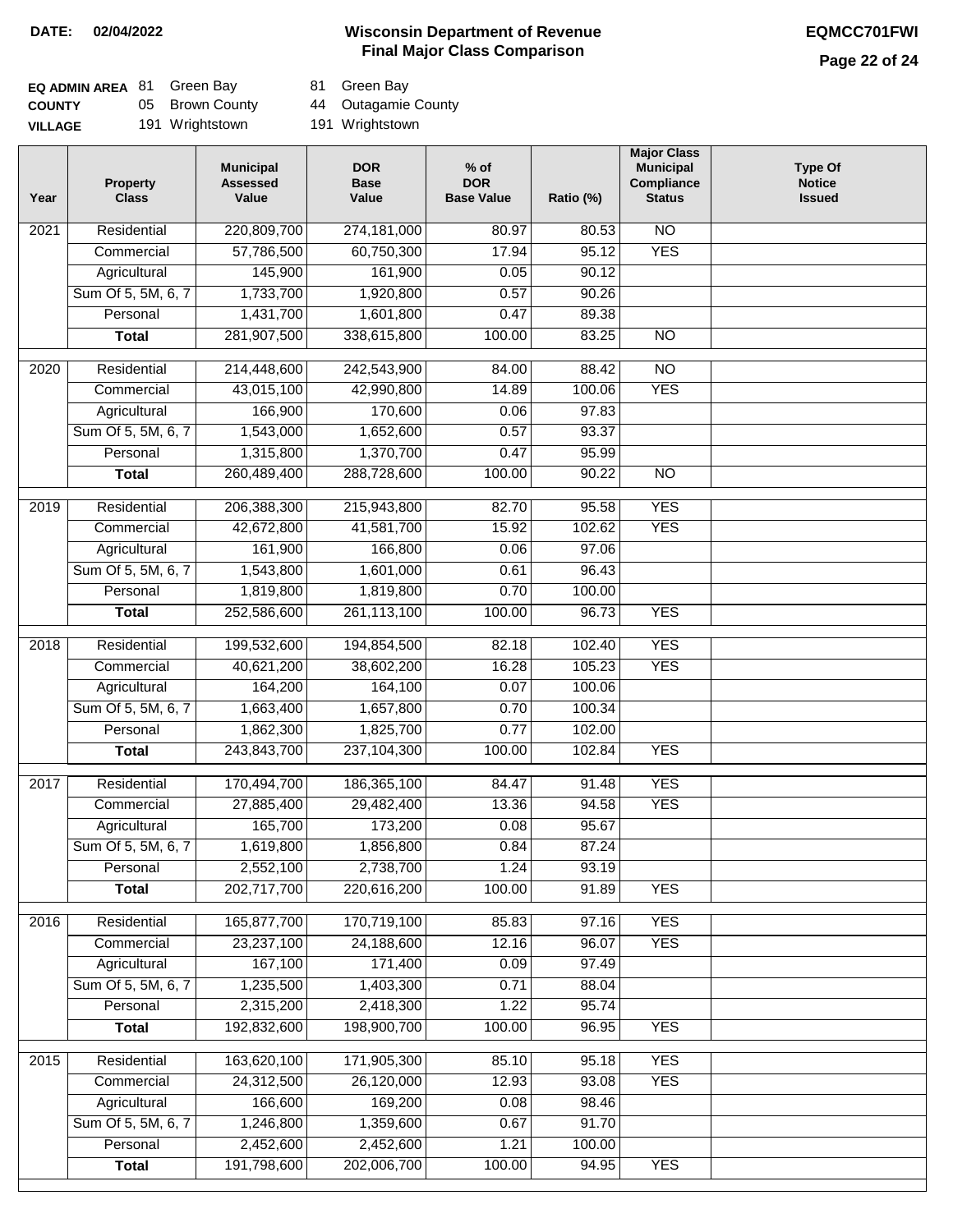#### **EQ ADMIN AREA** 81 Green Bay **COUNTY** 05 Brown County

| <b>CITY</b> | 216 De Pere |  |
|-------------|-------------|--|
|             |             |  |

| Year              | <b>Property</b><br><b>Class</b>    | <b>Municipal</b><br><b>Assessed</b><br>Value | <b>DOR</b><br><b>Base</b><br>Value | % of<br><b>DOR</b><br><b>Base Value</b> | Ratio (%)       | <b>Major Class</b><br><b>Municipal</b><br>Compliance<br><b>Status</b> | <b>Type Of</b><br><b>Notice</b><br><b>Issued</b> |
|-------------------|------------------------------------|----------------------------------------------|------------------------------------|-----------------------------------------|-----------------|-----------------------------------------------------------------------|--------------------------------------------------|
| $\overline{202}1$ | Residential                        | 1,722,330,644                                | 1,722,355,300                      | 74.10                                   | 100.00          | <b>YES</b>                                                            |                                                  |
|                   | Commercial                         | 523,382,235                                  | 577,252,800                        | 24.83                                   | 90.67           | <b>YES</b>                                                            |                                                  |
|                   | Agricultural                       | 187,100                                      | 185,300                            | 0.01                                    | 100.97          |                                                                       |                                                  |
|                   | Sum Of 5, 5M, 6, 7                 | 603,000                                      | 636,500                            | 0.03                                    | 94.74           |                                                                       |                                                  |
|                   | Personal                           | 23,931,500                                   | 23,931,500                         | 1.03                                    | 100.00          |                                                                       |                                                  |
|                   | <b>Total</b>                       | 2,270,434,479                                | 2,324,361,400                      | 100.00                                  | 97.68           | <b>YES</b>                                                            |                                                  |
| $\overline{2020}$ | Residential                        | 1,598,630,469                                | 1,618,168,000                      | 73.85                                   | 98.79           | <b>YES</b>                                                            |                                                  |
|                   | Commercial                         | 495,302,735                                  | 546,735,500                        | 24.95                                   | 90.59           | <b>YES</b>                                                            |                                                  |
|                   | Agricultural                       | 182,800                                      | 182,600                            | 0.01                                    | 100.11          |                                                                       |                                                  |
|                   | Sum Of 5, 5M, 6, 7                 | 590,200                                      | 679,700                            | 0.03                                    | 86.83           |                                                                       |                                                  |
|                   | Personal                           | 25,324,000                                   | 25,324,000                         | 1.16                                    | 100.00          |                                                                       |                                                  |
|                   | <b>Total</b>                       | 2,120,030,204                                | 2,191,089,800                      | 100.00                                  | 96.76           | <b>YES</b>                                                            |                                                  |
|                   |                                    |                                              |                                    |                                         |                 |                                                                       |                                                  |
| 2019              | Residential                        | 1,501,238,469                                | 1,503,176,100                      | 73.53                                   | 99.87           | <b>YES</b>                                                            |                                                  |
|                   | Commercial                         | 493,873,600                                  | 510,873,800                        | 24.99                                   | 96.67           | <b>YES</b>                                                            |                                                  |
|                   | Agricultural                       | 182,200                                      | 182,400                            | 0.01                                    | 99.89           |                                                                       |                                                  |
|                   | Sum Of 5, 5M, 6, 7                 | 647,400                                      | 654,200                            | 0.03                                    | 98.96           |                                                                       |                                                  |
|                   | Personal                           | 29,497,900                                   | 29,497,900                         | 1.44                                    | 100.00          |                                                                       |                                                  |
|                   | <b>Total</b>                       | 2,025,439,569                                | 2,044,384,400                      | 100.00                                  | 99.07           | <b>YES</b>                                                            |                                                  |
| 2018              | Residential                        | 1,401,029,999                                | 1,421,706,000                      | 72.58                                   | 98.55           | <b>YES</b>                                                            |                                                  |
|                   | Commercial                         | 490,327,900                                  | 505,011,100                        | 25.78                                   | 97.09           | <b>YES</b>                                                            |                                                  |
|                   | Agricultural                       | 175,500                                      | 175,800                            | 0.01                                    | 99.83           |                                                                       |                                                  |
|                   | Sum Of 5, 5M, 6, 7                 | 635,700                                      | 654,400                            | 0.03                                    | 97.14           |                                                                       |                                                  |
|                   | Personal                           | 31,200,000                                   | 31,200,000                         | 1.59                                    | 100.00          |                                                                       |                                                  |
|                   | <b>Total</b>                       | 1,923,369,099                                | 1,958,747,300                      | 100.00                                  | 98.19           | <b>YES</b>                                                            |                                                  |
| $\overline{2017}$ | Residential                        | 1,254,696,799                                | 1,341,527,800                      | 71.81                                   | 93.53           | <b>YES</b>                                                            |                                                  |
|                   | Commercial                         | 480,651,200                                  | 477,266,200                        | 25.55                                   | 100.71          | <b>YES</b>                                                            |                                                  |
|                   | Agricultural                       | 171,500                                      | 172,200                            | 0.01                                    | 99.59           |                                                                       |                                                  |
|                   | Sum Of 5, 5M, 6, 7                 | 490,200                                      | 652,200                            | 0.03                                    | 75.16           |                                                                       |                                                  |
|                   | Personal                           | 47,190,300                                   | 48,649,700                         | 2.60                                    | 97.00           |                                                                       |                                                  |
|                   | <b>Total</b>                       | 1,783,199,999                                | 1,868,268,100                      | 100.00                                  | 95.45           | <b>YES</b>                                                            |                                                  |
| 2016              | Residential                        | 1,247,207,999                                | 1,260,341,600                      | 70.36                                   | 98.96           | <b>YES</b>                                                            |                                                  |
|                   | Commercial                         | 480,075,300                                  | 483,518,500                        | 26.99                                   | 99.29           | <b>YES</b>                                                            |                                                  |
|                   | Agricultural                       | 143,000                                      | 144,200                            | 0.01                                    | 99.17           |                                                                       |                                                  |
|                   | Sum Of 5, 5M, 6, 7                 | 473,400                                      | 455,200                            | 0.03                                    | 104.00          |                                                                       |                                                  |
|                   | Personal                           | 46,856,900                                   | 46,856,900                         | 2.62                                    | 100.00          |                                                                       |                                                  |
|                   | <b>Total</b>                       | 1,774,756,599                                | 1,791,316,400                      | 100.00                                  | 99.08           | <b>YES</b>                                                            |                                                  |
|                   |                                    |                                              |                                    |                                         |                 |                                                                       |                                                  |
| 2015              | Residential                        | 1,207,879,000                                | 1,204,550,600                      | 68.77                                   | 100.28          | <b>YES</b>                                                            |                                                  |
|                   | Commercial                         | 459,339,000<br>150,500                       | 500,124,900<br>150,400             | 28.55<br>0.01                           | 91.84<br>100.07 | <b>YES</b>                                                            |                                                  |
|                   | Agricultural<br>Sum Of 5, 5M, 6, 7 | 383,000                                      | 540,600                            | 0.03                                    | 70.85           |                                                                       |                                                  |
|                   | Personal                           | 46,444,900                                   | 46,213,800                         | 2.64                                    | 100.50          |                                                                       |                                                  |
|                   | <b>Total</b>                       | 1,714,196,400                                | 1,751,580,300                      | 100.00                                  | 97.87           | <b>YES</b>                                                            |                                                  |
|                   |                                    |                                              |                                    |                                         |                 |                                                                       |                                                  |